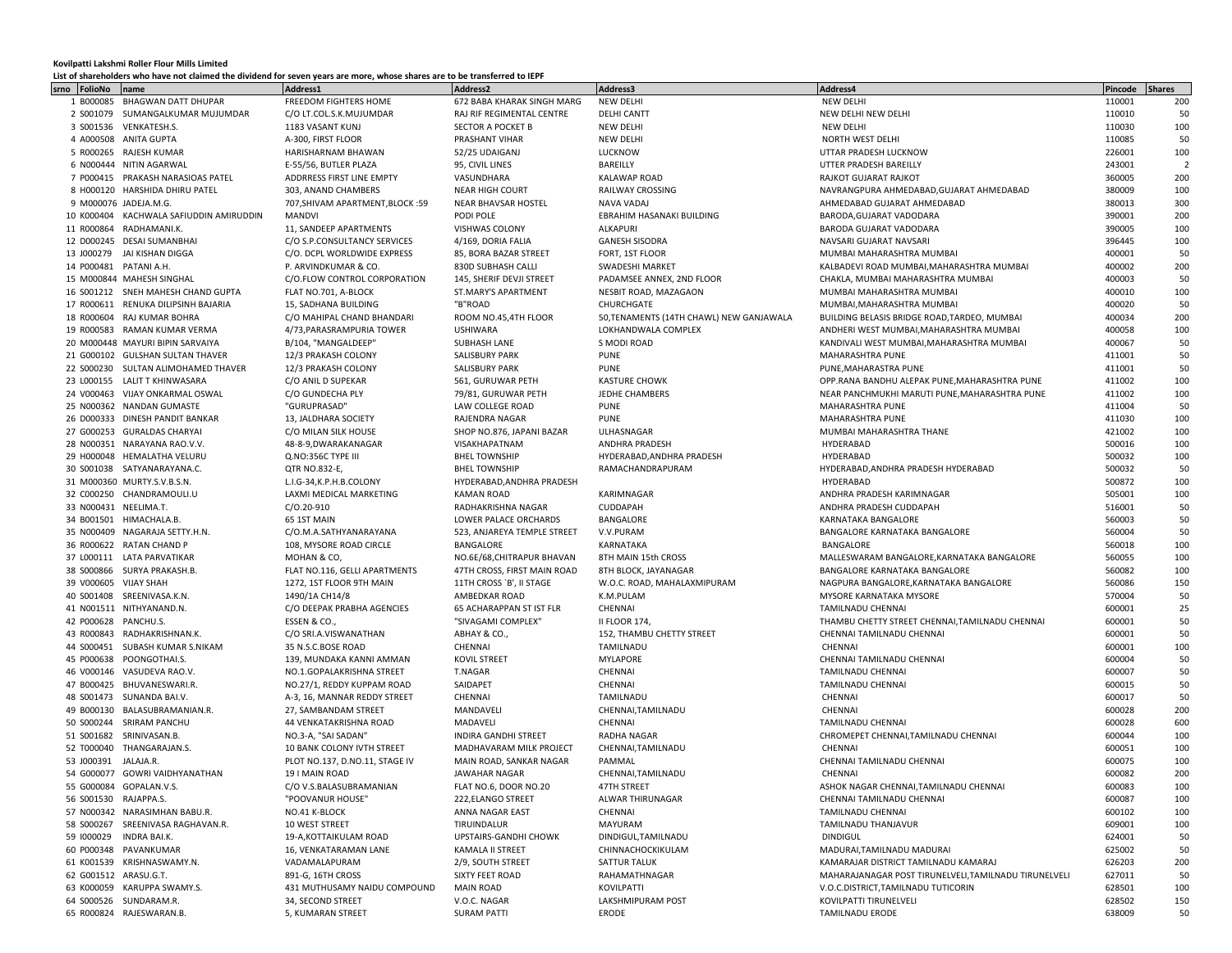|                         | 66 V000338 VIJAYA RAGAVAN.K.S.        | 159, MAIN ROAD                     | <b>KASIPALAYAM POST</b>    | PERIYAR DISTRICT, TAMILNADU   | PERIYAR                                     | 638454 | 150  |
|-------------------------|---------------------------------------|------------------------------------|----------------------------|-------------------------------|---------------------------------------------|--------|------|
|                         | 67 K000089 KANAGARAJ.R.A              | CARE ASHER TEXTILES LIMITED        | AVANASHI ROAD              | <b>GANDHI NAGAR PO</b>        | TIRUPUR COIMBATORE, TAMILNADU PERIYAR       | 638603 | 100  |
|                         | 68 M001510 NATARAJAN.M.               | M.M.ENTERPRISES                    | 58, NEW RAMAKRISHNAPURAM   | <b>TIRUPUR</b>                | TAMILNADU PERIYAR                           | 638607 | 100  |
|                         |                                       |                                    |                            |                               |                                             |        |      |
|                         | 69 G000085 GOPALAKRISHNAN.S.          | 7, SRINIVASAPURA                   | <b>KARUR</b>               | TRICHY DISTRICT.TAMILNADU     | PERIYAR                                     | 639001 | 600  |
|                         | 70 E000017 ELTEX DIE CASTINGS P LTD   | <b>K.R.PURAM POST</b>              | <b>GANAPATHY POST</b>      | COIMBATORE, TAMILNADU         | COIMBATORE                                  | 641006 | 400  |
|                         | 71 R000025 RAMANATHAN.A.T.            | 18, RAGUPATHY LAYOUT-I             | SAIBABA MISSION POST       | COIMBATORE, TAMILNADU         | COIMBATORE                                  | 641011 | 200  |
|                         | 72 A000509 ARUSWAMY.R                 | 6/4, HUZUR ROAD                    | COIMBATORE                 | TAMILNADU                     | COIMBATORE                                  | 641018 | 50   |
|                         |                                       |                                    |                            |                               |                                             |        |      |
|                         | 73 P001524 VENKATARAMAN.P.V.          | <b>SREE SAKTHI</b>                 | 8/65, VIDYUT NAGAR         | PALAKKAD                      | <b>KERALA PALGHAT</b>                       | 678001 | 50   |
|                         | 74 P000676 PADMANABHAN.K.K.           | SUBHALAYAM                         | <b>WEST OF PADAKULAM</b>   | KODUNGALLUR                   | <b>KERALA TRICHUR</b>                       | 680664 | 100  |
|                         | 75 Y000040 YASHWANT RAMPURIA          | C/O.G.R.INDUSTRIES                 | 10, GANESH CHANDRA AVENUE  | CALCUTTA                      | WEST BENGAL KOLKATA                         | 700013 | 50   |
| 76 V000551 VIBHA GHAI   |                                       | 11-C, "A" BUILDING                 | <b>HARBOUR HEIGHTS</b>     | N A SAWANT MARG, COLABA       | MUMBAI MAHARASHTRA MUMBAI                   | 400005 | 50   |
|                         |                                       |                                    |                            |                               |                                             |        |      |
|                         | 77 S000626 SOMASEKHAR.B.K.            | KORIBUILDING                       | <b>TANK MOHALLA</b>        | SHIMOGA                       | KARNATAKA SHIMOGA                           | 577201 | 100  |
|                         | 78 L000058 LATHAMAHESWARI.G.          | 51 SANJEEVAROYAN KOIL ST           | OLD WASHERMEN PET          | CHENNAI, TAMILNADU            | CHENNAI                                     | 600021 | 100  |
|                         | 79 M000099 MEYAPPAN.M.                | SABRINA                            | 106, SANTHOME HIGH ROAD    | CHENNAI, TAMILNADU            | CHENNAI                                     | 600028 | 200  |
|                         | 80 H000054 KARISHKUMAR.M.             | C/O M.R.K. CONSULTANCY SERVICE     | 12, KALATHI PILLAI STREET  | Ist FLOOR, SOWCARPET          | CHENNAI, TAMILNADU CHENNAI                  | 600079 | 100  |
|                         |                                       |                                    |                            |                               |                                             |        |      |
|                         | 81 M001502 ESWARA MURTHY.M.           | "MUTHU BHAVANAM"                   | 322/E-1, POONTHOTTA STREET | SANKARNAGAR                   | TIRUNELVELI DISTRICT, TAMILNADU TIRUNELVELI | 627357 | 100  |
|                         | 82 T000026 THEIVANAYAKI BOSE          | HOUSE NO.3/89 L.M.COLONY           | K.N.PURAM PO               | PALLADAM                      | COIMBATORE, TAMILNADU PERIYAR               | 638662 | 400  |
|                         | 83 N000255 NEELAM SHARMA              | 84-D, KAMLA NAGAR                  | DELHI                      |                               | DELHI                                       | 110007 | 100  |
|                         | 84 A000592 ANITA SAXENA               | 9, RAJIVE GHANDHI NAGAR            | MANI NATH ROAD             | BAREILLY                      | UTTER PRADESH BAREILLY                      | 243001 | 200  |
|                         |                                       |                                    |                            |                               |                                             |        |      |
|                         | 85 E000020 EZHYL ARASI.P.             | EDP CELL BANK OF BARODS            | ZONAL OFFICE               | OPP. I.TAX                    | AHMEDABAD GUJARAT AHMEDABAD                 | 380014 | 200  |
| 86 V000559 VORA.P.V.    |                                       | A-6, JALARAM NAGAR                 | BAHUCHARAJI ROAD           | KARELIBAG                     | BARODA GUJARAT VADODARA                     | 390018 | 100  |
|                         | 87 B000253 BIPIN CHANDULAL SHAH       | 114-116 OLD HANUMAN LANE           | KANKUFUL NIWAS             | 2ND FLOOR                     | MUMBAI MUMBAI                               | 400002 | 10   |
|                         | 88 M000644 MURTY RAJU.P.G.            | H.NO.75/7/20                       | PRAKASH NAGAR              | RAJAHMUNDRY                   | ANDHRA PRADESH EAST GODAVARI                | 533103 | 50   |
|                         |                                       |                                    |                            |                               |                                             |        |      |
|                         | 89 P001535 PERIASAMY E                | 1 E B COLONY                       | MAHARAJA NAGAR             | TIRUNELVELI                   | TAMILNADU TIRUNELVELI                       | 627011 | 100  |
| 90 J000426 JAITLY.D.N.  |                                       | DIC-3, NORTH COLONY                | P.O.KANSBAHAL              | ORISSA                        | SUNDARGARH                                  | 770034 | 50   |
|                         | 91 K000029 KUSUMA KUMARI GEDELA       | H.NO. 6-3-609/28                   | ANANDANAGAR COLONY         | KHAIRATABAD                   | HYDERABAD ANDHRA PRADESH HYDERABAD          | 500004 | 100  |
|                         | 92 R000269 RUPKISHORE TANDON          | 2327 DHARAMPURA STREET             | DELHI                      |                               | DELHI                                       | 110006 | 100  |
|                         |                                       |                                    | BAHUCHARAJI ROAD           | KARELIBAG                     |                                             | 390018 | 100  |
| 93 V000557 VORA.S.H.    |                                       | A-6, JALARAM NAGAR                 |                            |                               | BARODA GUJARAT VADODARA                     |        |      |
| 94 V000558 VORA.H.H.    |                                       | A-6, JALARAM NAGAR                 | BAHUCHARAJI ROAD           | <b>KARELI BAG</b>             | BARODA GUJARAT VADODARA                     | 390018 | 50   |
|                         | 95 R000893 REKHABEN D. RAJGURU        | <b>RTSON</b>                       | R.T.HOUSE                  | KHATODARA                     | <b>SURAT GUJARAT SURAT</b>                  | 395002 | 50   |
|                         | 96 R000894 REKHABEN D. RAJGURU        | <b>RTSON</b>                       | R.T.HOUSE                  | KHATODARA                     | <b>SURAT GUJARAT SURAT</b>                  | 395002 | 50   |
|                         | 97 A000465 AFTAB FAROOQUI             |                                    | 3RD FLOOR, S.V.P.ROAD      | <b>DONGRI</b>                 | MUMBAI MAHARASHTRA MUMBAI                   | 400009 | 50   |
|                         |                                       | 203, ZOHRA MANZIL                  |                            |                               |                                             |        |      |
|                         | 98 M000508 MANOJ DATTATRAY SHETE      | 503, HIMGIRI                       | T.H.KATARIA MARG           | MATUNGA                       | MUMBAI MAHARASHTRA MUMBAI                   | 400016 | 100  |
|                         | 99 A000133 ANIL YASHAWANT AMBRE       | 9 & 10 MUKTA SAIWADI CO-OP         | <b>HSG SOCIETY</b>         | KOLDONGRI LANE NO.1           | ANDHERI (E) MUMBAI, MAHARASHTRA MUMBAI      | 400069 | 150  |
|                         | 100 S001290 SHANTARAM GANESH BAGAD    | 2-A/16 BAFHIRA NAGAR               | <b>MARVE ROAD</b>          | MALAD (WEST)                  | MUMBAI MAHARASHTRA MUMBAI                   | 400095 | 100  |
|                         | 101 K000669 KAMESWARI.P.V.N.S.L.      | D.NO.29-8-7, LALITHA COLONY        | DABAGARDENS                | VISAKHAPATNAM                 | ANDHRA PRADESH VISAKHAPATNAM                | 530020 | 100  |
|                         |                                       |                                    |                            |                               |                                             |        |      |
|                         | 102 S000229 SHARADAMMA.R.             | SOUMYA 284 XVII CROSS              | SADASHIVA NAGAR            | BANGALORE                     | KARNATAKA BANGALORE                         | 560080 | 100  |
| 103 G000041 GAYATRI.S.  |                                       | 544/2                              | K.B.EXTENSION              | DAVANGERE                     | KARNATAKA CHITRADURGA                       | 577002 | 100  |
|                         | 104 L000160 LAKSHMI NARAYANAN.R.      | 10, M.K.AMMA II LANE               | <b>MYLAPORE</b>            | CHENNAI                       | TAMILNADU CHENNAI                           | 600004 | 50   |
|                         | 105 S000464 SHAKILABANU.J.            | 36 RAJA MEEYAM                     | PALLI VASAL STREET         | <b>TENKASI</b>                | TIRUNELVELI DISTRICT, TAMILNADU TIRUNELVELI | 627811 | 200  |
|                         |                                       |                                    |                            |                               |                                             |        |      |
| 106 P000100 PONRAJ.R.S. |                                       | 7B SOUTHBAZAR                      | KOVILPATTI                 | V.O.C.DISTRICT, TAMILNADU     | TUTICORIN                                   | 628501 | 100  |
|                         | 107 P001566 PERUMALSAMY.N             | 6/36, E2, ATHAIKONDAN NORTH STREET | LAKSHMIPURAM P.O.          | KOVILPATTI                    | TIRUNELVELI                                 | 628502 | 50   |
|                         | 108 R001564 RAJENDRAN.S               | 6/36, E2, ATHAIKONDAN NORTH STREET | LAKSHMIPURAM POST          | <b>KOVILPATTI</b>             | TIRUNELVELI                                 | 628502 | 50   |
|                         | 109 B000047 BALASUBRAMANIAN.G         | MANAGER CUSTOMER TRAINING &        | SERVICES M/S LALW LTD      | <b>HOSUR</b>                  | DHARMAPURI DISTRICT, TAMILNADU DHARMAPURI   | 635126 | 200  |
|                         |                                       |                                    |                            |                               |                                             |        |      |
|                         | 110 S001303 SARAVANAN.N.              | 39-D, TEACHERS COLONY              | <b>KUMARAN NAGAR</b>       | KARUR                         | TRICHY DISTRICT, TAMILNADU PERIYAR          | 639002 | 275  |
|                         | 111 A000467 ANIL KUMAR SINGH          | NO.20, MIG FLATS                   | PRASAD NAGAR               | <b>KAROL BAGH</b>             | NEW DELHI NEW DELHI                         | 110005 | 50   |
|                         | 112 G000232 GANPAT C TRIVEDI          | 11, VAIBHAV SOCIETY                | OPP.HARIKRUPA SOCIETY      | BEHIND GANESH DUGHALAY        | ANAND GUJARAT ANAND                         | 388001 | 100  |
|                         | 113 K000542 KALPANA RATNESHWAR PRASAD | A/28, INCOME TAX COLONY            | PEDDER ROAD                | <b>MUMBAI</b>                 | MAHARASHTRA MUMBAI                          | 400026 | 100  |
|                         |                                       |                                    |                            |                               |                                             |        |      |
|                         | 114 J000288 JAYESH KALYANJI SAULA     | 110, JOGANI JUDS ESTATE            | T.P.ROAD                   | DADAR WEST                    | MUMBAI MAHARASTRA MUMBAI                    | 400028 | 100  |
|                         | 115 V000344 VARMA.D.R.K.              | $55 - 14 - 2/1$                    | P & T COLONY               | SEETHAMMADHARA                | VISKHAPATNAM, ANDRA PRADESH VISAKHAPATNAM   | 530013 | 50   |
| 116 M000751 MURALI.A.R. |                                       | 13, STATION ROAD                   | <b>WEST MAMBALAM</b>       | CHENNAI                       | TAMILNADU CHENNAI                           | 600033 | 100  |
|                         | 117 S001444 SHAKUNTALA S.NIKKAM       | <b>FLAT NO.13/4-A</b>              | MAHALAKSHMI APARTMENT      | <b>TANKABUND ROAD</b>         | NUNGAMBAKKAM CHENNAI, TAMILNADU CHENNAI     | 600034 | 100  |
|                         |                                       |                                    |                            |                               |                                             |        |      |
|                         | 118 B000011 BALA IYER.K.V             | C/O MR.LALCHAND DE                 | E-136, IST FLOOR           | <b>BESANT NAGAR</b>           | CHENNAI TAMILNADU CHENNAI                   | 600090 | 100  |
|                         | 119 S000280 SUNANDA IYER              | E-136, 31ST CROSS STREET           | <b>BESANT NAGAR</b>        | CHENNAI                       | TAMILNADU CHENNAI                           | 600090 | 100  |
|                         | 120 P000166 PURNACHANDRA RAO RAMINENI | 371 ANNA NAGAR                     | MADURAI, TAMILNADU         |                               | MADURAI                                     | 625020 | 400  |
|                         | 121 S000042 SUNDARARAJA NAICKER.N.    | SENGAMALANACHIARPURAM PO           | SIVAKASI VIA               | KAMARAJAR DISTRICT, TAMILNADU | KAMARAJ                                     | 626123 | 600  |
|                         | 122 M000810 MOHAMED NOWSHATH.M.I.     |                                    |                            |                               |                                             | 627001 |      |
|                         |                                       | 13, YADAV MIDDLE STREET            | <b>UDAIYARPATTI</b>        | TIRUNELVELI                   | TAMILNADU TIRUNELVELI                       |        | 50   |
|                         | 123 R000232 RANJIT SINGH              | 477-R, STAR PLAZA                  | 3RD FLOOR                  | NEAR MINT, GUMRI CHOWK        | LUDHIANA PUNJAB LUDHIANA                    | 141001 | 50   |
|                         | 124 A000117 ARVINDBHAI RATILAL SHROFF | H.NO.185 GHASHIRAMS STREET         | SARANGFUR                  | AHMEDABAD, GUJARAT            | AHMEDABAD                                   | 380001 | 150  |
|                         | 125 M000581 MEENA NATWARLAL GANDHI    | BEHIND BARODA BANK                 | AT DHAMDACHHA              | AMALSAD                       | <b>GUJARAT VALSAD</b>                       | 396310 | 100  |
|                         |                                       |                                    |                            |                               |                                             |        |      |
|                         | 126 H000254 HARIRAM C. GOPWANI        | FLAT 11                            | <b>JASHAN MAHAL</b>        | 2, NYLAR ROAD                 | PUNE MAHARASHTRA PUNE                       | 411001 | 50   |
|                         | 127 M000480 MANJU NAUTIYAL            | <b>GAURAV APARTMENT</b>            | <b>FLAT NO.201</b>         | 69, CHANDRALOK COLONY         | INDOOR, MADHYA PRADESH INDORE               | 452001 | 50   |
|                         | 128 A000432 ARUNA KUMAR.M             | C/O V. GOPAL RAO                   | 40-423-A, ESWAR NAGAR      | <b>KURNOOL</b>                | ANDHRA PRADESH KURNOOL                      | 518001 | 100  |
|                         | 129 R001523 TAEN MOZHI.R.             | 11, CHANDRA BAGH EXTENSION         | CHENNAI                    | TAMILNADU                     | CHENNAI                                     | 600004 | 200  |
|                         | 130 R000355 RADHAKRISHNAN.R.          |                                    | AYANAPURAM                 | CHENNAI                       | TAMILNADU CHENNAI                           | 600023 | 100  |
|                         |                                       | 50, ELLUMALAI STREET               |                            |                               |                                             |        |      |
|                         | 131 V000613 VENUGOPALAN.L.            | NO.22, SHERFUDEEN STREET           | CHOOLAIMEDU                | CHENNAI                       | TAMIL NADU CHENNAI                          | 600094 | 150  |
|                         | 132 S000659 SIVASUBRAMANIAN.CT.       | TM.RM.AN.HOUSE                     | PERUMAL KOVIL STREET       | ALAVAKOTTAI                   | SIVAGANGA DISTRICT NORTH ARCOT              | 623001 | 300  |
|                         | 133 N000076 NAGARAJAN.W.P.A.R.        | PLANTER.PATTIVEERANPATTI           | MADURAI.TAMILNADU          |                               | <b>DINDIGUL</b>                             | 624211 | 1050 |
|                         |                                       |                                    |                            |                               |                                             |        |      |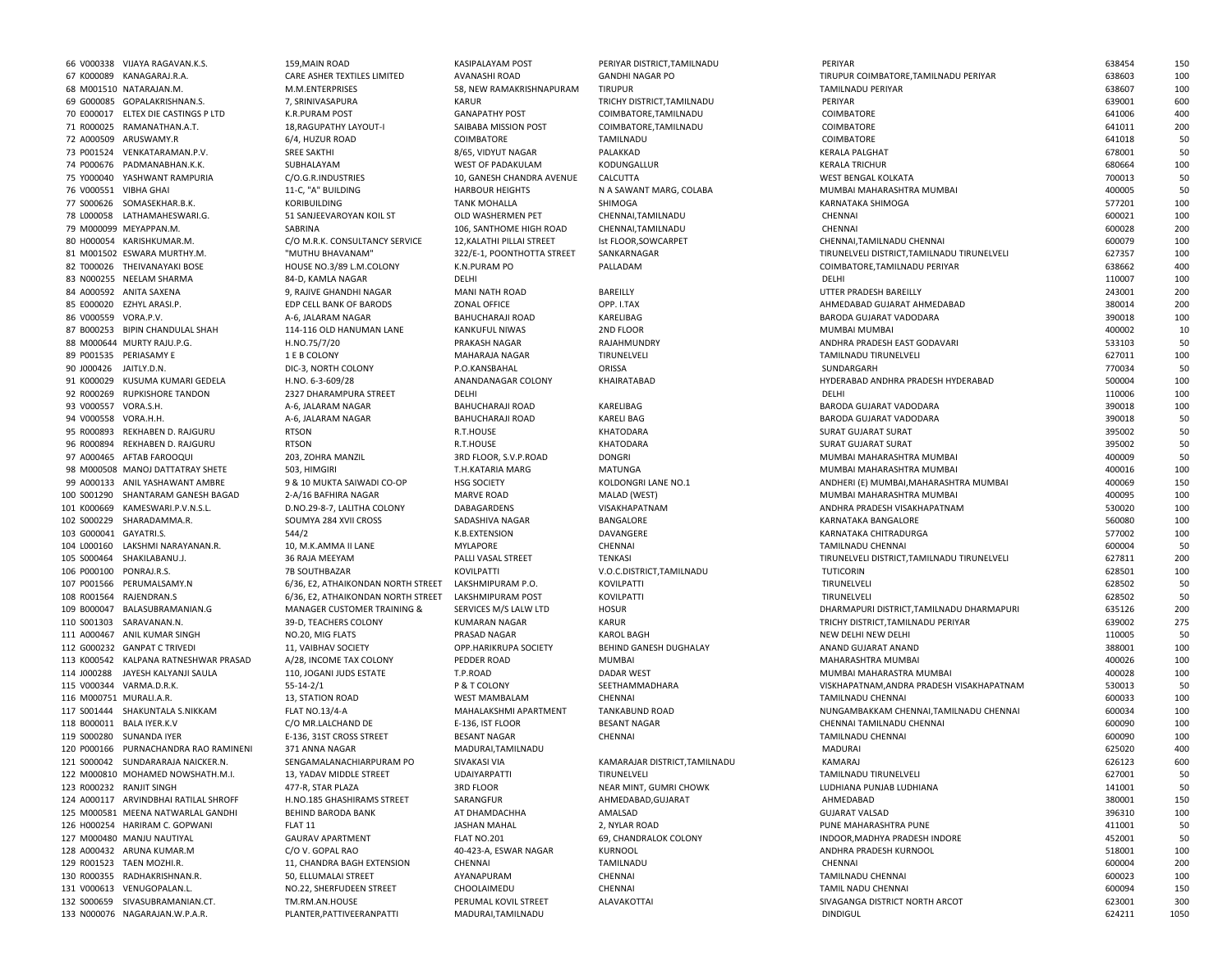|                          | 134 V001559 VALLINAYAGAM.M              | 363, KADALAIKARA STREET               | KOVILPATTI                                                 |                                   | TUTICORIN                                 | 628501      | 100            |
|--------------------------|-----------------------------------------|---------------------------------------|------------------------------------------------------------|-----------------------------------|-------------------------------------------|-------------|----------------|
|                          | 135 S001037 SIVA KUMAR.K.               | <b>SURESH BHAVAN</b>                  | <b>MALAYADI POST</b>                                       | KANYAKUMARI DISTRICT.TAMILNADU    | KANYAKUMARI                               | 629153      | 150            |
| 136 B000003 BANGARU.S.   |                                         | M/S JAYSRI MANAS GARMENTS (P) LTD,    | J.V. COMPOUND, 2ND FLOOR,                                  | 54, GANDHI ROAD, ANNUPPARPALAYAM, | TIRUPUR COIMBATORE                        | 641652      | 100            |
|                          | 137 T000031 THOMAS.K.T.E.               | ENG.PROJECTS (INDIA) LTD              | KAILASH KASTURBA GANDHI MARG NEW DELHI                     |                                   | <b>NEW DELHI</b>                          | 110001      | 100            |
|                          | 138 A000238 ARDESHIR RUSTOM HAKIMIYAN   | 142, MODY STREET                      | 2nd FLOOR, FORT                                            | MUMBAI, MAHARASHTRA               | <b>MUMBAI</b>                             | 400001      | 100            |
|                          |                                         |                                       |                                                            |                                   |                                           |             |                |
|                          | 139 D000219 DEEPAK N GAJJAR             | C/O PRAKASH TRADING CORPN.            | MANGROL MANSION IST FLOOR                                  | 204/224, BORA BAZAR STREET        | FORT MUMBAI, MAHARASHTRA MUMBAI           | 400001      | 50             |
| 140 1000038              | DARAYUSH K IRANI                        | A-7. HAKIM BUILDING                   | MOHANLAL MEHTA MARKET                                      | OPP.NAVELTY CINEMA, GRAND ROAD    | MUMBAI, MAHARASHTRA MUMBAI                | 400007      | 100            |
|                          | 141 S001209 SUMANGALEE MENON            | 95, MITTAL CHAMBERS NARIMAN           | POINT                                                      | MUMBAI                            | MAHARASHTRA MUMBAI                        | 400021      | 100            |
|                          | 142 A001526 ARVINDKUMAR C SHAH          | 49 JAWAHAR NAGAR 6TH ROAD             | <b>GOREGAON W</b>                                          | MUMBAI                            | MAHARASHTRA MUMBAI                        | 400062      | 10             |
|                          | 143 K000459 KUNJBIHARI J SHAH           | 17, SATYAM APARTMENT                  | M.G.ROAD X-3                                               | KANDIVALI WEST                    | MUMBAI MAHARASHTRA MUMBAI                 | 400067      | 50             |
|                          | 144 H000184 HARESH C. LATHIA            | <b>B/29 MAHAVIR MANSION</b>           | 16, GARUDIA NAGAR                                          | <b>GHATKOPAR EAST</b>             | MUMBAI MAHARASHTRA MUMBAI                 | 400077      | 150            |
|                          | 145 H000123 HASHMUKH SHAH               |                                       | THAKKAR BUILDING                                           |                                   |                                           | 440002      | 200            |
|                          |                                         | C/O SHAH SAREE CENTRE                 |                                                            | GANDHIBAG                         | NAGPUR, MAHARASHTRA NAGPUR                |             |                |
|                          | 146 D000346 DEVENDRA MEHTA              | C/O.DEVENDRA MEHTA & ASSOCIATES       | CHARTERED ACCOUNTANTS                                      | SHANTI COMPLEX, 894/895           | NAGARTHPET, BANGALORE KARNATAKA BANGALORE | 560002      | 1              |
|                          | 147 V000098 VAIDYANATHAN.K.S.           | PATERSON & COMPANY                    | 48 2ND LANE BEACH                                          | VANGUARD HOUSE                    | CHENNAI TAMILNADU CHENNAI                 | 600001      | 50             |
| 148 S001227 SATHYA.P.    |                                         | Y-219, II AVENUE                      | ANNA NAGAR                                                 | CHENNAI                           | TAMILNADU CHENNAI                         | 600040      | 100            |
|                          | 149 P000619 PRADEEP RAJ SETHIYA.F.      | NO.360, MINT STREET                   | CHENNAI                                                    | TAMILNADU                         | CHENNAI                                   | 600079      | $\overline{2}$ |
| 150 G000266 GUPTA.B.V.N. |                                         | 27, ESWARAN KOIL STREET               | TINDIVANAM                                                 | TAMILNADU                         | SOUTH ARCOT                               | 604001      | $\overline{2}$ |
|                          | 151 D000278 DHANALAKSHMI.S.K.           | 5, KRISHNAPURAM                       | <b>SECOND STREET</b>                                       | KAMARAJAR SALAI                   | MADURAI TAMILNADU MADURAI                 | 625009      | 100            |
|                          |                                         |                                       |                                                            |                                   |                                           |             |                |
|                          | 152 E000013 EBENEZER PAUL.V.            | <b>INCOME TAX OFFICER</b>             | VIRUDHU NAGAR                                              | KAMARAJAR DISTRICT, TAMILNADU     | KAMARAJ                                   | 626001      | 200            |
| 153 E000014 EBENEZER.A.  |                                         | 6, DAYALAN RAJESH COLONY,             | VET HOSPITAL ROAD,                                         |                                   | VIRUDHUNAGAR KAMARAJ                      | 626001      | 150            |
|                          | 154 R000253 RAMA MURTHY.V.              | 22 SOUTH BAZAR                        | KOVILPATTI                                                 | V.O.C.DISTRICT, TAMILNADU         | TUTICORIN                                 | 628501      | 100            |
|                          | 155 S001610 SUBRATA MUKHERJEE           | SUBHAM APPARTMENT                     | FLAT NO.: 4-C                                              | 5 N.C.SENGUPTA SARANI             | CALCUTTA WEST BENGAL KOLKATA              | 700080      | 100            |
|                          | 156 K000655 KRISHNAN.T.K.               | 5, NIRAL PARK                         | BEHIND HAREKRISHNA TEMPLE                                  | OFF.GOTRI ROAD                    | BARODA GUJARAT VADODARA                   | 390021      | 100            |
|                          | 157 Z000002 ZORAWAR INDER SINGH KALRA   | 62 NAVJIWAN VIHAR                     | <b>NEW DELHI</b>                                           |                                   | NEW DELHI                                 | 110017      | 450            |
|                          | 158 G000042 GURINDER CHHATWAL           | AVM TS CHHATWAL, AVSM, SC, VM (RETD), |                                                            |                                   |                                           | 110075      | 400            |
|                          |                                         |                                       | FLAT NO.A-601, MANDAKINI, C.G.H.S. PLOT NO.3-C, SECTOR 2,  |                                   | DWARKA, NEW DELHI. SOUTH WEST DELHI       |             |                |
|                          | 159 T000036 TAJINDER PAL SINGH CHHATWAL | AVM TS CHHATWAL, AVSM, SC, VM (RETD), | FLAT NO.A-601, MANDAKINI, C.G.H.S. PLOT NO.3-C, SECTOR 2,  |                                   | DWARKA, NEW DELHI SOUTH WEST DELHI        | 110075      | 300            |
|                          | 160 A000391 AMIT KALYANJI SAVLA         | M/S J.K. INDIA                        | 110. JOGANI FEEDS ESTATE                                   | T.P.ROAD                          | DADAR WEST MUMBAI, MAHARASTRA MUMBAI      | 400028      | 100            |
|                          | 161 R000554 RAJASHREE VIVEK SHIRALKAR   | C/O D.B.DANKE 74"C" WARD              | <b>DHAHANI MARG</b>                                        | LONAVALA                          | PUNE MAHARASHTRA PUNE                     | 410401      | 50             |
|                          | 162 V000541 VIJAYA RANI.K.M.            | FLAT NO 409. KANCHAN TOWERS           | PATTABIPURAM                                               | BESIDES SWAMY THEATRE,            | <b>GUNTUR</b>                             | 522004      | 200            |
|                          | 163 S001347 SRIKANTA.N.V.               | NO.334, "PRASHANTHA"                  | 9TH MAIN ROAD                                              | HANUMANTHA NAGAR                  | BANGALORE KARNATAKA BANGALORE             | 560019      | 100            |
|                          | 164 G000166 GOPINATH.C.J.               | 557, 9TH CROSS, 3RD PHASE             | J.P.NAGAR                                                  | BANGALORE                         | KARNATAKA BANGALORE                       | 560078      | 100            |
|                          |                                         |                                       |                                                            |                                   |                                           |             |                |
|                          | 165 R000903 RAVISANKAR.T., M.SC.        | PLOT NO.46                            | SAMUDRA                                                    | RAJA NAGAR                        | NEELANKARAI CHENNAI, TAMILNADU CHENNAI    | 600041      | 50             |
| 166 R001503 ANANDHI.R.   |                                         | 45D MIG FLATS                         | 20TH AVENUE K K NAGAR                                      | CHENNAI                           | <b>TAMILNADU CHENNAI</b>                  | 600078      | 25             |
|                          | 167 B000414 BALASUBRAMANIAN.D.          | NO.29/A, VENKATESA NAGAR EXTN         | <b>FIRST STREET</b>                                        | VIRUGAMBAKKAM                     | CHENNAI TAMILNADU CHENNAI                 | 600092      | 100            |
|                          | 168 R000119 RAJENDRA PRABHU.L.          | CLERK, CANARA BANK                    | AYYAMPETTAI POST                                           | THANJAVUR, TAMILNADU              | THANJAVUR                                 | 613009      | 200            |
| 169 V001522 VASUKI K     |                                         | 85/4 SOUTH BAZAR                      | KOVILPATTI                                                 | V.O.C.DISTRICT,TAMILNADU          | TUTICORIN                                 | 628501      | 50             |
|                          | 170 P001594 P ATHIKESAVAN               | BOGAR ILLAM, 3/22, WEST STREET        | <b>IDAISEVAL - POST</b>                                    | KOVILPATTI                        | THOOTUKKUDI TUTICORIN                     | 628716      | 10             |
| 171 R001576 RAJA SELVI.P |                                         | 11B 7TH CROSS WEST STREET             | NEHRU NAGAR                                                | CIVIL AERODROME POST              | <b>COIMBATORE COIMBATORE</b>              | 641014      | 50             |
|                          |                                         |                                       |                                                            |                                   |                                           |             |                |
|                          | 172 R000195 RAMANATHAN SUBRAMANIAN      | <b>MATH STAT DIVISION</b>             | INDIAN STATISTICAL INSTITUTE                               | 203 BT.ROAD                       | CALCUTTA, WEST BENGAL KOLKATA             | 700035      | 700            |
|                          | 173 A001601 A ULAGAMMAL                 | 5, VAAIKKAMEENDA VINAYAGAR            | KOIL STREET                                                | TIRUNELVELI-6                     | $\Omega$                                  | $\Omega$    | 54             |
|                          | 174 A001603 A VENUGOPALAN               | M/S RAJALAKSHMI TEXTILES              | <b>GANDHIPURAM II CROSS</b>                                | PALLIPALAYAM POST                 | ERODE-60                                  | $\Omega$    |                |
|                          | 175 A001628 A.NATARAJAN                 | 7, THENAM PALAYAM                     | <b>MAIN ROAD</b>                                           | <b>TIRUPUR</b>                    |                                           | $\Omega$    |                |
|                          | 176 A001646 ANIL KUMAR A.JAIN           | MANISH MATCHING CENTRE                | A CROSS STREET                                             | BYATARAYANAPURA                   | MYSORE ROAD 0                             | $\Omega$    |                |
|                          | 177 D001541 D SAMPATH KUMAR             | NO 16, ANNAJI STREET                  | ERODE-1                                                    | TAMIL NADU.                       |                                           | $\Omega$    |                |
|                          | 178 G001547 G R RAJAGOPALAN             | 30 FIRST STREET (NORTH)               | MANIYAKARANPALAYAM CO-OP                                   | COLONY, GANAPATHY POST            | COIMBATORE-60                             | $\Omega$    |                |
|                          |                                         |                                       |                                                            |                                   |                                           |             |                |
| 179 G001550 G SUBBURAJ   |                                         | M/S CONFLUENCE CREATORS               | 146, TEA NAGAR                                             | MUDALIPALAYAM                     | TIRUPPUR 0                                | $\Omega$    | 22             |
|                          | 180 L001526 L SUNDARARAJAN              | KODIVILARPATTI POST                   | VEERAPANDI VIA                                             | <b>KAMARAJAR DIST</b>             | TAMIL NADU 0                              | $\Omega$    |                |
|                          | 181 M001665 M.PANNEER SELVAM            | 58, MUTHU ILLAM                       | <b>INDIRA NAGAR</b>                                        | <b>MALI KOIL SOUTH</b>            | THIRUVERUMBUR 0                           | $\Omega$    |                |
|                          | 182 M001691 MANIBEN MOHANLAL PATEL      | C/O MOHANLAL VIRCHANBAI               | PATEL                                                      | P.B.NO.75, SAPATI BAZAAR          | MALEGAON (MAHARASTRA) 0                   | $\Omega$    |                |
|                          | 183 M001695 MARY KIRUBAI                | 79 SENGUPTA STREET                    | RAMNAGAR                                                   | COIMBATORE                        |                                           | $\Omega$    |                |
|                          | 184 N001559 N H RAMACHANDRAN            | C/O TECHNICAL BOOK SYNDICATE          | <b>FLAT NO 3584</b>                                        | SECTOR - D, PKT - III             | VASANTHKUNJ, NEWDELHI-300                 | $\Omega$    |                |
|                          | 185 P001627 P A PRABHAKAR RAO           | M/S PANDI DIE CASTINGS P LTD          | A1 & A2 INDUSTRIAL ESTATE                                  | SEDARAPET                         | PONDICHERRY . 0                           |             |                |
|                          |                                         |                                       |                                                            |                                   |                                           |             |                |
|                          | 186 P001640 P RAMARATHNAM               | 27, EASWARAN KOIL STREET              | ERODE-1                                                    |                                   |                                           | $\Omega$    |                |
|                          | 187 P001646 P SUBRAMANIAM               | C/O P SUBRAMANIAM & BROS              | COTTON MERCHANT, P.B NO 14                                 | DOOR NO 7 S N ROAD                | PALLIPALAYAM, ERODE -60                   | $\Omega$    |                |
|                          | 188 P001647 P SUNDARARAJAN              | C/O P SUNDARARAJAN & CO               | P B NO.3                                                   | PALLIPALAYAM POST                 | ERODE-60                                  | $\Omega$    |                |
|                          | 189 P001689 P.SUBRAMANIAM               | J.ALANGULAM                           | <b>KARADIKAL POST</b>                                      | TIRUMANGALAM TALUK                | MADURAI DISTRICT 0                        | $\mathbf 0$ | 1              |
|                          | 190 P001706 PRAVINABEN MOHANLAL PATEL   | C/O MOHANLAL VIRCHANBHAI              | PATEL, P.B.NO.75                                           | SAPATI BAZAAR, MALEGAON           | NASIK DIST. 0                             | $\Omega$    | -3             |
|                          | 191 R001613 RAKESH MADIA                | 5396 BLOCK NO 4TH FLOOR               | 195 'PARAS" PAUT NAGAR                                     | <b>GHATKOPAR (E)</b>              | MUMBAI 0                                  | $\Omega$    | 200            |
|                          |                                         |                                       |                                                            |                                   |                                           |             |                |
|                          | 192 R001629 R PADMAVATHI                | W/O V.RAMADAS,                        | VADAKUPATTI,                                               | EILLAYA KIRANATHAM POST,          | KOVILPATTI. 0                             | O           | 18             |
|                          | 193 R001643 R VENKATAGURUNATHAN         | C/O SRI VENKATACHALAPATHY             | <b>GINNING FACTORY</b>                                     | OTTANATHAM POST                   | 0                                         | ŋ           |                |
| 194 R001678 R.RAJAMMAL   |                                         | C/O. VETAL                            | PLOT No.1, INDUSTRIAL ESTATE FOR ELECTRICAL & ELECTRONICS, |                                   | CIVIL AERODROME POST, 0                   |             | 12             |
| 195 R001704 R.V.ETHIRAJ  |                                         | KALINGAPATTI POST                     | THIRUVENKADAM-VIA                                          | TIRUNELVELI DIST                  | $\mathbf 0$                               | $\Omega$    | 7              |
|                          | 196 R001709 R.VENKATESAN                | C/O. VETAL                            | PLOT No.1, INDUSTRIAL ESTATE FOR ELECTRICAL & ELECTRONICS, |                                   | CIVIL AERODROME POST. 0                   |             | 13             |
|                          | 197 R001731 RAMILA HASMUKHLAL SHAH      | C/O HASMUKLAL CHAWL                   | TAMBAKANTA                                                 | BOMBAY-3                          | $\mathbf 0$                               | O           | $\overline{2}$ |
|                          | 198 R001734 RAMRAJKUMAR                 | PANKAJAM HOUSE                        | KODAIKANAL                                                 | ANNA DIST                         | 0                                         |             | 3              |
|                          |                                         |                                       |                                                            |                                   |                                           |             |                |
| 199 R001745 RM.LAKSHMI   |                                         | C/0.RM SUBRAMANIAN                    | OLD NO.10, NEW NO.20,                                      | VIDYODAYA I CROSS,                | T.NAGAR, 0                                | $\Omega$    | 3              |
|                          | 200 S001930 S SANKARAPPAN               | MELA CHINNAYAPURAM                    | T SEDAPATTI                                                | THULUKKAPATTI VIA                 | RAMNAD DIST. 0                            | 0           | 1              |
|                          | 201 S001947 S VISWANATHAN               | M/S P K SUBRAMANIA CHETTIAR           | & SONS, MUNDY                                              | 248, POLLACHI ROAD                | <b>UDAMALPET 0</b>                        | $\Omega$    | 1              |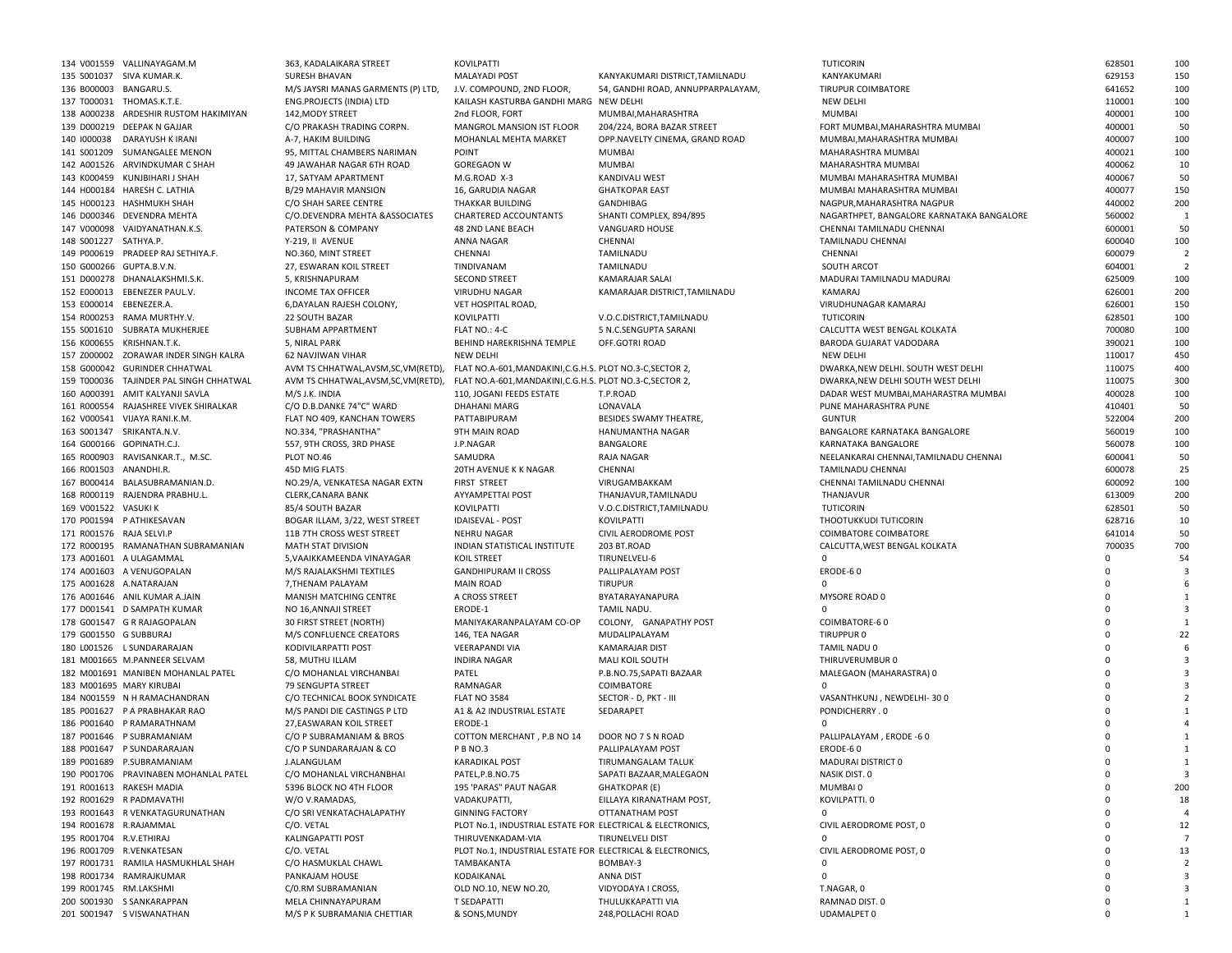| 202 S002003 S.R.BALAN  |                                             | C/O P.BAKKIYAM                   | 4/48. BAJANAI KOIL STREET                  | UDAYAMPALAYAM             | CHINNA VEDAM PATTI (POST) 0                | $\mathbf 0$ |                         |
|------------------------|---------------------------------------------|----------------------------------|--------------------------------------------|---------------------------|--------------------------------------------|-------------|-------------------------|
|                        | 203 T001547 TS PADMANABHAN                  | <b>BLOCK NO.4 B-WING</b>         | NEELKAMAL BUILDING                         | <b>TILAC NAGAR</b>        | DOMBIOLI- MAHARASTRA 0                     | $\Omega$    | $\mathbf{1}$            |
|                        | 204 T001550 T.ALWARAPPAN                    | 85, EAST CAR STREET              | TIRUNELVELI                                | TAMIL NADU.               |                                            | $\Omega$    |                         |
|                        |                                             | P.B.NO.50                        |                                            |                           |                                            | $\Omega$    |                         |
|                        | 205 T001562 T.NARIMUTHU                     |                                  | 4, AHIMSAPURAM                             | 4TH STREET, SELLUR        | MADURAI-20                                 |             | 15                      |
|                        | 206 V001623 V V PALANISWAMY                 | 52, RAJA STREET                  | PALLIPALAYAM                               | ERODE-6                   | $\Omega$                                   | $\mathbf 0$ | 3                       |
|                        | 207 C001578 CHANDRAPRAKASH                  | E-23, AMAR COLONY                | LAJPUT NAGAR                               | <b>NEW DEIHI</b>          | <b>NEW DELHI</b>                           | 110024      | 1                       |
|                        | 208 S001492 SANJEEV KUMAR GUPTA             | 3114, SECTOR-D                   | POCKET-3, VASANT KUNJ                      | <b>NEW DELHI</b>          | SOUTH WEST DELHI                           | 110070      | 100                     |
| 209 B001566 BIMLA DEVI |                                             | C/O SRI KANHAIYALAL TANDON       | 5/591. VIKAS NAGAR                         | LUCKNOW                   | LUCKNOW                                    | 226020      | $\mathbf{3}$            |
|                        | 210 M001686 MADHU TANDON                    | 5/591 VIKAS NAGAR                | LUCKNOW                                    |                           | LUCKNOW                                    | 226020      | 6                       |
|                        | 211 B001559 BANCHIDHAR KAPOOR               | MAUNATH BHANJAN POST             | AZAMGARH DIST.                             | UTTAR PRADESH.            | AZAMGARH                                   | 275101      |                         |
|                        |                                             |                                  |                                            |                           |                                            |             |                         |
|                        | 212 H001533 HAFIZ IZHARULHAQUE ANSARI       | H.ASAMATULLAH H.MOHD SALEH       | MAUNATHBHANJAN                             | AZAMGARH DIST.            | PINCODE AZAMGARH                           | 275101      | 3                       |
|                        | 213 H001534 HAJI ANWARULHAQUE ANSARI        | H.ASAMATULLAH H.MOHD SALEH       | MAUNATHBHANJAN                             | AZAMGARH DIST.            | PINCODE AZAMGARH                           | 275101      | $\overline{3}$          |
|                        | 214 H001537 HAJI SHAMAUL HAQ ANSARI         | C/O H.ASAMATULLAH HD SALEH       | MAUNATHBHANJAN                             | AZAMARH DIST.             | PINCODE AZAMGARH                           | 275101      | $\overline{3}$          |
|                        | 215 J001552 JAYAPRAKASH KHANDEWAL           | C/O VINAYKUMAR JAIPRAKASH        | MAUNATHBHANJAN                             | AZAMGARH DIST             | UTTAR PRADESH. AZAMGARH                    | 275101      | $\overline{4}$          |
|                        | 216 K001673 KEDAR NATH TANDON               | C/O M/S BRIJBEHARILAL KEDAR      | <b>NATH</b>                                | MAUNATHBHANJAN POST       | AZAMGARH DIST.(U P) AZAMGARH               | 275101      | $\overline{3}$          |
|                        | 217 R001717 RAJENDRA PRASAD KHANDALWAL      | MAUNATHBHANJAN POST              | AZAMGARH DIST.                             | UTTAR PRADESH.            | AZAMGARH                                   | 275101      | 6                       |
|                        | 218 V001695 VINAYAKUMAR KANDELWAL           |                                  | MAUNATHBHANJAN                             |                           | UTTAR PRADESH. AZAMGARH                    | 275101      | $\overline{\mathbf{3}}$ |
|                        |                                             | C/O VINAYKUMAR JAIPRASH          |                                            | AZAMGARH DIST.            |                                            |             |                         |
|                        | 219 V000596 VEENA BHOGILAL MISTRY           | B-15, RUTU RAJ CO-OPERATIVE-     | <b>HOUSING SOCIETY</b>                     | STATION ROAD, VYARA       | SURAT DISTRICT, GUJARAT SURAT              | 394650      | 50                      |
|                        | 220 12023500 RAMESHBHAI PARAGBHAI PARMAR.   | 3-PARISHRAM APPT.                | AYODHYA NAGAR                              | VIJALPORE                 | <b>NAVSARI</b>                             | 396445      | 20                      |
|                        | 221 D001563 DHARMDAS MANUJA                 | C/O MANUJA & MANUJA              | 11/2, DHUSWADI DHOBI TALCO                 | P.B.NO.2403               | BOMBAY<br>. MUMBAI                         | 400002      | $\overline{\mathbf{3}}$ |
|                        | 222 H001538 HAMSUKHLAL MAFATLAL SHAH        | 36, MAHAKALI CHAWL               | TAMBAKANTA                                 | <b>BOMBOY</b>             | <b>MUMBAI</b>                              | 400003      | $\overline{2}$          |
|                        | 223 H000106 HARISH M UDESHI                 | HARI NIWAS, 4TH FLOOR            | 19, MATHEW ROAD                            | MUMBAI, MAHARASHTRA       | <b>MUMBAI</b>                              | 400004      | 100                     |
|                        |                                             |                                  |                                            |                           |                                            |             |                         |
|                        | 224 V000617 VISSANJI SONS & COMPANY LIMITED | 100B SHIVDAS CHAMPSI MARG        | <b>HANCOCK BRIDGE</b>                      | MAZGAON                   | MUMBAI MAHARASHTRA MUMBAI                  | 400009      | 50                      |
|                        | 225 J001555 JETHANAND MENGHARAJ CHHABRIA    | 4, VINCENT VIEW                  | 174, DR. AMBEDKAR ROAD                     | <b>BOMBAY</b>             | <b>MUMBAI</b>                              | 400014      | 3                       |
|                        | 226 M001709 MOHANDAS BAJAJ                  | 70, NAGPAL BUILDING              | 3RD FLOOR, JOTHIBA PHUK ROAD               | DADAR                     | <b>BOMBAY MUMBAI</b>                       | 400014      | 1                       |
|                        | 227 S002062 SRICHAND BISHOF                 | <b>12 SEAFACE HOUSE</b>          | ABDUL GAFFER KHAN ROAD                     | WORLI                     | <b>BOMBAY MUMBAI</b>                       | 400018      | 3                       |
|                        | 228 P001708 PRITHVISH RAMESH ASHAR          | 242, ASHAR VILLA                 | <b>EAST SION ROAD</b>                      | BOMBAY                    | <b>MUMBAI</b>                              | 400022      | 1                       |
|                        | 229 R000374 ROSE ANTHONY PINHEIRO           | N / 18, EVERARD NAGAR            | <b>EASTERN EXPRESS HIGHWAY</b>             | SION                      | MUMBAI, MAHARASHTRA MUMBAI                 | 400022      | 100                     |
|                        | 230 H000223 HEMAPRABHA BHALCHANDRA DATAR    |                                  |                                            |                           |                                            |             |                         |
|                        |                                             | STANROSE APARTMENTS              | PALKHY GULLY                               | OFF VEER SAVARKAR MARG    | PRABHADEVI MUMBAI, MAHARASHTRA MUMBAI      | 400025      | 50                      |
|                        | 231 P000483 PRASHANT SANOHAVI               | B-205 SUSSEX INDUSTRIAL          | <b>ESTATE DADOTI</b>                       | KONDDEU CROSS ROAD        | BYCULLA MUMBAI, MAHARASHTRA MUMBAI         | 400027      | 100                     |
|                        | 232 R000212 RESHMA T TEJWANI                | "PUSHPA VIHAR" FLAT NO.10        | 2ND FLOOR, 15TH ROAD                       | <b>BANDRA-WEST</b>        | MUMBAI, MAHARASTRA MUMBAI                  | 400050      | 200                     |
|                        | 233 G000292 GODREJH RUSTOM DARUWALLA        | D-2/92, SIR S.B. BHARUCHA COLONY | MULTISTOREYED BUILDING                     | ANDHERI (WEST)            | MUMBAI MAHARASHTRA MUMBAI                  | 400058      | 100                     |
|                        | 234 K000547 KAMALAKAR DAMODAR ATTORDE       | 201, NALIN APARTMENTS            | J.P. ROAD, OPP. ANDHERI SPORTS             | COMPLEX, ANDHERI WEST     | MUMBAI MAHARASHTRA MUMBAI                  | 400058      | 100                     |
|                        | 235 S001641 SUBHASH NATHAMAL NAIN           | A-702, SUMER NAGAR               | OPP.KORAKENDRA                             | S.V.ROAD                  | BORIVLI WEST MUMBAI, MAHARASHTRA MUMBAI    | 400092      | 400                     |
|                        | 236 R001729 RAMESHBHAI KARSANDAS DATTANI    | B/601 JAI SHREE KRISHNA DARSHAN  | SHANTHI VAN NEAR G C C CLUB                | MIRA BHAYANDER ROAD       | THANE THANE                                | 401107      | $\overline{3}$          |
|                        |                                             |                                  |                                            |                           |                                            |             |                         |
|                        | 237 1000021 ILIDIO FURTADO CABRAL           | C/O DR.ABILIO DESOUSA            | CHURCH SQUARE                              | QUEPENT                   | <b>GOA QUPEM</b>                           | 403705      | 400                     |
|                        | 238 IN3010981JAGDESH M KESWANI              | SURVEY NO 111/13/B OM KAR COLONY | NADE NAGAR PIMPRI                          |                           | <b>PUNE</b>                                | 411017      | 200                     |
|                        | 239 A000547 ASHOK HIMMATMAL RATHOD          | H/6, KALYAN SOCIETY              | SHANKARSETH ROAD                           | PUNE                      | MAHARASHTRA PUNE                           | 411042      | 50                      |
|                        | 240 M001710 MOLVI INAMUL HAQ ANSARI         | H.ASMATULLAH H.MOHAMED SALEH     | MAUNATHBHANJAN                             | AZAMGARH DIST.(UP)        | UTTAR PRADESH. SANGLI                      | 416406      | $\overline{\mathbf{3}}$ |
|                        | 241 L000055 LAKSHMI NARAYANAN.S.            | 203, GAURISH APARTMENT           | RAMBGUG LANE NO.1                          | KALYAN                    | MUMBAI, MAHARASHTRA THANE                  | 421301      | 100                     |
|                        | 242 D001559 DAYALAL AMIN                    |                                  |                                            |                           |                                            | 423203      |                         |
|                        |                                             | C/O M/S S.C.AMIN                 | <b>TILAK ROAD</b>                          | AT&POST-MALEGAON          | NASIK DISR.(MAHARASTRA) NASHIK             |             | 1                       |
| 243 H001543 HIRABEN    |                                             | C/O DR.RAMESH V.PATEL,           | MAHESH NAGAR, OLD AGRA ROAD, MALEGAON POST |                           | NASIK DIST.(MAHARASTRA) NASHIK             | 423203      | $\overline{\mathbf{3}}$ |
|                        | 244 M001692 MANILAL RAMADOSS PATEL          | 2 NEW WARD                       | SAPATI BAZAAR                              | MALEGEON                  | NASIK NASHIK                               | 423203      | 1                       |
|                        | 245 R001732 RAMJIBHAI ISWARBHAI PATEL       | C/O LAKSHMI TEXTILES STORES      | <b>TILAK ROAD</b>                          | AT & POST MALEGAON        | NASIK DIST., MAHARASTRA NASHIK             | 423203      | $\mathbf{q}$            |
|                        | 246 A000398 ARVIND MANILAL PATEL            | "USHAHKAL"                       | ABHYANKAR ROAD                             | SITABARDI                 | NAGPUR MAHARASHTRA NAGPUR                  | 440012      | 200                     |
|                        | 247 L001537 LALIT TRIKAMJI GOSAR            | <b>JAISTAMBH CHOWK</b>           | KARANJA (LAD)                              | MAHARASHTRA               | PIN AKOLA                                  | 444105      | $\overline{a}$          |
|                        | 248 S001361 SANDEEP JAIN                    | 17 SARAFA BAZAR                  | JABALPUR.                                  | MADHYA PRADESH            | <b>JABALPUR</b>                            | 482002      | 50                      |
|                        |                                             |                                  |                                            |                           |                                            |             |                         |
|                        | 249 M001707 MITTAPALLAI RAJENDRA BABU       | P.B NO 315, GT ROAD              | <b>GUNTUR</b>                              | <b>ANDRA PRADESH</b>      | <b>GUNTUR</b>                              | 522004      | 6                       |
|                        | 250 P001699 PARVATIVARDHANI CHUNDI          | C R NAGAR                        | CHILAKALURIPET                             |                           | <b>GUNTUR</b>                              | 522616      | 22                      |
|                        | 251 A001647 ANJANAYULUKANCHARLA             | SRI SREENIVASA PRESSING          | FACTORY, GORANTLA,                         | AMARAVATHY ROAD           | <b>GUNDUR GUNTUR</b>                       | 522619      | 15                      |
|                        | 252 B001554 B.SREENIVASALU                  | 25-2-282 1ST FLOOR               | <b>2ND CROSS ROAD</b>                      | NEW MILITARY COLONY       | NELLORE NELLORE                            | 524004      | 6                       |
|                        | 253 M001640 M.A.RAMESH                      | 4605 HIGHPOINT IV                | <b>45 PALACE ROAD</b>                      | BANGALORE                 | BANGALORE                                  | 560001      | $\overline{2}$          |
| 254 L000194 LALITHA    |                                             | NO.126, RAJA MARKET              | <b>FIRST FLOOR</b>                         | BANGALORE                 | KARNATAKA BANGALORE                        | 560002      | 100                     |
|                        |                                             |                                  |                                            |                           |                                            |             |                         |
|                        | 255 V000496 VENKATACHALAPATHI.B.S.          | SRI VENKATESHA MEDICAL STORES    | NO.768, V-TH MAIN                          | <b>3RD CROSS</b>          | CHAMARAJPET BANGALORE, KARNATAKA BANGALORE | 560018      | 100                     |
|                        | 256 S002068 SUKI BAI.A.JAIN                 | RAJLAKSHMI FASHIONS              | NO 240, JAY COMPLEX                        | <b>OLD THARAGUPET</b>     | <b>BANGALORE BANGALORE</b>                 | 560053      | 1                       |
|                        | 257 S000075 SUKUMARA.H.R.                   | SENIOR LABORATORY TECHNICIAN     | DISTRICT HEALTH LABORATORY                 | MANGALORE, KARNATAKA      | MANGALORE                                  | 575001      | 100                     |
|                        | 258 M000093 MANJANATHA BHATT.S.             | 594 PARK VIEW                    | <b>DURGIGUDI</b>                           | SHIMOGA                   | KARNATAKA SHIMOGA                          | 577201      | 800                     |
| 259 A001629 A.NIZAM    |                                             | 84 SEMBUDOSS STREET              | MANNADY                                    | <b>MADRAS</b>             | CHENNAI                                    | 600001      | $\mathbf{3}$            |
|                        | 260 K001523 SUNDHARAM.K.                    |                                  |                                            |                           | TAMILNADU CHENNAI                          |             | -9                      |
|                        |                                             | 64, NYNIAPPA MAISTRY STREET      | FIRST FLOOR, PARK TOWN                     | CHENNAI                   |                                            | 600003      |                         |
|                        | 261 M000435 MOHAMMED ABRAR.N.               | 2, WUTHU CATTAN STREET           | PERIAMET                                   | CHENNAI                   | TAMILNADU CHENNAI                          | 600003      | 250                     |
|                        | 262 K000069 KRISHNAMOORTHY.S.               | NO.1, V.S.V.KOIL LANE            | MYLAPORE                                   | CHENNAI                   | TAMILNADU CHENNAI                          | 600004      | 200                     |
|                        | 263 S001305 SIVAKUMAR.P.                    | B.B.C. PLAZA                     | SHOP NO.2, I ST FLOOR                      | 178/180, NORTH USMAN ROAD | T.NAGAR CHENNAI.TAMILNADU CHENNAI          | 600017      | 50                      |
| 264 P001659 P.DEVARAJ  |                                             | 30 A, PERIYA GOUNDER STREET,     | POOMPUHAR NAGAR,                           | SARAVANAMPATTI (PO)       | COIMBATORE CHENNAI                         | 600035      | 3                       |
|                        | 265 A001641 A.VELMURUGAN                    | NO 28, VIJAY NAGAR               | THANEER PANDAL, KOLIDAM POST               | SIRKALI TALUK             | NAGAI THANJAVUR                            | 609102      | 1                       |
|                        | 266 A001626 A.MURUGESAN                     |                                  | KUMBAKONAM                                 |                           | THANJAVUR                                  |             | $\overline{4}$          |
|                        |                                             | 91, KUMBESWARAN NORTH STREET     |                                            | TAMIL NADU.               |                                            | 612001      |                         |
|                        | 267 S002007 S.RAMAKRISHNAN                  | PROFESSOR OF CHEMISTRY,          | D/18,10-E ST XI CROSS                      | THILLAI NAGAR,            | TRICHI TIRUCHIRAPPALLI                     | 620018      | -3                      |
| 268 D001555 D.PRIYA    |                                             | M.N.PATTY, MUSIRI TALUK          | THALAMALAIPATTY POST                       | TRICHY DISTRICT           | PIN TIRUCHIRAPPALLI                        | 621215      | 3                       |
|                        | 269 A001592 A R LAKSMANAN                   | 109, KASTURI BAI STREET          | KANDANUR                                   | PASUMPON MAVATTAM         | <b>NORTH ARCOT</b>                         | 623104      | $\overline{\mathbf{3}}$ |
|                        |                                             |                                  |                                            |                           |                                            |             |                         |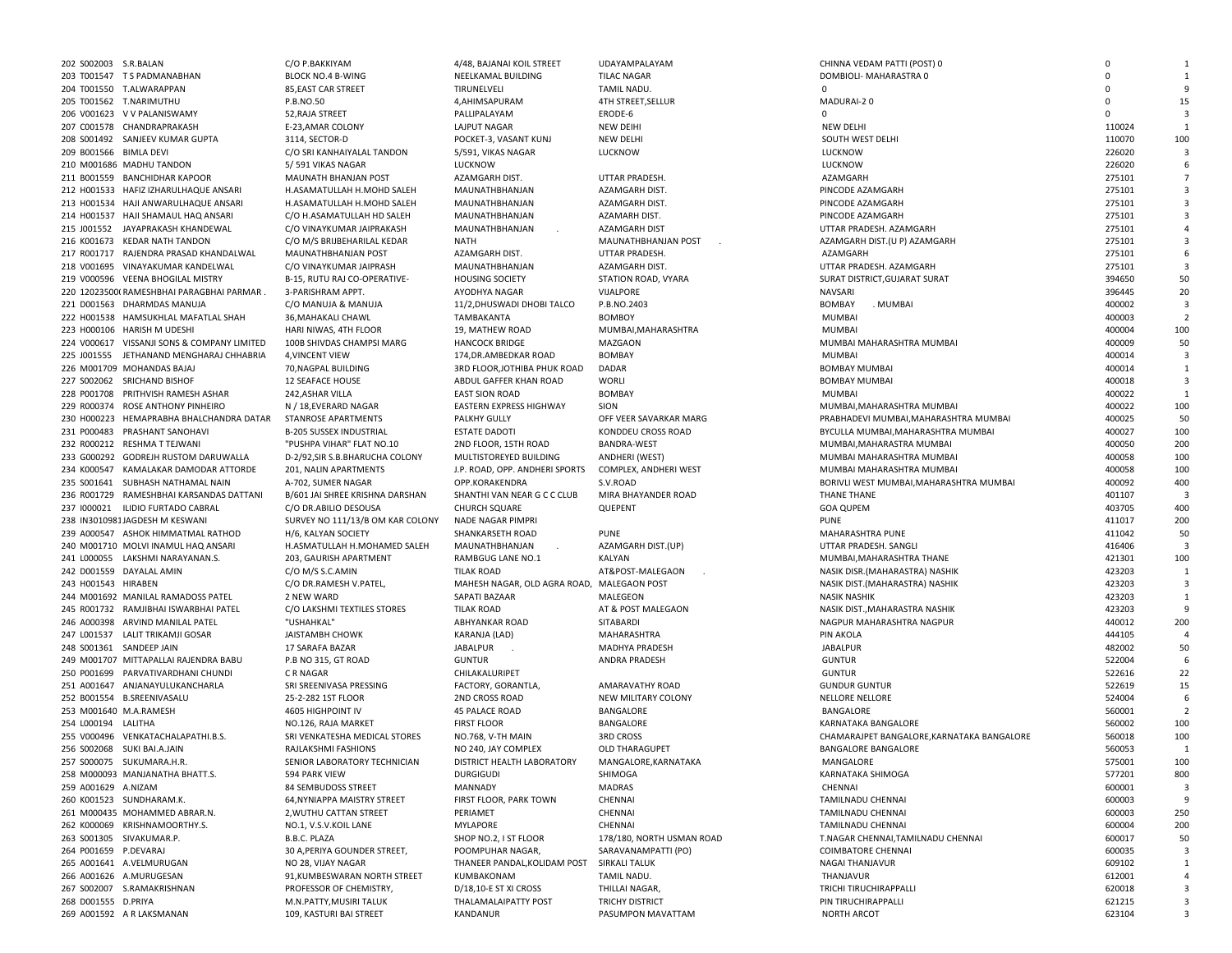| 270 S001913 S NALLIAH   |                                       | <b>COTTON MERCHANT</b>                                  | 16, NATHAM RODE                            | <b>DINDIGUL</b>           | <b>DINDIGUL</b>                            | 624007 |                |
|-------------------------|---------------------------------------|---------------------------------------------------------|--------------------------------------------|---------------------------|--------------------------------------------|--------|----------------|
| 271 S001905 S GANESAN   |                                       | SPINNING MASTER                                         | THIAGARAJAR MILLS LIMITED                  | KULATHU PATTI (POST)      | NILAKOTTAI DINDIGUL                        | 624208 |                |
|                         | 272 A001588 A MARIMUTHU               | 255                                                     | LAKSHMIPURAM                               | PALANI                    | DINDUGAL PALANI                            | 624601 |                |
|                         | 273 P001693 P.VIVEKANANTHAN           | 22, WEST DEVANGER STREET                                | PALANI                                     | TAMILNADU                 | PALANI                                     | 624601 | 3              |
|                         | 274 R001670 R.M.VENKATESAN            | 150, RAJAJI ROAD                                        | PALANI                                     |                           | PALANI                                     | 624601 | 3              |
|                         | 275 H001535 HAJI HANIF HAJI SATTAR    | C/O MEEZAN                                              | 24, WEST TOWER STREET                      | MADURAI                   | TAMIL NADU MADURAI                         | 625001 |                |
|                         | 276 H001536 HAJI SATTAR HAJI HASHIM   | C/O MEEZAN                                              | 24, WEST TOWER STREET                      | MADURAI                   | TAMIL NADU. MADURAI                        | 625001 |                |
| 277 R001627 R NAGAMANI  |                                       | 31/A, VENKALAGADAI STREET                               | MADURAI                                    |                           | <b>MADURAI</b>                             | 625001 | 9              |
|                         | 278 S002005 S.R.RAMASUBRAMANIYAN      | 5/40 2ND MAIN STREET                                    | MAHARAJAN NAGAR                            | <b>VIRAGANUR POST</b>     | MADURAI MADURAI                            | 625009 |                |
|                         | 279 G001587 G.UMAMALINI               | 83-NEHRUJI STREET                                       | LAKSHMIPURAM (PO)                          | PERIYAKULAM TALUK         | THENI THENI                                | 625523 | 3              |
| 280 G001572 G.MURUGAN   |                                       | 4/76, GANDHIJI ROAD                                     | NRT NAGAR                                  |                           | THENI THENI                                | 625531 | $\overline{a}$ |
| 281 A001579 A EBENEZER  |                                       | W/O V EBENEZER PAUL                                     | <b>INCOME TAX OFFICER</b>                  | <b>INCOME TAX OFFICE</b>  | VIRUDHU NAGAR KAMARAJ                      | 626001 | 12             |
|                         | 282 IN3010802 T. K. S. P. ARUNACHALAM | 235                                                     | TEPPAM EAST BAZAAR                         |                           | VIRUDHUNAGAR                               | 626001 | 200            |
|                         | 283 N001564 N RAJALAKSHMI             | KAVERI ILLAM                                            | 3 F.F.ROAD                                 | VIRUDHUNAGAR              | KAMARAJ                                    | 626001 | $\overline{7}$ |
|                         | 284 N001591 N.MURUGESAN               | 15A SAPPANI NADAR NEW ST                                | KULLUR SANDAI ROAD                         | VIRUDHUNAGAR              | TAMIL NADU. KAMARAJ                        | 626001 | 1              |
|                         | 285 S001899 S ANNALAKSHMI             | 179, KATTABOMAN STREET                                  | VIRUDHUNAGAR                               | PINCODE                   | TAMIL NADU. KAMARAJ                        | 626001 |                |
|                         | 286 V001604 VPPK MANICKAVASAGAM       | 82/1 - A ARUPPUKKOTTAI ROAD                             | VIRUDHUNAGAR                               | <b>TAMIL NADU</b>         | KAMARAJ                                    | 626001 |                |
|                         | 287 V001607 V P P RAJAPPA NADAR       | 42/1, SANGARA NARAYANAPURAM STREET KAMARAJ BY PASS ROAD |                                            | VIRUDHUNAGAR              | KAMARAJ                                    | 626001 |                |
|                         | 288 V001608 VPPVPERIASWAMY            | 113, ARUPPUKKOTTAI ROAD                                 | VIRUDHUNAGAR                               | <b>TAMIL NADU</b>         | KAMARAJ                                    | 626001 |                |
|                         | 289 V001610 V P P V SOMASUNDARAM      | 463, BAZAAR                                             | VIRUDHUNAGAR                               | <b>TAMIL NADU</b>         | KAMARAJ                                    | 626001 |                |
|                         | 290 V001611 VPPVVELLIMUTHU            | 113 ARUPPUKKOTAI ROAD                                   | VIRUDHUNAGAR                               |                           | KAMARAJ                                    | 626001 |                |
|                         | 291 V001646 V.P.P.KASIRAJAN           | <b>60 PETTAI STREET</b>                                 | VIRUDHUNAGAR                               | <b>TAMIL NADU</b>         | KAMARAJ                                    | 626001 |                |
|                         | 292 V001647 V.P.P.V.BALASUBRAMANIAN   | 113 ARUPPUKKOTTAT ROAD                                  | VIRUDHUNAGAR                               | <b>TAMIL NADU</b>         | KAMARAJ                                    | 626001 |                |
|                         | 293 C001553 C M MUNIYANDI             | C/O KASTHURI & CO                                       | <b>COTTON MERCHANTS</b>                    | 104 RLY FEEDER ROAD       | VIRUDHUNAGAR<br>. VIRUDHUNAGAR             | 626002 | -6             |
|                         | 294 M001613 M A POTHI NAICKER         | MALAIPATTI                                              | PARIVILLIKOTTAI POST                       | <b>KADAMBUR VIA</b>       | KOVILPATTI KAMARAJ                         | 626054 | $\overline{3}$ |
|                         | 295 T001576 THIRUVANNAMALAI ANNAMALAI | 10, V A S SANKARALINGA                                  | <b>MOOPPANNAR STREET</b>                   | ARUPPUKOTTAI              | PINCODE KAMARAJ                            | 626101 | 15             |
|                         | 296 R001626 R MUNISWARAN              | <b>8B TEACHERS COLONY</b>                               | <b>SECOND STREET</b>                       | PSK NAGAR POST            | RAJAPALAYAM KAMARAJ                        | 626108 |                |
|                         | 297 S001966 S.GOMATHI SUBBIAH         | NO 6. GOPALAPURAM ROAD                                  | W PUDUPATTI                                | VIRUDHUNAGAR              | KAMARAJ                                    | 626116 |                |
|                         | 298 A001622 A.M.BALARAMA RAJA         | "AISHWARYA HOUSE"                                       | 164-A-2 MADASAMY KOIL STREET               | RAJAPALAYAM               | TAMIL NADU. KAMARAJ                        | 626117 |                |
|                         | 299 C001564 C.M.MARIAPPAN             | 73-C,P A C R SALAI                                      | RAJAPALAYAM                                | VIRUDHUNAGAR              | KAMARAJ                                    | 626117 | $\overline{4}$ |
|                         | 300 N001596 N.S.CHINNAYYA RAJA        | 136.NANDASWAMY KOIL STREET                              | RAJAPALAYAM                                |                           | KAMARAJ                                    | 626117 |                |
|                         | 301 S001951 S.ANANDHAMMAL             | 185-, SANKARANKOIL ROAD                                 | RAJAPALAYAM                                | TAMIL NADU.               | KAMARAJ                                    | 626117 | 10             |
|                         | 302 V001662 V.S.MANJAMMAL             | 173, MADASAMY KOVIL STREET                              | PALAYAPALAYAM                              | RAJAPALAYAM               | KAMARAJ                                    | 626117 | $\overline{3}$ |
| 303 G001556 G. LAKSHMI  |                                       | 2/74 PERUMAL KOIL STREET                                | NENMENI VILLAGE                            | SATTUR TALUK              | VIRUDHUNAGAR KAMARAJ                       | 626202 | 3              |
|                         | 304 M001617 M K P SRINIVASAN          | 191/3 PERIYAR NAGAR                                     | SATTUR                                     | TAMIL NADU.               | KAMARAJ                                    | 626203 |                |
|                         | 305 N001556 N A ALAGARSWAMY           | 548, PERIYAR NAGAR                                      | SATTUR                                     | VIRUDHUNAGAR DISTRICT     | KAMARAJ                                    | 626203 | 15             |
|                         | 306 T001535 T BALASUBRAMANIAM         | C/O MAHALAKSHMI GINNING                                 | <b>FACTORY</b>                             | RAILWAY FEEDER ROAD       | SATTUR KAMARAJ                             | 626203 | $\overline{7}$ |
|                         | 307 A001627 A.N.CHANDRAN              | 1/380 R.S.R.NAGAR                                       | RAMA SAMY RAJA NAGAR (POST)                | <b>KAMARAJAR DISTRICT</b> | KAMARAJ                                    | 626204 | 3              |
| 308 M001664 M.NIRMALA   |                                       | B/170, MURUGAN ILLAM,                                   | NRT NAGAR,                                 | THENI                     | MADURAI                                    | 626531 | $\mathbf{1}$   |
|                         | 309 M000792 MUTHU SARAVANAN.M.        | 58-A, SIVAPURAM                                         | TIRUNELVELI JUNCTION                       | TAMILNADU                 | TIRUNELVELI                                | 627001 | 100            |
|                         | 310 N001587 N.KARUNANIDHI             | 4B PERUMAL WEST CAR STREET                              | TIRUNELVELI                                | <b>TAMIL NADU</b>         | TIRUNELVELI                                | 627001 | $\overline{a}$ |
|                         | 311 G001553 G THIRUGNANASAMBANDAM     | 41, A SHERMADEVI ROAD,                                  |                                            |                           | TIRUNELVELI TOWN TIRUNELVELI               | 627006 | 6              |
|                         | 312 G001557 G. THILLAI KUMAR          | 112, EAST CAR STREET                                    | <b>TIRUNELVELI TOWN</b>                    | <b>TAMIL NADU</b>         | TIRUNELVELI                                | 627006 | 3              |
|                         | 313 G001565 G.KANAGASABAPATHI         | 41 A                                                    | SHERMADEVI ROAD                            | TIRUNELVELI               | TIRUNELVELI                                | 627006 | 6              |
|                         | 314 T001542 T NATARAJA PILLAI         | 112 EAST CAR STREET                                     | THIRUNELVELI TOWN                          |                           | TIRUNELVELI                                | 627006 | 18             |
|                         | 315 T001555 T.GANAPATHIAPPA PILLAI    | 41A, SHERMADEVI ROAD,                                   |                                            |                           | TIRUNELVELI TIRUNELVELI                    | 627006 |                |
|                         | 316 G001586 G.THIRUMALAI NAINAR       | S/O T GANAPATHYAPPA PILLAI                              | 1/54, 4TH STREET, GANDHI NAGAR TIRUNELVELI |                           | TIRUNELVELI                                | 627008 |                |
| 317 G001544 G CHELLAPPA |                                       | <b>STORE KEEPER</b>                                     | <b>KLRF TEXTILES</b>                       | GANGAIKONDAN              | TIRUNELVELI                                | 627352 |                |
|                         | 318 P001652 P VENKATASWAMY            | YARN CLERK                                              | <b>KLRF TEXTILES</b>                       | GANGAIKONDAN              | TIRUNELVELI TIRUNELVELI                    | 627352 |                |
|                         | 319 A001598 A SUBBIAH PILLAI          | 11, PERUMAL SANNATHI STREET                             | TACHANALLUR                                | TIRUNELVELI DIST          | PIN CODE: . TIRUNELVELI                    | 627358 |                |
|                         | 320 M001678 M.T.G.GANGA NAICKER       | 3 ALWAR STREET                                          | KOVILPATTI                                 | <b>TAMIL NADU</b>         | TIRUNELVELI                                | 627701 | 6              |
|                         | 321 P001684 P.RAMAMOORTHY             | 62, P.R. NAGAR IST STREET                               | KATHIRESAN KOIL ROAD                       | KOVILPATTI                | TIRUNELVELI                                | 627701 | 3              |
|                         | 322 S001922 S RAMAMOORTHY             | 3E4,4TH STREET                                          | JOTHI NAGAR                                | KOVILPATTI                | PINCODE TIRUNELVELI                        | 627701 |                |
|                         | 323 D001542 D SUBBARAYALU             | 23 A SARASWATHI TAKIES ROAD                             | KOVILPATTI                                 | <b>TAMIL NADU</b>         | TIRUNELVELI                                | 627702 | 1              |
| 324 N001580 N.DURAI RAJ |                                       | <b>QUALITY CONTROL INSPECTER</b>                        | THE LAKSHMI MILLS CO.LTD                   | <b>KOVILPATTI</b>         | TAMIL NADU. TIRUNELVELI                    | 627702 |                |
|                         | 325 T001558 T.L.SIVAKUMAR             | NORTH THITTANKULAM                                      | KOVILPATTI (PO)                            | V.O.C.DIST                | TIRUNELVELI                                | 627702 | 3              |
|                         | 326 R001637 R SANKARANARAYANAN        | 232 KURIVIKULAM ROAD                                    | THIRUVENKADAM POST                         | KOVILPATTI (VIA)          | TIRUNELVELI DIST. TIRUNELVELI              | 627719 | 12             |
| 327 S001965 S.DEVARAJ   |                                       | <b>COTTON MERCHANT</b>                                  | KALINGAPATTI POST                          | THIRUVENKATAM VIA         | TIRUNELVELI TIRUNELVELI                    | 627719 | $\overline{7}$ |
|                         | 328 M001634 M.A.ABDUL RAHUMAN         | 24, PARASIRAMA PURAM NORTH ST                           | KADAYANALLUR POST                          | THIRUNELVELI DIST         | TIRUNELVELI                                | 627751 | 3              |
| 329 H001539 HARIHARAN   |                                       | <b>COTTON MERCHANT</b>                                  | KALUGUMALAI                                | TIRUNELVELI DIST          | TAMIL NADU. TIRUNELVELI                    | 627752 | 7              |
|                         | 330 A001616 A.KANDASWAMY              | 8, MUDALIAR 3RD STREET                                  | SANKARANAINAR KOIL                         | TIRUNELVELI DIST          | TAMIL NADU. TIRUNELVELI                    | 627756 | $\overline{7}$ |
|                         | 331 A001635 A.S ARUMUGAM              | 10, VEDAKASI AMMAN KOIL 1 ST.                           | SANKARANAINAR KOIL                         | THIRUNELVELI DIST         | TAMIL NADU. TIRUNELVELI                    | 627756 | 1              |
| 332 G001546 G MOKKIAH   |                                       | 44, SWAMI SANNATHI                                      | SANKARAN KOIL                              | PINCODE                   | TAMIL NADU TIRUNELVELI                     | 627756 | 15             |
|                         | 333 P001672 P.MARIMUTHU               | 107J/133H MILLAR PURAM                                  | ANNA NAGAR                                 | TUTICORIN                 | TIRUNELVELI                                | 628008 | 1              |
|                         | 334 P001673 P.MARIMUTHU               | 107J/133H MILLAR PURAM                                  | ANNANAGAR                                  | TUTICORIN                 | PINCODE TIRUNELVELI                        | 628008 | 1              |
|                         | 335 V001652 V.R.KRISHNASWAMY          | <b>COTTON MERCHANT</b>                                  | OTTANATHAM POST                            | TIRUNELVELI DIST          | TAMIL NADU. TIRUNELVELI                    | 628302 | 3              |
|                         | 336 A000618 AVUDATHAYAMMAL.R          | 3/30, EAST STREET                                       | <b>AVALNATHAM POST</b>                     | KOVILPATTI                | TUTICORIN DISTRICT, TAMIL NADU TIRUNELVELI | 628502 | 50             |
| 337 M001659 M.MONY      |                                       | PARTNER                                                 | M/S RAJAN WEAVING STORE                    | VEDASERY                  | NAGERCOIL<br>. KANYAKUMARI                 | 629001 | 18             |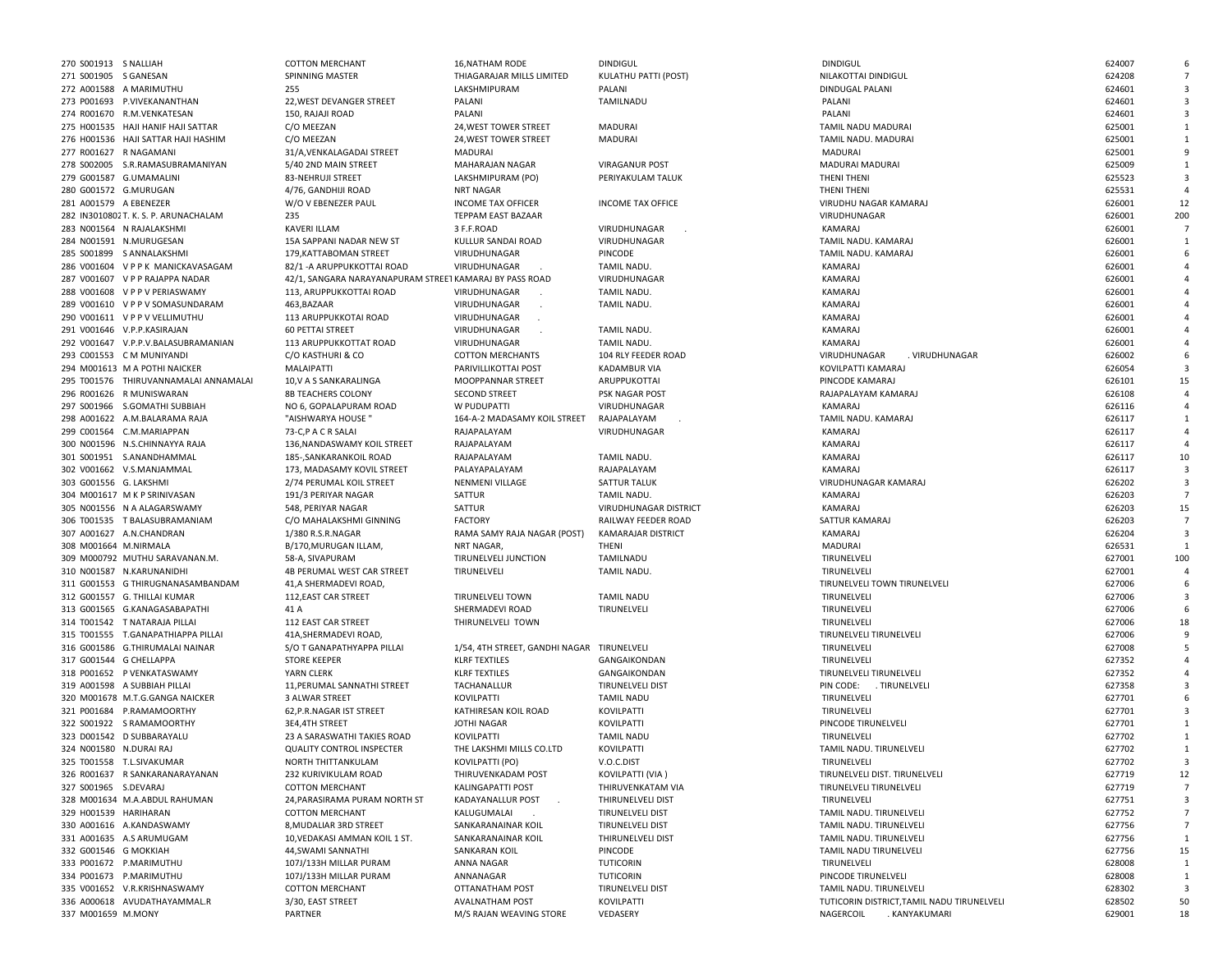|                         | 338 S001904 S GANAPATHY              | 5/16 A, EAST STREET                | VALLI COTTAGE VADAKOOR              | ARAMBOLY                         | KANNIYAKUMARI KANYAKUMARI    | 629301 |     |
|-------------------------|--------------------------------------|------------------------------------|-------------------------------------|----------------------------------|------------------------------|--------|-----|
|                         | 339 D001543 D VENKATESAN             |                                    | KARAIKUDI                           |                                  |                              | 630001 |     |
|                         |                                      | #5/3 PEERUMAL KOIL WEST STREET,    |                                     |                                  | SIVAGANGA                    |        |     |
| 340 IN3010802 A RAVI    |                                      | NO 15 SIVAN KOIL EAST STREET       | DEVAKOTTAI                          | DEVAKOTTAI                       | DEVAKOTTAI                   | 630302 | 50  |
|                         | 341 S001986 S.L.BALAKUMAR            | DEPUTY GENERAL MANAGER             | ELLJAY TEXTILES [P] LTD             | DINDIGUL KARAIKUDI MAIN ROAD     | SINGAMPUNARI SIVAGANGA       | 630502 |     |
|                         | 342 N001601 N.SREENIVASA REDDY       | PURCHASE DEPT (IVECO)              | M/S ASHOK LEYLAND LTD               | HOSUR INDUSTRIAL COMPLEX         | <b>HOSUR DHARMAPURI</b>      | 635126 |     |
|                         | 343 S001964 S.CHANDRASEKAR           | M/S BASKAR AUTOMOBILES             | 7-A, MUNICIPAL BUILDINGS            | TRICHY MAIN ROAD                 | <b>SALEM SALEM</b>           | 636001 |     |
|                         | 344 G001582 G.SOUNDAMMAL             | 101, NARASINGAPURAM STREET         | <b>GUGAI</b>                        | SALEM                            | SALEM                        | 636006 |     |
|                         |                                      |                                    |                                     |                                  |                              |        |     |
|                         | 345 V001687 VIDYASAKAR R             | "SELVA NILAYAM"                    | 89, WEST GARDEN ROAD                | <b>FAIR LANDS</b>                | SALEM SALEM                  | 636016 | 15  |
|                         | 346 K001594 K PERIANNAN              | 103, KAMALALAYAM LANE              | PARAMATHI ROAD                      | NAMAKKAL                         | TAMIL NADU. SALEM            | 637001 | 1   |
|                         | 347 M001679 M.THIRUMALAI             | 5/240, TEACHERS COLONY             | MOHANUR ROAD                        | NAMAKKAL                         | SALEM                        | 637001 |     |
| 348 P001637 P PANKAJAM  |                                      | 103, KAMALALAYAM LANE              | PARAMATHI ROAD                      | NAMAKKAL                         | TAMIL NADU SALEM             | 637001 |     |
|                         | 349 M001682 M.V.KANDHASAMY           | B-3, HOUSING UNIT COLONY           | VASANTHAPURAM                       | NAMAKKAL T.K.                    | SALEM DIST SALEM             | 637002 |     |
|                         | 350 S001049 SUNDARAM.P.              |                                    | NAMAKKAL                            |                                  | SALEM                        | 637003 | 100 |
|                         |                                      | 1/50, MUDALAIPATTY POST            |                                     | SALEM DISTRICT, TAMILNADU        |                              |        |     |
|                         | 351 M001712 MT.T.VENKATESWARAN       | EARI KARAI THOTTAM                 | THEVOOR [PO]                        | SALEM                            | SALEM                        | 637104 |     |
|                         | 352 C001569 C.RAVIKUMAR              | 4-1, VALNAICKANPALAYAM             | KANDAMPALAYAM P.O.                  | SALEM DISTRICT                   | SALEM                        | 637203 |     |
|                         | 353 K001653 K.SUBRAMANIAN            | 2/64, AVARANKATTU PUDUR            | MELSATHAMBUR (P.O)                  | NADANDI                          | SALEM DISTRICT SALEM         | 637206 |     |
|                         | 354 A001604 A. ANNAMALAI             | 16/B 1 AKS STREET NO:8             | TIRUCHENGODU POST                   | SALEM DISTRICT                   | PINCODE SALEM                | 637211 |     |
| 355 R001658 R.KADHIRVEL |                                      | 48, GANDHINAGAR STREET NO.2        | TIRUCHENGODU POST                   | RAJAJI DISTRICT                  | TAMIL NADU. SALEM            | 637211 |     |
|                         | 356 T001549 TV SHANMUGHASUNDARAM     |                                    |                                     |                                  |                              |        |     |
|                         |                                      | 27, PAVADI STREET                  | THIRUTHENGODU POST                  | SALEM DIST.                      | TAMILNADU. SALEM             | 637211 | 30  |
| 357 A001586 A M RAJU    |                                      | ALLALAPURAM,                       | BOMMANPATTI POST,                   | TIRUCHENGODU TK,                 | NAMAKKAL SALEM               | 637212 |     |
|                         | 358 C001559 C.D.MANOHARAN            | E - 11.A, I.C.L COLONY,            | SANKARI WEST                        |                                  | <b>SALEM SALEM</b>           | 637303 |     |
| 359 K001648 K.SELLAPPAN |                                      | R JAGANNATHAN                      | ELECTRICAL DEPARTMENT,              | INDIA CEMENTS LTD, SANKARI WEST  | <b>SALEM SALEM</b>           | 637303 |     |
|                         | 360 P001674 P.NACHIMUTHU MUDALIAR    | NEW DOOR NO.292, CUTCHERRY STREET, | ERODE                               | TAMIL NADU.                      | PERIYAR                      | 638001 |     |
|                         | 361 T001573 THE KARUR VYSYA BANK LTD | 22, MUTHURANGAM STREET             | ERODE                               |                                  | PERIYAR                      | 638001 | 45  |
|                         |                                      |                                    |                                     |                                  |                              |        |     |
|                         | 362 R001714 RAJALAKSHMI              | C/O THANGARATNA TEXTILES           | 2ND CROSS GANDHIPURAM               | POST BOX NO.43, PALLIPALAYAM     | <b>ERODE NAMAKKAL</b>        | 638006 |     |
|                         | 363 E001514 E.R.M.CHANDRASEKARAN     | 11/3 GANDHI NAGAR COLONY           | [NEAR KMCH]                         | <b>ERODE</b>                     | <b>ERODE</b>                 | 638009 | 18  |
|                         | 364 E001515 E.R.M.MARIAMMAL          | 11/3 GANDHI NAGAR COLONY           | (NEAR KMCH)                         |                                  | <b>ERODE ERODE</b>           | 638009 | 18  |
|                         | 365 E001516 E.R.MUTHUSWAMY           | 11/3 GANDHI NAGAR COLONY           | (NEAR KMCH)                         |                                  | <b>ERODE ERODE</b>           | 638009 | 21  |
|                         | 366 M001632 M VASUDEVAN              | 11/3 GANDHI NAGAR COLONY           | (NEAR KMCH)                         |                                  | <b>ERODE ERODE</b>           | 638009 | 18  |
|                         | 367 M001661 M.MUTHUSWAMY             | 121-D,E.V.N.STREET                 | NEW NO 13.SURAMPATTY NAL ROAI ERODE |                                  | ERODE                        | 638009 |     |
|                         | 368 K001659 K.VASANTHA KUMARAN       | 86, ANANDA PURAM STREET,           | KUNNATHUR                           | PERIYAR DISTRICT                 | TAMILNADU PERIYAR            | 638103 | -1  |
|                         |                                      |                                    |                                     |                                  |                              |        |     |
|                         | 369 K001639 K.R.RAMATHILAGAM         | 110, STATION ROAD                  | KODUMUDI                            |                                  | PERIYAR                      | 638151 |     |
| 370 K001620 K.GANESAN   |                                      | 76H1, PONNI NAGAR                  | PARAMATHY ROAD                      | VELUR (SALEM)                    | PERIYAR                      | 638182 | 18  |
|                         | 371 K001657 K.THANGARAJAN            | ADVOCATE & NOTARY                  | 10-1, ANNA SALAI                    | VELUR (PO), PARAMATHI - VELUR TK | NAMKKAL PERIYAR              | 638182 |     |
|                         | 372 M001650 M.KALIAPPAN              | 286 SHANMUGAM NAGAR                | <b>VELUR</b>                        |                                  | PERIYAR                      | 638182 | 12  |
| 373 N001599 N.SELVARAJU |                                      | 76H, PONNI NAGAR                   | VAIYAPURI GOUNDAR COLONY            | VELUE (P.O.)                     | SALEM DISTRICT PERIYAR       | 638182 |     |
|                         | 374 R001668 R.KRUPANITHI             | VALLUVAR COLONY                    | <b>KANDA NAGAR</b>                  | <b>VELUR</b>                     | SALEM DIST PERIYAR           | 638182 |     |
|                         | 375 S001976 S.JEGADEESWARI           | 9C, ANNA SALAI                     |                                     | <b>SALEM DISTRICT</b>            | PERIYAR                      | 638182 |     |
|                         |                                      |                                    | VELUR (P.O)                         |                                  |                              |        |     |
|                         | 376 M001620 M MANOHARAN              | 65.B, WEST COLONY                  | KOMARAPALAYAM                       | <b>BHAVANI VIA</b>               | TAMIL NADU NAMAKKAL          | 638183 |     |
|                         | 377 R001622 R E R VENKATESAN         | 3, SRIRENGA CHETTY LANE            | PUDUPET                             | KOMARAPALAYAM                    | NAMAKKAL                     | 638183 |     |
|                         | 378 U001518 U.BAGYALAKSHMI           | C/O.MR.E.S.SIVASWAMI, B.A.B.E.     | 18, PERUMAL KOIL STREET             | NERINGIPETTTAI                   | <b>BHAVANI TALUK PERIYAR</b> | 638311 |     |
| 379 D001562 DEVARAJ     |                                      | 32, KAMARAJ STREET                 | APPAKKUDAL                          | SAKTHI NAGAR                     | <b>ERODE PERIYAR</b>         | 638315 |     |
|                         | 380 C001566 C.NAGARAJAN              | 220/35-A, VELUMANI NAGAR           | <b>3RD STREET</b>                   | <b>GOBICHETTIPALAYAM</b>         | PERIYAR DIST PERIYAR         | 638452 |     |
|                         | 381 V001657 V.RAJESHVARI             | 2-A, FIFTH CROSS STREET            | VASTHU NAGAR                        |                                  | GOBICHETTIPALAYAM PERIYAR    | 638452 |     |
|                         |                                      |                                    |                                     |                                  |                              |        |     |
| 382 K001647 K.SAROJINI  |                                      | 28-A, HOSPITAL ROAD                | KAVANDAPADI (PO)                    | ERODE (RMS)                      | ERODE                        | 638455 |     |
| 383 P001665 P.K.VASUDEV |                                      | 13, RAJA STREET,                   | PUDUPALAYAM,                        | GOBI                             | PERIYAR                      | 638476 |     |
|                         | 384 G001573 G.MUTHUKRISHNAN          | 19, BRAMADESAM ROAD                | THAVITTUPPALAYAM                    | ANDIUR                           | TAMIL NADU. PERIYAR          | 638501 |     |
|                         | 385 A001594 A ROBERT ALPHONSE        | M/S S AROGIASWAMY MUDALIAR         | 22, DINDIGUL ROAD                   | <b>KARUR</b>                     | PERIYAR                      | 639001 |     |
|                         | 386 A001605 A.AROGIA MARY            | PARTNER, SAM TRADERS               | 16, DINDIGUL ROAD                   | <b>KARUR</b>                     | TAMIL NADU PERIYAR           | 639001 |     |
|                         | 387 M001697 MARY ROBERT ALPHONSE     | 22, DINDIGUL ROAD                  | KARUR                               |                                  | PERIYAR                      | 639001 |     |
|                         | 388 S001956 S.BALAKRISHNAN           | 33 PANDARINATHAN KOIL STREET       | KARUR                               |                                  | PERIYAR                      | 639001 |     |
|                         |                                      |                                    |                                     |                                  |                              |        |     |
| 389 S002012 S.SANKAR    |                                      | 4TH GANDHI SALAI SOUTH STREET      | KARUR                               | PIN                              | PERIYAR                      | 639001 |     |
|                         | 390 P001677 P.PALANISAMY             | DOOR NO.4/61, ELANGO NAGAR         | NADAYANOOR P.O.,                    | KARUR T.K.,                      | TRICHY DIST PERIYAR          | 639117 |     |
|                         | 391 H001531 H.MOHAMED RAFI           | 155, BIG BAZAAR STREET             | COIMBATORE                          |                                  | COIMBATORE                   | 641001 |     |
|                         | 392 C001580 CHEMPABEN CHHOTALAL      | 23. BASHYAKARLU ROAD               | <b>R S PURAM</b>                    | <b>COIMBATORE</b>                | TAMIL NADU COIMBATORE        | 641002 | 45  |
|                         | 393 C001583 CHHOTALAL BHAGWANJI      | 23, BASHYAKARLU ROAD               | R S PURAM                           | COIMBATORE                       | TAMILNADU. COIMBATORE        | 641002 | 60  |
|                         | 394 K001668 KANTABEN K.KIKANI        | KISHAN GOPAL APARTMENTS            | 73 - WEST VENKATASAMY ROAD          | R.S.PURAM                        | <b>COIMBATORE COIMBATORE</b> | 641002 |     |
|                         |                                      |                                    |                                     |                                  |                              |        |     |
| 395 N001560 N K PUSHPA  |                                      | 73 / 15 KISHEN GOPAL APARTMENTS,   | VENKATSWAMY ROAD WEST,              | R.S.PURAM,                       | COIMBATORE COIMBATORE        | 641002 | 60  |
|                         | 396 R001738 RASHMIKANT DAKSHINI      | 23, BASHYAKARLURD                  | R S PURAM                           | COIMBATORE                       | COIMBATORE                   | 641002 | 45  |
|                         | 397 S002049 SHASHI R DAKSHINI        | 23, BASHYAKARLURD                  | R S PURAM                           | COIMBATORE                       | TAMIL NADU COIMBATORE        | 641002 | 67  |
| 398 P001653 P. LATHA    |                                      | NO.1, PARA NAIDU STREET            | PEELAMEDU (POST)                    | COIMBATORE                       | COIMBATORE                   | 641004 |     |
| 399 S002042 SAYAMMAL    |                                      | 78, BALAN NAGAR                    | PEELAMEDU                           | COIMBATORE                       | TAMIL NADU COIMBATORE        | 641004 |     |
|                         | 400 G001561 G.C.SELVARAJ             | 195, SATHY ROAD                    | GANAPATHY                           | COIMBATORE                       | COIMBATORE                   | 641006 |     |
|                         |                                      |                                    |                                     |                                  | COIMBATORE                   |        |     |
|                         | 401 J001544 J.G.JEYAPANDIAN          | 11/B1 CHINNASAMY NAGAR             | GANAPATHY                           | COIMBATORE                       |                              | 641006 |     |
| 402 S001939 S SUSEELA   |                                      | "AISWARYAM"                        | 25, IIND STREET                     | M K P COLONY, GANAPATHY          | COIMBATORE COIMBATORE        | 641006 |     |
| 403 S001961 S.BOOPALAN  |                                      | 25, MANIYAKARAMPALAM COLONY        | GANAPATHY                           | COIMBATORE                       | TAMIL NADU COIMBATORE        | 641006 |     |
| 404 V001672 V.VELUSAMY  |                                      | 28, SOUTH STREET NO.2              | AVARAMPALAYAM                       | COIMBATORE                       | COIMBATORE                   | 641006 | 3   |
|                         | 405 C001563 C.KANAKARAJ              | 58 THONDAMUTHUR ROAD               | KALIKKA NAICKENPALAYAM              | COIMBATORE                       | COIMBATORE                   | 641007 |     |
|                         |                                      |                                    |                                     |                                  |                              |        |     |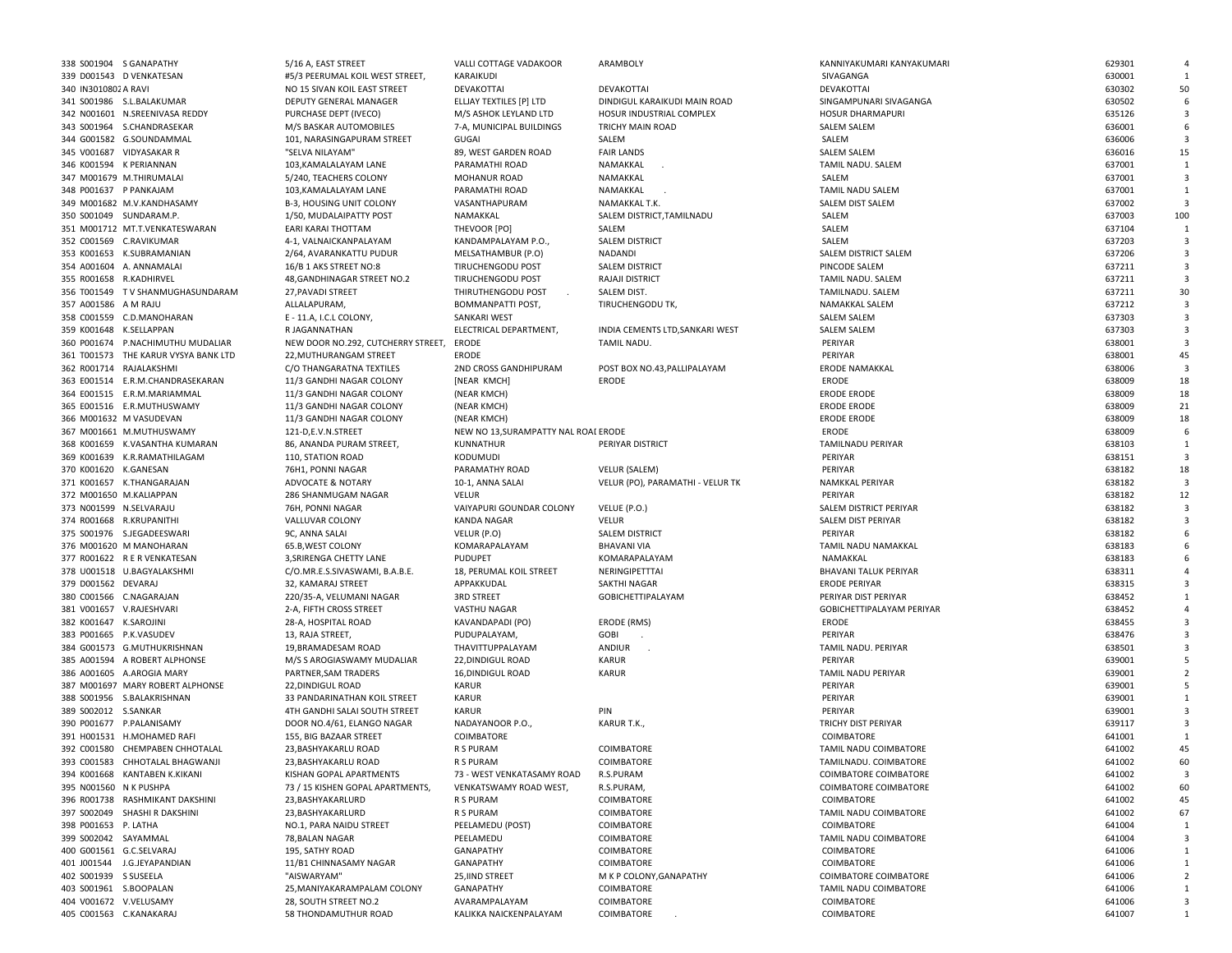|    | COIMBATORE                         |  |
|----|------------------------------------|--|
|    | COIMBATORE                         |  |
|    | <b>COIMBATORE</b>                  |  |
|    | COIMBATORE                         |  |
|    | COIMBATORE                         |  |
|    |                                    |  |
|    | PERIANAICKENPALAYAM                |  |
|    | COIMBATORE                         |  |
|    | THEKKUPALAYAM POST                 |  |
|    | COIMBATORE<br>S R K V POST         |  |
|    | COIMBATORE                         |  |
|    | COIMBATORE                         |  |
|    | COIMBATORE                         |  |
|    | <b>COIMBATORE</b>                  |  |
|    | COIMBATORE                         |  |
|    | COIMBATORE                         |  |
|    | COIMBATORE                         |  |
|    | COIMBATORE                         |  |
|    | SRKVPOST                           |  |
|    | THEKKUPALAYAM POST                 |  |
|    | COIMBATORE                         |  |
|    | COIMBATORE                         |  |
|    | <b>COIMBATORE</b><br>COIMBATORE    |  |
|    | S.R.K.V. POST                      |  |
|    |                                    |  |
|    | COIMBATORE                         |  |
|    | COIMBATORE                         |  |
|    | PODANUR                            |  |
|    | <b>COIMBATORE</b>                  |  |
|    | COIMBATORE                         |  |
|    |                                    |  |
|    | COIMBATORE                         |  |
|    | COIMBATORE                         |  |
|    | COIMBATORE                         |  |
|    | COIMBATORE                         |  |
|    | COIMBATORE<br>COIMBATORE           |  |
|    | COIMBATORE                         |  |
|    | SIDDHAPUDUR                        |  |
|    | COIMBATORE                         |  |
|    | COIMBATORE                         |  |
|    | COIMBATORE                         |  |
|    | <b>COIMBATORE</b>                  |  |
|    | AYA JOTHIPURAM POST                |  |
|    | COIMBATORE                         |  |
|    | KARAMADAI                          |  |
|    | COIMBATORE                         |  |
|    | <b>TIRUPUR</b>                     |  |
|    | 121-A MONDIPALAYAM ROAD            |  |
| Г, | POLLACHI                           |  |
|    | <b>UDUMALPET</b>                   |  |
|    | <b>OOTACAMUND</b><br>WAYANAD DIST. |  |
|    | POST BOX NO 37                     |  |
|    | ALAPPUZHA                          |  |
|    | THOTTABHAGOM POST                  |  |
|    | THIRUMULLAVARAM-P.O.               |  |
|    | T B JUNCTION                       |  |
| N  | CALCUTTA                           |  |
|    | NEAR SHRI RAM SCHOOL               |  |

| 406 D001544 D.ANANTHAKRISHNAN<br>COIMBATORE COIMBATORE<br>407 G001570 G.MANI<br>4, KUMARASAMY NAGAR,<br>CIVIL AERODROME (PO),<br>408 S001942 S VENKATAPATHY<br>55 PUDUICHERRY STREET<br>ONDIPUDUR<br>COIMBATORE<br>COIMBATORE<br>409 S002013 S.SARASWATHI<br>VADAMADURAI P.O.,<br>COIMBATORE<br>COIMBATORE<br>3/49, KURUNTHACHALA NAGAR<br>410 R001657 R.JAYA RAMAN<br><b>BLICHIPOST</b><br>COIMBATORE<br>COIMBATORE<br>641019<br>2/136 BETATHAPURAM, PUTHUR<br>411 V001637 V.K.PALANISWAMY<br>153 OPP GOVT HIGH SCHOOL<br>NO 4 VEERAPANDI<br>COIMBATORE<br>COIMBATORE<br>412 A001610 A.GANDHI<br>COIMBATORE<br>COIMBATORE<br>11 THEKKUPALAYAM POST<br>413 C001557 C.ANNAMALAI<br>6A. KASTURIPALAYAM ROAD<br>VIVEKANANDAPURAM<br>PERIANAICKENPALAYAM<br><b>COIMBATORE COIMBATORE</b><br>641020<br>414 C001565 C.NAGARAJAN<br>COIMBATORE COIMBATORE<br>242 SCHOOL THOTTAM<br>THEKKUPALAYAM POST<br>415 G001577 G.RAMASAMY<br>CHANDRAMANI NAGAR<br><b>SRKVPOST</b><br>COIMBATORE<br>COIMBATORE<br>416 G001584 G.SUBBURAJ<br><b>GANDHI NAGAR</b><br>NATARAJ LANE<br>THEKKUPALAYAM POST<br>COIMBATORE COIMBATORE<br>417 K001635 K.PONNUSAMY<br>COIMBATORE<br>D NO 146/F SIVASAKTHI COLONY<br><b>SRKVPOST</b><br>COIMBATORE<br>418 K001656 K.THANGARAJ<br>14 B KAMARAJAR NAGAR<br>RAILWAY FEEDER ROAD<br>S R K V POST<br><b>COIMBATORE COIMBATORE</b><br>419 K001660 K.VELUSWAMY<br>COIMBATORE<br>ELTEX SUPER CASTINGS LIMITED<br>PERIYANAICKEN PALAYAM<br>COIMBATORE<br>420 L001527 L.ALAGIRISAMY<br>226-B GANDHI NAGAR<br>THEKKUPALAYAM POST<br>COIMBATORE<br>COIMBATORE<br>COIMBATORE<br>421 M001639 M.A.RAMACHANDRAN<br><b>GANDHI NAGAR I</b><br>THEKKUPALAYAM POST<br>COIMBATORE<br>422 M001649 M.KALAI SELVAN<br>COIMBATORE<br>COIMBATORE<br>4, PERIYANAIDU STREET<br>PERIYANAICKENPALAYAM<br>423 M001663 M.NAGARAJAN<br>COIMBATORE<br>641020<br>ELTEX SUPER CASTINGS LIMITED<br>PERIYANAICKEN PALAYAM<br>COIMBATORE<br>COIMBATORE<br>424 M001667 M.PONNUSAMY<br>219-H.5, GANDHI NAGAR I<br>THEKKUPALAYAM POST<br>COIMBATORE<br>425 M001684 M.VARADARAJ<br>ELTEX SUPER CASTINGS LIMITED<br>PERIYANAICKEN PALAYAM<br>COIMBATORE<br>COIMBATORE<br>641020<br>426 M001685 M.VELUSWAMY<br>104 D GANDHI NAGAR<br>THEKKUPALAYAM POST<br>COIMBATORE<br>COIMBATORE<br>427 P001656 P.C.PALANISAMY<br>50 BHARATHI NAGAR<br>PERIYANAICKENPALAYAM<br><b>SRKVPOST</b><br>COIMBATORE<br>. COIMBATORE<br>428 P001661 P.DHAMODHARAN<br>COIMBATORE COIMBATORE<br>OLD NO.122/ NEW NO.224.G.<br><b>GANDHI NAGAR I</b><br>THEKKUPALAYAM POST<br>429 P001676 P.NARAYANAN<br><b>68B GANDHI NAGAR I</b><br>THEKKUPALAYAM POST<br>COIMBATORE<br>COIMBATORE<br>641020<br>430 R001669 R.LALITHA RAJENDRAN<br>PERIANAICKENPALAYAM<br>COIMBATORE<br>COIMBATORE<br>SRI RAM THEATRE<br>431 R001674 R.MYILSWAMY<br>D NO 19C PUTHUPUDUR<br><b>SRKVPOST</b><br>COIMBATORE<br>COIMBATORE<br>432 R001694 R.SUBBRAMANIAN<br>104 E GANDHI NAGAR I<br>THEKKUPALAYAM POST<br>COIMBATORE<br>COIMBATORE<br>433 S001960 S.BASKARAN<br>PALAMALAI ROAD<br>S.R.K.V. POST<br>COIMBATORE COIMBATORE<br>24. VANJIMANAGAR<br>434 S002011 S.RANGANATHAN<br>227/179 THEKKUPALAYAM POST<br><b>COIMBATORE</b><br>COIMBATORE<br>435 T001556 T.KAMATCHI<br>134 GANDHI NAGAR<br>THEKKUPALAYAM<br>COIMBATORE COIMBATORE<br>436 V001642 V.MOHANA SUNDARAM<br>141, GANDHI NAGAR<br>THEKKUPALAYAM POST<br>COIMBATORE<br>COIMBATORE<br>641020<br>437 V001668 V.UTHAYAKUMAR<br>COIMBATORE<br>COIMBATORE<br>ELTEX SUPER CASTINGS LTD<br>PERIYANAICKEN PALAYAM<br>438 V001671 V.VELUMANI<br>272/14D, GANDHI NAGAR I,<br>THEKKUPALAYAM POST,<br>COIMBATORE COIMBATORE<br>PODANUR<br>COIMBATORE DIST COIMBATORE<br>439 M001680 M.ULAGANATHAN<br>C/O.MR.S.K.VELUSAMY<br>32, MAIN ROAD<br>641023<br>440 S001949 S.ABDUL SATTOR<br>H-16, SOUTH HOUSING BOARD<br>SELVARAPURAM<br>COIMBATORE<br>COIMBATORE<br>441 S001984 S.KANNAN<br>74C GANDHIJI ROAD<br><b>RATHINAPURI POST</b><br>COIMBATORE<br>COIMBATORE<br>442 V001621 V SULOCHANA<br>2, GRG CHANDRAGANTHI NAGAR<br>COIMBATORE<br>COIMBATORE<br>443 G001566 G.KRISHNASAMY<br>COIMBATORE<br>D.No.9/55, OM SAKTHI NAGAR,<br>N.S.N.PALAYAM P.O.,<br>COIMBATORE<br>444 G001567 G.KRISHNASAMY<br>COIMBATORE<br>9/55, OM SAKTHI NAGAR<br>N.S.N.PALAYAM PO.,<br>COIMBATORE<br>445 M001671 M.RAJENDRAN<br>NO.22, MARIAMMAN KOIL STREET<br>IDIKARAI (P.O.)<br>COIMBATORE<br>COIMBATORE<br>446 P001680 P.PERUMALSAMY<br>COIMBATORE<br>49 OMSAKTHI NAGAR<br>N S N PALAYAM<br>COIMBATORE<br>447 S002001 S.PERUMALSWAMY<br>9/54 OMSAKTHI NAGAR<br><b>NSN PALAYAM POST</b><br>COIMBATORE<br>COIMBATORE<br>448 K001622 K.GUNAVATHY<br>2/69, S.N.R.STREET<br>P.N.PALAYAM<br>COIMBATORE<br>COIMBATORE<br>449 R001624 R LATHA<br>641037<br>3/103 PERUMAL KOVIL STREET<br>PAPPANAICKEN PALAYAM<br>COIMBATORE<br>TAMIL NADU COIMBATORE<br>450 G001588 G.VELUMANI<br>COIMBATORE COIMBATORE<br>OLD NO.199, NEW NO.22<br>AVARAMPALAYAM ROAD<br>SIDDHAPUDUR<br>451 P001687 P.SOMASUNDARAM<br>199 S K COLONY<br><b>NEW SIDDAPUDUR</b><br>COIMBATORE<br>COIMBATORE<br>452 T001557 T.KRISHNAVENI<br>2/4-B, 100 FEET SCHEME ROAD<br>RAMAKRISHNA NAGAR<br>COIMBATORE<br>COIMBATORE<br>641044<br>453 N001608 N.VENKATESA MOHAN<br>COIMBATORE<br>COIMBATORE<br>45, D.E, 50 FEET ROAD,<br>KRISHNASWAMY NAGAR,<br>454 R001651 R.DHANRAJ<br>57A PIONEER NAGAR<br>JOTHIPURAM POST<br>COIMBATORE<br>COIMBATORE<br>455 V001673 V.VENUGOPAL<br>RAJNAGAR OPP, SAMICHETTIPALAYA JOTHIPURAM POST<br>COIMBATORE COIMBATORE<br>30/1 S R NAGAR<br>456 E001518 E.SUNDARAM<br>5/2 SENNIVERAM PALAYAM<br>KARAMADAI<br>COIMBATORE<br>457 R001688 R.SELVARAJU<br>212 K N P ROAD<br>KARAMADAI<br>COIMBATORE<br>COIMBATORE<br>458 S002008 S.RAMALINGAM<br>41-1 SRIAMMAN ILLAM<br><b>KNPROAD</b><br>KARAMADAI<br>COIMBATORE<br>459 K001634 K.PALANISAMY<br>COIMBATORE<br>COIMBATORE<br>641301<br>354 D EDAIYAR PALAYAM<br>METTUPPALAYAM<br>460 B001549 B.GOPAKUMAR<br>36,B VIVEKANANDA STREET<br>MARUTHACHALAPURAM<br><b>TIRUPUR</b><br>COIMBATORE<br>461 E001520 ELLAMMAL<br>C/O G SRINIVASAN<br>SHREE M T K TEXTILES [P] LTD<br>121-A MONDIPALAYAM ROAD<br>PASUR, ANNUR COIMBATORE<br>462 V001666 V.THINNAPPAN<br>T.V.NARAYANAN CHETTY STREET,<br>COIMBATORE<br>No.12, B-COLONY, JOTHI NAGAR,<br>POLLACHI<br>463 S001932 S SEETHARAMAN<br>P.K.S.MUNDY<br>248 - POLLACHI ROAD<br><b>UDUMALPET</b><br>TAMIL NADU COIMBATORE<br>464 B001550 B.MANIKANDAN<br>H.P.F.CO.LTD, INDUNAGAR,<br>NILGIRI<br>POLY-X-RAY, ELECT.DEPT,<br>OOTACAMUND<br>WAYANAD<br>465 M001643 M.BASKARAN<br>KRIPA NURSING HOME,<br>KALPETTA<br>WAYANAD DIST.<br>466 P001642 P SANKARANNARAYANAN<br>KALPETTA<br>ALLEPY WAYANAD<br>CHARTERED ACCOUNTANT<br>POST BOX NO 37<br>467 M001628 M S RAMDAS<br>ALLEPPEY<br>KOTTARAM,<br>PAZHAVEEDU,<br>ALAPPUZHA<br>468 V000092 VARKEY ABRAHAM<br>MELAPURACKAL<br>KANNUMPURATHU<br>THOTTABHAGOM POST<br>PATHNAMTHITTA DISTRICT, KERALA PATHANAMTHITTA<br>469 S001420 SWAYAM PRABHA GOPALAN<br>691012<br>`KAMALALAYAM' HOUSE PLOT<br>MANAYILKULANGARA WARD<br>THIRUMULLAVARAM-P.O.<br>KOLLAM KERALA QUILON<br>470 V001600 V JEYALAKSHMI<br>C/O DR R V ASOKAN<br><b>DEEN HOSPITAL</b><br>T B JUNCTION<br>PUNALUR QUILON<br>471 G000310 GIRRAJ KISHORE DAGA<br>CALCUTTA<br>P-112, CIT ROAD<br>SCHEME NO.VI-M, PHOOLBAGAN<br>WEST BENGAL KOLKATA<br>472 J001512 JYOTI DEEPAK GAJJAR<br>B 1005 & 1006 SHRI ARHAM BLUZ<br>10TH FLOOR<br>NEAR SHRI RAM SCHOOL<br>UPASARA LANE ANDHERI WEST MUMBAI<br>473 R000454 RATHINASWAMY.K.<br><b>VIDYA NAGAR</b><br>DASARAHALLI<br>252, I MAIN ROAD<br>BANGALORE BANGALORE |  |                        |          |            |            |        |                         |
|-------------------------------------------------------------------------------------------------------------------------------------------------------------------------------------------------------------------------------------------------------------------------------------------------------------------------------------------------------------------------------------------------------------------------------------------------------------------------------------------------------------------------------------------------------------------------------------------------------------------------------------------------------------------------------------------------------------------------------------------------------------------------------------------------------------------------------------------------------------------------------------------------------------------------------------------------------------------------------------------------------------------------------------------------------------------------------------------------------------------------------------------------------------------------------------------------------------------------------------------------------------------------------------------------------------------------------------------------------------------------------------------------------------------------------------------------------------------------------------------------------------------------------------------------------------------------------------------------------------------------------------------------------------------------------------------------------------------------------------------------------------------------------------------------------------------------------------------------------------------------------------------------------------------------------------------------------------------------------------------------------------------------------------------------------------------------------------------------------------------------------------------------------------------------------------------------------------------------------------------------------------------------------------------------------------------------------------------------------------------------------------------------------------------------------------------------------------------------------------------------------------------------------------------------------------------------------------------------------------------------------------------------------------------------------------------------------------------------------------------------------------------------------------------------------------------------------------------------------------------------------------------------------------------------------------------------------------------------------------------------------------------------------------------------------------------------------------------------------------------------------------------------------------------------------------------------------------------------------------------------------------------------------------------------------------------------------------------------------------------------------------------------------------------------------------------------------------------------------------------------------------------------------------------------------------------------------------------------------------------------------------------------------------------------------------------------------------------------------------------------------------------------------------------------------------------------------------------------------------------------------------------------------------------------------------------------------------------------------------------------------------------------------------------------------------------------------------------------------------------------------------------------------------------------------------------------------------------------------------------------------------------------------------------------------------------------------------------------------------------------------------------------------------------------------------------------------------------------------------------------------------------------------------------------------------------------------------------------------------------------------------------------------------------------------------------------------------------------------------------------------------------------------------------------------------------------------------------------------------------------------------------------------------------------------------------------------------------------------------------------------------------------------------------------------------------------------------------------------------------------------------------------------------------------------------------------------------------------------------------------------------------------------------------------------------------------------------------------------------------------------------------------------------------------------------------------------------------------------------------------------------------------------------------------------------------------------------------------------------------------------------------------------------------------------------------------------------------------------------------------------------------------------------------------------------------------------------------------------------------------------------------------------------------------------------------------------------------------------------------------------------------------------------------------------------------------------------------------------------------------------------------------------------------------------------------------------------------------------------------------------------------------------------------------------------------------------------------------------------------------------------------------------------------------------------------------------------------------------------------------------------------------------------------------------------------------------------------------------------------------------------------------------------------------------------------------------------------------------------------------------------------------------------------------------------------------------------------------------------------------------------------------------------------------------------------------------------------------------------------------------------------------------------------------------------------------------------------------------------------------------------------------------------------------------------------------------------------------------------------------------------------------------------------------------------------------------------------------------------------------------------------------------------------------------------------------------------------------------------------------------------------------------------------------|--|------------------------|----------|------------|------------|--------|-------------------------|
|                                                                                                                                                                                                                                                                                                                                                                                                                                                                                                                                                                                                                                                                                                                                                                                                                                                                                                                                                                                                                                                                                                                                                                                                                                                                                                                                                                                                                                                                                                                                                                                                                                                                                                                                                                                                                                                                                                                                                                                                                                                                                                                                                                                                                                                                                                                                                                                                                                                                                                                                                                                                                                                                                                                                                                                                                                                                                                                                                                                                                                                                                                                                                                                                                                                                                                                                                                                                                                                                                                                                                                                                                                                                                                                                                                                                                                                                                                                                                                                                                                                                                                                                                                                                                                                                                                                                                                                                                                                                                                                                                                                                                                                                                                                                                                                                                                                                                                                                                                                                                                                                                                                                                                                                                                                                                                                                                                                                                                                                                                                                                                                                                                                                                                                                                                                                                                                                                                                                                                                                                                                                                                                                                                                                                                                                                                                                                                                                                                                                                                                                                                                                                                                                                                                                                                                                                                                                                                                                                                                                                                                                                                                                                                                                                                                                                                                                                                                                                                                                                                                                                 |  | 214 SATHYAMOORTHY ROAD | RAMNAGAR | COIMBATORE | COIMBATORE | 641009 |                         |
|                                                                                                                                                                                                                                                                                                                                                                                                                                                                                                                                                                                                                                                                                                                                                                                                                                                                                                                                                                                                                                                                                                                                                                                                                                                                                                                                                                                                                                                                                                                                                                                                                                                                                                                                                                                                                                                                                                                                                                                                                                                                                                                                                                                                                                                                                                                                                                                                                                                                                                                                                                                                                                                                                                                                                                                                                                                                                                                                                                                                                                                                                                                                                                                                                                                                                                                                                                                                                                                                                                                                                                                                                                                                                                                                                                                                                                                                                                                                                                                                                                                                                                                                                                                                                                                                                                                                                                                                                                                                                                                                                                                                                                                                                                                                                                                                                                                                                                                                                                                                                                                                                                                                                                                                                                                                                                                                                                                                                                                                                                                                                                                                                                                                                                                                                                                                                                                                                                                                                                                                                                                                                                                                                                                                                                                                                                                                                                                                                                                                                                                                                                                                                                                                                                                                                                                                                                                                                                                                                                                                                                                                                                                                                                                                                                                                                                                                                                                                                                                                                                                                                 |  |                        |          |            |            | 641014 |                         |
|                                                                                                                                                                                                                                                                                                                                                                                                                                                                                                                                                                                                                                                                                                                                                                                                                                                                                                                                                                                                                                                                                                                                                                                                                                                                                                                                                                                                                                                                                                                                                                                                                                                                                                                                                                                                                                                                                                                                                                                                                                                                                                                                                                                                                                                                                                                                                                                                                                                                                                                                                                                                                                                                                                                                                                                                                                                                                                                                                                                                                                                                                                                                                                                                                                                                                                                                                                                                                                                                                                                                                                                                                                                                                                                                                                                                                                                                                                                                                                                                                                                                                                                                                                                                                                                                                                                                                                                                                                                                                                                                                                                                                                                                                                                                                                                                                                                                                                                                                                                                                                                                                                                                                                                                                                                                                                                                                                                                                                                                                                                                                                                                                                                                                                                                                                                                                                                                                                                                                                                                                                                                                                                                                                                                                                                                                                                                                                                                                                                                                                                                                                                                                                                                                                                                                                                                                                                                                                                                                                                                                                                                                                                                                                                                                                                                                                                                                                                                                                                                                                                                                 |  |                        |          |            |            | 641016 | 45                      |
|                                                                                                                                                                                                                                                                                                                                                                                                                                                                                                                                                                                                                                                                                                                                                                                                                                                                                                                                                                                                                                                                                                                                                                                                                                                                                                                                                                                                                                                                                                                                                                                                                                                                                                                                                                                                                                                                                                                                                                                                                                                                                                                                                                                                                                                                                                                                                                                                                                                                                                                                                                                                                                                                                                                                                                                                                                                                                                                                                                                                                                                                                                                                                                                                                                                                                                                                                                                                                                                                                                                                                                                                                                                                                                                                                                                                                                                                                                                                                                                                                                                                                                                                                                                                                                                                                                                                                                                                                                                                                                                                                                                                                                                                                                                                                                                                                                                                                                                                                                                                                                                                                                                                                                                                                                                                                                                                                                                                                                                                                                                                                                                                                                                                                                                                                                                                                                                                                                                                                                                                                                                                                                                                                                                                                                                                                                                                                                                                                                                                                                                                                                                                                                                                                                                                                                                                                                                                                                                                                                                                                                                                                                                                                                                                                                                                                                                                                                                                                                                                                                                                                 |  |                        |          |            |            | 641017 | $\mathbf{3}$            |
|                                                                                                                                                                                                                                                                                                                                                                                                                                                                                                                                                                                                                                                                                                                                                                                                                                                                                                                                                                                                                                                                                                                                                                                                                                                                                                                                                                                                                                                                                                                                                                                                                                                                                                                                                                                                                                                                                                                                                                                                                                                                                                                                                                                                                                                                                                                                                                                                                                                                                                                                                                                                                                                                                                                                                                                                                                                                                                                                                                                                                                                                                                                                                                                                                                                                                                                                                                                                                                                                                                                                                                                                                                                                                                                                                                                                                                                                                                                                                                                                                                                                                                                                                                                                                                                                                                                                                                                                                                                                                                                                                                                                                                                                                                                                                                                                                                                                                                                                                                                                                                                                                                                                                                                                                                                                                                                                                                                                                                                                                                                                                                                                                                                                                                                                                                                                                                                                                                                                                                                                                                                                                                                                                                                                                                                                                                                                                                                                                                                                                                                                                                                                                                                                                                                                                                                                                                                                                                                                                                                                                                                                                                                                                                                                                                                                                                                                                                                                                                                                                                                                                 |  |                        |          |            |            |        |                         |
|                                                                                                                                                                                                                                                                                                                                                                                                                                                                                                                                                                                                                                                                                                                                                                                                                                                                                                                                                                                                                                                                                                                                                                                                                                                                                                                                                                                                                                                                                                                                                                                                                                                                                                                                                                                                                                                                                                                                                                                                                                                                                                                                                                                                                                                                                                                                                                                                                                                                                                                                                                                                                                                                                                                                                                                                                                                                                                                                                                                                                                                                                                                                                                                                                                                                                                                                                                                                                                                                                                                                                                                                                                                                                                                                                                                                                                                                                                                                                                                                                                                                                                                                                                                                                                                                                                                                                                                                                                                                                                                                                                                                                                                                                                                                                                                                                                                                                                                                                                                                                                                                                                                                                                                                                                                                                                                                                                                                                                                                                                                                                                                                                                                                                                                                                                                                                                                                                                                                                                                                                                                                                                                                                                                                                                                                                                                                                                                                                                                                                                                                                                                                                                                                                                                                                                                                                                                                                                                                                                                                                                                                                                                                                                                                                                                                                                                                                                                                                                                                                                                                                 |  |                        |          |            |            |        | 1                       |
|                                                                                                                                                                                                                                                                                                                                                                                                                                                                                                                                                                                                                                                                                                                                                                                                                                                                                                                                                                                                                                                                                                                                                                                                                                                                                                                                                                                                                                                                                                                                                                                                                                                                                                                                                                                                                                                                                                                                                                                                                                                                                                                                                                                                                                                                                                                                                                                                                                                                                                                                                                                                                                                                                                                                                                                                                                                                                                                                                                                                                                                                                                                                                                                                                                                                                                                                                                                                                                                                                                                                                                                                                                                                                                                                                                                                                                                                                                                                                                                                                                                                                                                                                                                                                                                                                                                                                                                                                                                                                                                                                                                                                                                                                                                                                                                                                                                                                                                                                                                                                                                                                                                                                                                                                                                                                                                                                                                                                                                                                                                                                                                                                                                                                                                                                                                                                                                                                                                                                                                                                                                                                                                                                                                                                                                                                                                                                                                                                                                                                                                                                                                                                                                                                                                                                                                                                                                                                                                                                                                                                                                                                                                                                                                                                                                                                                                                                                                                                                                                                                                                                 |  |                        |          |            |            | 641019 | 1                       |
|                                                                                                                                                                                                                                                                                                                                                                                                                                                                                                                                                                                                                                                                                                                                                                                                                                                                                                                                                                                                                                                                                                                                                                                                                                                                                                                                                                                                                                                                                                                                                                                                                                                                                                                                                                                                                                                                                                                                                                                                                                                                                                                                                                                                                                                                                                                                                                                                                                                                                                                                                                                                                                                                                                                                                                                                                                                                                                                                                                                                                                                                                                                                                                                                                                                                                                                                                                                                                                                                                                                                                                                                                                                                                                                                                                                                                                                                                                                                                                                                                                                                                                                                                                                                                                                                                                                                                                                                                                                                                                                                                                                                                                                                                                                                                                                                                                                                                                                                                                                                                                                                                                                                                                                                                                                                                                                                                                                                                                                                                                                                                                                                                                                                                                                                                                                                                                                                                                                                                                                                                                                                                                                                                                                                                                                                                                                                                                                                                                                                                                                                                                                                                                                                                                                                                                                                                                                                                                                                                                                                                                                                                                                                                                                                                                                                                                                                                                                                                                                                                                                                                 |  |                        |          |            |            | 641020 | 1                       |
|                                                                                                                                                                                                                                                                                                                                                                                                                                                                                                                                                                                                                                                                                                                                                                                                                                                                                                                                                                                                                                                                                                                                                                                                                                                                                                                                                                                                                                                                                                                                                                                                                                                                                                                                                                                                                                                                                                                                                                                                                                                                                                                                                                                                                                                                                                                                                                                                                                                                                                                                                                                                                                                                                                                                                                                                                                                                                                                                                                                                                                                                                                                                                                                                                                                                                                                                                                                                                                                                                                                                                                                                                                                                                                                                                                                                                                                                                                                                                                                                                                                                                                                                                                                                                                                                                                                                                                                                                                                                                                                                                                                                                                                                                                                                                                                                                                                                                                                                                                                                                                                                                                                                                                                                                                                                                                                                                                                                                                                                                                                                                                                                                                                                                                                                                                                                                                                                                                                                                                                                                                                                                                                                                                                                                                                                                                                                                                                                                                                                                                                                                                                                                                                                                                                                                                                                                                                                                                                                                                                                                                                                                                                                                                                                                                                                                                                                                                                                                                                                                                                                                 |  |                        |          |            |            |        | 1                       |
|                                                                                                                                                                                                                                                                                                                                                                                                                                                                                                                                                                                                                                                                                                                                                                                                                                                                                                                                                                                                                                                                                                                                                                                                                                                                                                                                                                                                                                                                                                                                                                                                                                                                                                                                                                                                                                                                                                                                                                                                                                                                                                                                                                                                                                                                                                                                                                                                                                                                                                                                                                                                                                                                                                                                                                                                                                                                                                                                                                                                                                                                                                                                                                                                                                                                                                                                                                                                                                                                                                                                                                                                                                                                                                                                                                                                                                                                                                                                                                                                                                                                                                                                                                                                                                                                                                                                                                                                                                                                                                                                                                                                                                                                                                                                                                                                                                                                                                                                                                                                                                                                                                                                                                                                                                                                                                                                                                                                                                                                                                                                                                                                                                                                                                                                                                                                                                                                                                                                                                                                                                                                                                                                                                                                                                                                                                                                                                                                                                                                                                                                                                                                                                                                                                                                                                                                                                                                                                                                                                                                                                                                                                                                                                                                                                                                                                                                                                                                                                                                                                                                                 |  |                        |          |            |            |        |                         |
|                                                                                                                                                                                                                                                                                                                                                                                                                                                                                                                                                                                                                                                                                                                                                                                                                                                                                                                                                                                                                                                                                                                                                                                                                                                                                                                                                                                                                                                                                                                                                                                                                                                                                                                                                                                                                                                                                                                                                                                                                                                                                                                                                                                                                                                                                                                                                                                                                                                                                                                                                                                                                                                                                                                                                                                                                                                                                                                                                                                                                                                                                                                                                                                                                                                                                                                                                                                                                                                                                                                                                                                                                                                                                                                                                                                                                                                                                                                                                                                                                                                                                                                                                                                                                                                                                                                                                                                                                                                                                                                                                                                                                                                                                                                                                                                                                                                                                                                                                                                                                                                                                                                                                                                                                                                                                                                                                                                                                                                                                                                                                                                                                                                                                                                                                                                                                                                                                                                                                                                                                                                                                                                                                                                                                                                                                                                                                                                                                                                                                                                                                                                                                                                                                                                                                                                                                                                                                                                                                                                                                                                                                                                                                                                                                                                                                                                                                                                                                                                                                                                                                 |  |                        |          |            |            | 641020 | 1                       |
|                                                                                                                                                                                                                                                                                                                                                                                                                                                                                                                                                                                                                                                                                                                                                                                                                                                                                                                                                                                                                                                                                                                                                                                                                                                                                                                                                                                                                                                                                                                                                                                                                                                                                                                                                                                                                                                                                                                                                                                                                                                                                                                                                                                                                                                                                                                                                                                                                                                                                                                                                                                                                                                                                                                                                                                                                                                                                                                                                                                                                                                                                                                                                                                                                                                                                                                                                                                                                                                                                                                                                                                                                                                                                                                                                                                                                                                                                                                                                                                                                                                                                                                                                                                                                                                                                                                                                                                                                                                                                                                                                                                                                                                                                                                                                                                                                                                                                                                                                                                                                                                                                                                                                                                                                                                                                                                                                                                                                                                                                                                                                                                                                                                                                                                                                                                                                                                                                                                                                                                                                                                                                                                                                                                                                                                                                                                                                                                                                                                                                                                                                                                                                                                                                                                                                                                                                                                                                                                                                                                                                                                                                                                                                                                                                                                                                                                                                                                                                                                                                                                                                 |  |                        |          |            |            | 641020 | 1                       |
|                                                                                                                                                                                                                                                                                                                                                                                                                                                                                                                                                                                                                                                                                                                                                                                                                                                                                                                                                                                                                                                                                                                                                                                                                                                                                                                                                                                                                                                                                                                                                                                                                                                                                                                                                                                                                                                                                                                                                                                                                                                                                                                                                                                                                                                                                                                                                                                                                                                                                                                                                                                                                                                                                                                                                                                                                                                                                                                                                                                                                                                                                                                                                                                                                                                                                                                                                                                                                                                                                                                                                                                                                                                                                                                                                                                                                                                                                                                                                                                                                                                                                                                                                                                                                                                                                                                                                                                                                                                                                                                                                                                                                                                                                                                                                                                                                                                                                                                                                                                                                                                                                                                                                                                                                                                                                                                                                                                                                                                                                                                                                                                                                                                                                                                                                                                                                                                                                                                                                                                                                                                                                                                                                                                                                                                                                                                                                                                                                                                                                                                                                                                                                                                                                                                                                                                                                                                                                                                                                                                                                                                                                                                                                                                                                                                                                                                                                                                                                                                                                                                                                 |  |                        |          |            |            | 641020 | 1                       |
|                                                                                                                                                                                                                                                                                                                                                                                                                                                                                                                                                                                                                                                                                                                                                                                                                                                                                                                                                                                                                                                                                                                                                                                                                                                                                                                                                                                                                                                                                                                                                                                                                                                                                                                                                                                                                                                                                                                                                                                                                                                                                                                                                                                                                                                                                                                                                                                                                                                                                                                                                                                                                                                                                                                                                                                                                                                                                                                                                                                                                                                                                                                                                                                                                                                                                                                                                                                                                                                                                                                                                                                                                                                                                                                                                                                                                                                                                                                                                                                                                                                                                                                                                                                                                                                                                                                                                                                                                                                                                                                                                                                                                                                                                                                                                                                                                                                                                                                                                                                                                                                                                                                                                                                                                                                                                                                                                                                                                                                                                                                                                                                                                                                                                                                                                                                                                                                                                                                                                                                                                                                                                                                                                                                                                                                                                                                                                                                                                                                                                                                                                                                                                                                                                                                                                                                                                                                                                                                                                                                                                                                                                                                                                                                                                                                                                                                                                                                                                                                                                                                                                 |  |                        |          |            |            |        |                         |
|                                                                                                                                                                                                                                                                                                                                                                                                                                                                                                                                                                                                                                                                                                                                                                                                                                                                                                                                                                                                                                                                                                                                                                                                                                                                                                                                                                                                                                                                                                                                                                                                                                                                                                                                                                                                                                                                                                                                                                                                                                                                                                                                                                                                                                                                                                                                                                                                                                                                                                                                                                                                                                                                                                                                                                                                                                                                                                                                                                                                                                                                                                                                                                                                                                                                                                                                                                                                                                                                                                                                                                                                                                                                                                                                                                                                                                                                                                                                                                                                                                                                                                                                                                                                                                                                                                                                                                                                                                                                                                                                                                                                                                                                                                                                                                                                                                                                                                                                                                                                                                                                                                                                                                                                                                                                                                                                                                                                                                                                                                                                                                                                                                                                                                                                                                                                                                                                                                                                                                                                                                                                                                                                                                                                                                                                                                                                                                                                                                                                                                                                                                                                                                                                                                                                                                                                                                                                                                                                                                                                                                                                                                                                                                                                                                                                                                                                                                                                                                                                                                                                                 |  |                        |          |            |            | 641020 | $\overline{3}$          |
|                                                                                                                                                                                                                                                                                                                                                                                                                                                                                                                                                                                                                                                                                                                                                                                                                                                                                                                                                                                                                                                                                                                                                                                                                                                                                                                                                                                                                                                                                                                                                                                                                                                                                                                                                                                                                                                                                                                                                                                                                                                                                                                                                                                                                                                                                                                                                                                                                                                                                                                                                                                                                                                                                                                                                                                                                                                                                                                                                                                                                                                                                                                                                                                                                                                                                                                                                                                                                                                                                                                                                                                                                                                                                                                                                                                                                                                                                                                                                                                                                                                                                                                                                                                                                                                                                                                                                                                                                                                                                                                                                                                                                                                                                                                                                                                                                                                                                                                                                                                                                                                                                                                                                                                                                                                                                                                                                                                                                                                                                                                                                                                                                                                                                                                                                                                                                                                                                                                                                                                                                                                                                                                                                                                                                                                                                                                                                                                                                                                                                                                                                                                                                                                                                                                                                                                                                                                                                                                                                                                                                                                                                                                                                                                                                                                                                                                                                                                                                                                                                                                                                 |  |                        |          |            |            | 641020 | 1                       |
|                                                                                                                                                                                                                                                                                                                                                                                                                                                                                                                                                                                                                                                                                                                                                                                                                                                                                                                                                                                                                                                                                                                                                                                                                                                                                                                                                                                                                                                                                                                                                                                                                                                                                                                                                                                                                                                                                                                                                                                                                                                                                                                                                                                                                                                                                                                                                                                                                                                                                                                                                                                                                                                                                                                                                                                                                                                                                                                                                                                                                                                                                                                                                                                                                                                                                                                                                                                                                                                                                                                                                                                                                                                                                                                                                                                                                                                                                                                                                                                                                                                                                                                                                                                                                                                                                                                                                                                                                                                                                                                                                                                                                                                                                                                                                                                                                                                                                                                                                                                                                                                                                                                                                                                                                                                                                                                                                                                                                                                                                                                                                                                                                                                                                                                                                                                                                                                                                                                                                                                                                                                                                                                                                                                                                                                                                                                                                                                                                                                                                                                                                                                                                                                                                                                                                                                                                                                                                                                                                                                                                                                                                                                                                                                                                                                                                                                                                                                                                                                                                                                                                 |  |                        |          |            |            | 641020 | 1                       |
|                                                                                                                                                                                                                                                                                                                                                                                                                                                                                                                                                                                                                                                                                                                                                                                                                                                                                                                                                                                                                                                                                                                                                                                                                                                                                                                                                                                                                                                                                                                                                                                                                                                                                                                                                                                                                                                                                                                                                                                                                                                                                                                                                                                                                                                                                                                                                                                                                                                                                                                                                                                                                                                                                                                                                                                                                                                                                                                                                                                                                                                                                                                                                                                                                                                                                                                                                                                                                                                                                                                                                                                                                                                                                                                                                                                                                                                                                                                                                                                                                                                                                                                                                                                                                                                                                                                                                                                                                                                                                                                                                                                                                                                                                                                                                                                                                                                                                                                                                                                                                                                                                                                                                                                                                                                                                                                                                                                                                                                                                                                                                                                                                                                                                                                                                                                                                                                                                                                                                                                                                                                                                                                                                                                                                                                                                                                                                                                                                                                                                                                                                                                                                                                                                                                                                                                                                                                                                                                                                                                                                                                                                                                                                                                                                                                                                                                                                                                                                                                                                                                                                 |  |                        |          |            |            |        |                         |
|                                                                                                                                                                                                                                                                                                                                                                                                                                                                                                                                                                                                                                                                                                                                                                                                                                                                                                                                                                                                                                                                                                                                                                                                                                                                                                                                                                                                                                                                                                                                                                                                                                                                                                                                                                                                                                                                                                                                                                                                                                                                                                                                                                                                                                                                                                                                                                                                                                                                                                                                                                                                                                                                                                                                                                                                                                                                                                                                                                                                                                                                                                                                                                                                                                                                                                                                                                                                                                                                                                                                                                                                                                                                                                                                                                                                                                                                                                                                                                                                                                                                                                                                                                                                                                                                                                                                                                                                                                                                                                                                                                                                                                                                                                                                                                                                                                                                                                                                                                                                                                                                                                                                                                                                                                                                                                                                                                                                                                                                                                                                                                                                                                                                                                                                                                                                                                                                                                                                                                                                                                                                                                                                                                                                                                                                                                                                                                                                                                                                                                                                                                                                                                                                                                                                                                                                                                                                                                                                                                                                                                                                                                                                                                                                                                                                                                                                                                                                                                                                                                                                                 |  |                        |          |            |            | 641020 | $\overline{\mathbf{3}}$ |
|                                                                                                                                                                                                                                                                                                                                                                                                                                                                                                                                                                                                                                                                                                                                                                                                                                                                                                                                                                                                                                                                                                                                                                                                                                                                                                                                                                                                                                                                                                                                                                                                                                                                                                                                                                                                                                                                                                                                                                                                                                                                                                                                                                                                                                                                                                                                                                                                                                                                                                                                                                                                                                                                                                                                                                                                                                                                                                                                                                                                                                                                                                                                                                                                                                                                                                                                                                                                                                                                                                                                                                                                                                                                                                                                                                                                                                                                                                                                                                                                                                                                                                                                                                                                                                                                                                                                                                                                                                                                                                                                                                                                                                                                                                                                                                                                                                                                                                                                                                                                                                                                                                                                                                                                                                                                                                                                                                                                                                                                                                                                                                                                                                                                                                                                                                                                                                                                                                                                                                                                                                                                                                                                                                                                                                                                                                                                                                                                                                                                                                                                                                                                                                                                                                                                                                                                                                                                                                                                                                                                                                                                                                                                                                                                                                                                                                                                                                                                                                                                                                                                                 |  |                        |          |            |            | 641020 | 1                       |
|                                                                                                                                                                                                                                                                                                                                                                                                                                                                                                                                                                                                                                                                                                                                                                                                                                                                                                                                                                                                                                                                                                                                                                                                                                                                                                                                                                                                                                                                                                                                                                                                                                                                                                                                                                                                                                                                                                                                                                                                                                                                                                                                                                                                                                                                                                                                                                                                                                                                                                                                                                                                                                                                                                                                                                                                                                                                                                                                                                                                                                                                                                                                                                                                                                                                                                                                                                                                                                                                                                                                                                                                                                                                                                                                                                                                                                                                                                                                                                                                                                                                                                                                                                                                                                                                                                                                                                                                                                                                                                                                                                                                                                                                                                                                                                                                                                                                                                                                                                                                                                                                                                                                                                                                                                                                                                                                                                                                                                                                                                                                                                                                                                                                                                                                                                                                                                                                                                                                                                                                                                                                                                                                                                                                                                                                                                                                                                                                                                                                                                                                                                                                                                                                                                                                                                                                                                                                                                                                                                                                                                                                                                                                                                                                                                                                                                                                                                                                                                                                                                                                                 |  |                        |          |            |            | 641020 | 1                       |
|                                                                                                                                                                                                                                                                                                                                                                                                                                                                                                                                                                                                                                                                                                                                                                                                                                                                                                                                                                                                                                                                                                                                                                                                                                                                                                                                                                                                                                                                                                                                                                                                                                                                                                                                                                                                                                                                                                                                                                                                                                                                                                                                                                                                                                                                                                                                                                                                                                                                                                                                                                                                                                                                                                                                                                                                                                                                                                                                                                                                                                                                                                                                                                                                                                                                                                                                                                                                                                                                                                                                                                                                                                                                                                                                                                                                                                                                                                                                                                                                                                                                                                                                                                                                                                                                                                                                                                                                                                                                                                                                                                                                                                                                                                                                                                                                                                                                                                                                                                                                                                                                                                                                                                                                                                                                                                                                                                                                                                                                                                                                                                                                                                                                                                                                                                                                                                                                                                                                                                                                                                                                                                                                                                                                                                                                                                                                                                                                                                                                                                                                                                                                                                                                                                                                                                                                                                                                                                                                                                                                                                                                                                                                                                                                                                                                                                                                                                                                                                                                                                                                                 |  |                        |          |            |            |        | 1                       |
|                                                                                                                                                                                                                                                                                                                                                                                                                                                                                                                                                                                                                                                                                                                                                                                                                                                                                                                                                                                                                                                                                                                                                                                                                                                                                                                                                                                                                                                                                                                                                                                                                                                                                                                                                                                                                                                                                                                                                                                                                                                                                                                                                                                                                                                                                                                                                                                                                                                                                                                                                                                                                                                                                                                                                                                                                                                                                                                                                                                                                                                                                                                                                                                                                                                                                                                                                                                                                                                                                                                                                                                                                                                                                                                                                                                                                                                                                                                                                                                                                                                                                                                                                                                                                                                                                                                                                                                                                                                                                                                                                                                                                                                                                                                                                                                                                                                                                                                                                                                                                                                                                                                                                                                                                                                                                                                                                                                                                                                                                                                                                                                                                                                                                                                                                                                                                                                                                                                                                                                                                                                                                                                                                                                                                                                                                                                                                                                                                                                                                                                                                                                                                                                                                                                                                                                                                                                                                                                                                                                                                                                                                                                                                                                                                                                                                                                                                                                                                                                                                                                                                 |  |                        |          |            |            |        |                         |
|                                                                                                                                                                                                                                                                                                                                                                                                                                                                                                                                                                                                                                                                                                                                                                                                                                                                                                                                                                                                                                                                                                                                                                                                                                                                                                                                                                                                                                                                                                                                                                                                                                                                                                                                                                                                                                                                                                                                                                                                                                                                                                                                                                                                                                                                                                                                                                                                                                                                                                                                                                                                                                                                                                                                                                                                                                                                                                                                                                                                                                                                                                                                                                                                                                                                                                                                                                                                                                                                                                                                                                                                                                                                                                                                                                                                                                                                                                                                                                                                                                                                                                                                                                                                                                                                                                                                                                                                                                                                                                                                                                                                                                                                                                                                                                                                                                                                                                                                                                                                                                                                                                                                                                                                                                                                                                                                                                                                                                                                                                                                                                                                                                                                                                                                                                                                                                                                                                                                                                                                                                                                                                                                                                                                                                                                                                                                                                                                                                                                                                                                                                                                                                                                                                                                                                                                                                                                                                                                                                                                                                                                                                                                                                                                                                                                                                                                                                                                                                                                                                                                                 |  |                        |          |            |            | 641020 | $\overline{\mathbf{3}}$ |
|                                                                                                                                                                                                                                                                                                                                                                                                                                                                                                                                                                                                                                                                                                                                                                                                                                                                                                                                                                                                                                                                                                                                                                                                                                                                                                                                                                                                                                                                                                                                                                                                                                                                                                                                                                                                                                                                                                                                                                                                                                                                                                                                                                                                                                                                                                                                                                                                                                                                                                                                                                                                                                                                                                                                                                                                                                                                                                                                                                                                                                                                                                                                                                                                                                                                                                                                                                                                                                                                                                                                                                                                                                                                                                                                                                                                                                                                                                                                                                                                                                                                                                                                                                                                                                                                                                                                                                                                                                                                                                                                                                                                                                                                                                                                                                                                                                                                                                                                                                                                                                                                                                                                                                                                                                                                                                                                                                                                                                                                                                                                                                                                                                                                                                                                                                                                                                                                                                                                                                                                                                                                                                                                                                                                                                                                                                                                                                                                                                                                                                                                                                                                                                                                                                                                                                                                                                                                                                                                                                                                                                                                                                                                                                                                                                                                                                                                                                                                                                                                                                                                                 |  |                        |          |            |            | 641020 | 1                       |
|                                                                                                                                                                                                                                                                                                                                                                                                                                                                                                                                                                                                                                                                                                                                                                                                                                                                                                                                                                                                                                                                                                                                                                                                                                                                                                                                                                                                                                                                                                                                                                                                                                                                                                                                                                                                                                                                                                                                                                                                                                                                                                                                                                                                                                                                                                                                                                                                                                                                                                                                                                                                                                                                                                                                                                                                                                                                                                                                                                                                                                                                                                                                                                                                                                                                                                                                                                                                                                                                                                                                                                                                                                                                                                                                                                                                                                                                                                                                                                                                                                                                                                                                                                                                                                                                                                                                                                                                                                                                                                                                                                                                                                                                                                                                                                                                                                                                                                                                                                                                                                                                                                                                                                                                                                                                                                                                                                                                                                                                                                                                                                                                                                                                                                                                                                                                                                                                                                                                                                                                                                                                                                                                                                                                                                                                                                                                                                                                                                                                                                                                                                                                                                                                                                                                                                                                                                                                                                                                                                                                                                                                                                                                                                                                                                                                                                                                                                                                                                                                                                                                                 |  |                        |          |            |            |        | 1                       |
|                                                                                                                                                                                                                                                                                                                                                                                                                                                                                                                                                                                                                                                                                                                                                                                                                                                                                                                                                                                                                                                                                                                                                                                                                                                                                                                                                                                                                                                                                                                                                                                                                                                                                                                                                                                                                                                                                                                                                                                                                                                                                                                                                                                                                                                                                                                                                                                                                                                                                                                                                                                                                                                                                                                                                                                                                                                                                                                                                                                                                                                                                                                                                                                                                                                                                                                                                                                                                                                                                                                                                                                                                                                                                                                                                                                                                                                                                                                                                                                                                                                                                                                                                                                                                                                                                                                                                                                                                                                                                                                                                                                                                                                                                                                                                                                                                                                                                                                                                                                                                                                                                                                                                                                                                                                                                                                                                                                                                                                                                                                                                                                                                                                                                                                                                                                                                                                                                                                                                                                                                                                                                                                                                                                                                                                                                                                                                                                                                                                                                                                                                                                                                                                                                                                                                                                                                                                                                                                                                                                                                                                                                                                                                                                                                                                                                                                                                                                                                                                                                                                                                 |  |                        |          |            |            |        |                         |
|                                                                                                                                                                                                                                                                                                                                                                                                                                                                                                                                                                                                                                                                                                                                                                                                                                                                                                                                                                                                                                                                                                                                                                                                                                                                                                                                                                                                                                                                                                                                                                                                                                                                                                                                                                                                                                                                                                                                                                                                                                                                                                                                                                                                                                                                                                                                                                                                                                                                                                                                                                                                                                                                                                                                                                                                                                                                                                                                                                                                                                                                                                                                                                                                                                                                                                                                                                                                                                                                                                                                                                                                                                                                                                                                                                                                                                                                                                                                                                                                                                                                                                                                                                                                                                                                                                                                                                                                                                                                                                                                                                                                                                                                                                                                                                                                                                                                                                                                                                                                                                                                                                                                                                                                                                                                                                                                                                                                                                                                                                                                                                                                                                                                                                                                                                                                                                                                                                                                                                                                                                                                                                                                                                                                                                                                                                                                                                                                                                                                                                                                                                                                                                                                                                                                                                                                                                                                                                                                                                                                                                                                                                                                                                                                                                                                                                                                                                                                                                                                                                                                                 |  |                        |          |            |            | 641020 | 1                       |
|                                                                                                                                                                                                                                                                                                                                                                                                                                                                                                                                                                                                                                                                                                                                                                                                                                                                                                                                                                                                                                                                                                                                                                                                                                                                                                                                                                                                                                                                                                                                                                                                                                                                                                                                                                                                                                                                                                                                                                                                                                                                                                                                                                                                                                                                                                                                                                                                                                                                                                                                                                                                                                                                                                                                                                                                                                                                                                                                                                                                                                                                                                                                                                                                                                                                                                                                                                                                                                                                                                                                                                                                                                                                                                                                                                                                                                                                                                                                                                                                                                                                                                                                                                                                                                                                                                                                                                                                                                                                                                                                                                                                                                                                                                                                                                                                                                                                                                                                                                                                                                                                                                                                                                                                                                                                                                                                                                                                                                                                                                                                                                                                                                                                                                                                                                                                                                                                                                                                                                                                                                                                                                                                                                                                                                                                                                                                                                                                                                                                                                                                                                                                                                                                                                                                                                                                                                                                                                                                                                                                                                                                                                                                                                                                                                                                                                                                                                                                                                                                                                                                                 |  |                        |          |            |            | 641020 | 1                       |
|                                                                                                                                                                                                                                                                                                                                                                                                                                                                                                                                                                                                                                                                                                                                                                                                                                                                                                                                                                                                                                                                                                                                                                                                                                                                                                                                                                                                                                                                                                                                                                                                                                                                                                                                                                                                                                                                                                                                                                                                                                                                                                                                                                                                                                                                                                                                                                                                                                                                                                                                                                                                                                                                                                                                                                                                                                                                                                                                                                                                                                                                                                                                                                                                                                                                                                                                                                                                                                                                                                                                                                                                                                                                                                                                                                                                                                                                                                                                                                                                                                                                                                                                                                                                                                                                                                                                                                                                                                                                                                                                                                                                                                                                                                                                                                                                                                                                                                                                                                                                                                                                                                                                                                                                                                                                                                                                                                                                                                                                                                                                                                                                                                                                                                                                                                                                                                                                                                                                                                                                                                                                                                                                                                                                                                                                                                                                                                                                                                                                                                                                                                                                                                                                                                                                                                                                                                                                                                                                                                                                                                                                                                                                                                                                                                                                                                                                                                                                                                                                                                                                                 |  |                        |          |            |            |        | $\mathbf{3}$            |
|                                                                                                                                                                                                                                                                                                                                                                                                                                                                                                                                                                                                                                                                                                                                                                                                                                                                                                                                                                                                                                                                                                                                                                                                                                                                                                                                                                                                                                                                                                                                                                                                                                                                                                                                                                                                                                                                                                                                                                                                                                                                                                                                                                                                                                                                                                                                                                                                                                                                                                                                                                                                                                                                                                                                                                                                                                                                                                                                                                                                                                                                                                                                                                                                                                                                                                                                                                                                                                                                                                                                                                                                                                                                                                                                                                                                                                                                                                                                                                                                                                                                                                                                                                                                                                                                                                                                                                                                                                                                                                                                                                                                                                                                                                                                                                                                                                                                                                                                                                                                                                                                                                                                                                                                                                                                                                                                                                                                                                                                                                                                                                                                                                                                                                                                                                                                                                                                                                                                                                                                                                                                                                                                                                                                                                                                                                                                                                                                                                                                                                                                                                                                                                                                                                                                                                                                                                                                                                                                                                                                                                                                                                                                                                                                                                                                                                                                                                                                                                                                                                                                                 |  |                        |          |            |            |        |                         |
|                                                                                                                                                                                                                                                                                                                                                                                                                                                                                                                                                                                                                                                                                                                                                                                                                                                                                                                                                                                                                                                                                                                                                                                                                                                                                                                                                                                                                                                                                                                                                                                                                                                                                                                                                                                                                                                                                                                                                                                                                                                                                                                                                                                                                                                                                                                                                                                                                                                                                                                                                                                                                                                                                                                                                                                                                                                                                                                                                                                                                                                                                                                                                                                                                                                                                                                                                                                                                                                                                                                                                                                                                                                                                                                                                                                                                                                                                                                                                                                                                                                                                                                                                                                                                                                                                                                                                                                                                                                                                                                                                                                                                                                                                                                                                                                                                                                                                                                                                                                                                                                                                                                                                                                                                                                                                                                                                                                                                                                                                                                                                                                                                                                                                                                                                                                                                                                                                                                                                                                                                                                                                                                                                                                                                                                                                                                                                                                                                                                                                                                                                                                                                                                                                                                                                                                                                                                                                                                                                                                                                                                                                                                                                                                                                                                                                                                                                                                                                                                                                                                                                 |  |                        |          |            |            | 641020 | $\overline{2}$          |
|                                                                                                                                                                                                                                                                                                                                                                                                                                                                                                                                                                                                                                                                                                                                                                                                                                                                                                                                                                                                                                                                                                                                                                                                                                                                                                                                                                                                                                                                                                                                                                                                                                                                                                                                                                                                                                                                                                                                                                                                                                                                                                                                                                                                                                                                                                                                                                                                                                                                                                                                                                                                                                                                                                                                                                                                                                                                                                                                                                                                                                                                                                                                                                                                                                                                                                                                                                                                                                                                                                                                                                                                                                                                                                                                                                                                                                                                                                                                                                                                                                                                                                                                                                                                                                                                                                                                                                                                                                                                                                                                                                                                                                                                                                                                                                                                                                                                                                                                                                                                                                                                                                                                                                                                                                                                                                                                                                                                                                                                                                                                                                                                                                                                                                                                                                                                                                                                                                                                                                                                                                                                                                                                                                                                                                                                                                                                                                                                                                                                                                                                                                                                                                                                                                                                                                                                                                                                                                                                                                                                                                                                                                                                                                                                                                                                                                                                                                                                                                                                                                                                                 |  |                        |          |            |            | 641020 | 1                       |
|                                                                                                                                                                                                                                                                                                                                                                                                                                                                                                                                                                                                                                                                                                                                                                                                                                                                                                                                                                                                                                                                                                                                                                                                                                                                                                                                                                                                                                                                                                                                                                                                                                                                                                                                                                                                                                                                                                                                                                                                                                                                                                                                                                                                                                                                                                                                                                                                                                                                                                                                                                                                                                                                                                                                                                                                                                                                                                                                                                                                                                                                                                                                                                                                                                                                                                                                                                                                                                                                                                                                                                                                                                                                                                                                                                                                                                                                                                                                                                                                                                                                                                                                                                                                                                                                                                                                                                                                                                                                                                                                                                                                                                                                                                                                                                                                                                                                                                                                                                                                                                                                                                                                                                                                                                                                                                                                                                                                                                                                                                                                                                                                                                                                                                                                                                                                                                                                                                                                                                                                                                                                                                                                                                                                                                                                                                                                                                                                                                                                                                                                                                                                                                                                                                                                                                                                                                                                                                                                                                                                                                                                                                                                                                                                                                                                                                                                                                                                                                                                                                                                                 |  |                        |          |            |            | 641020 | 1                       |
|                                                                                                                                                                                                                                                                                                                                                                                                                                                                                                                                                                                                                                                                                                                                                                                                                                                                                                                                                                                                                                                                                                                                                                                                                                                                                                                                                                                                                                                                                                                                                                                                                                                                                                                                                                                                                                                                                                                                                                                                                                                                                                                                                                                                                                                                                                                                                                                                                                                                                                                                                                                                                                                                                                                                                                                                                                                                                                                                                                                                                                                                                                                                                                                                                                                                                                                                                                                                                                                                                                                                                                                                                                                                                                                                                                                                                                                                                                                                                                                                                                                                                                                                                                                                                                                                                                                                                                                                                                                                                                                                                                                                                                                                                                                                                                                                                                                                                                                                                                                                                                                                                                                                                                                                                                                                                                                                                                                                                                                                                                                                                                                                                                                                                                                                                                                                                                                                                                                                                                                                                                                                                                                                                                                                                                                                                                                                                                                                                                                                                                                                                                                                                                                                                                                                                                                                                                                                                                                                                                                                                                                                                                                                                                                                                                                                                                                                                                                                                                                                                                                                                 |  |                        |          |            |            |        |                         |
|                                                                                                                                                                                                                                                                                                                                                                                                                                                                                                                                                                                                                                                                                                                                                                                                                                                                                                                                                                                                                                                                                                                                                                                                                                                                                                                                                                                                                                                                                                                                                                                                                                                                                                                                                                                                                                                                                                                                                                                                                                                                                                                                                                                                                                                                                                                                                                                                                                                                                                                                                                                                                                                                                                                                                                                                                                                                                                                                                                                                                                                                                                                                                                                                                                                                                                                                                                                                                                                                                                                                                                                                                                                                                                                                                                                                                                                                                                                                                                                                                                                                                                                                                                                                                                                                                                                                                                                                                                                                                                                                                                                                                                                                                                                                                                                                                                                                                                                                                                                                                                                                                                                                                                                                                                                                                                                                                                                                                                                                                                                                                                                                                                                                                                                                                                                                                                                                                                                                                                                                                                                                                                                                                                                                                                                                                                                                                                                                                                                                                                                                                                                                                                                                                                                                                                                                                                                                                                                                                                                                                                                                                                                                                                                                                                                                                                                                                                                                                                                                                                                                                 |  |                        |          |            |            | 641020 | 1                       |
|                                                                                                                                                                                                                                                                                                                                                                                                                                                                                                                                                                                                                                                                                                                                                                                                                                                                                                                                                                                                                                                                                                                                                                                                                                                                                                                                                                                                                                                                                                                                                                                                                                                                                                                                                                                                                                                                                                                                                                                                                                                                                                                                                                                                                                                                                                                                                                                                                                                                                                                                                                                                                                                                                                                                                                                                                                                                                                                                                                                                                                                                                                                                                                                                                                                                                                                                                                                                                                                                                                                                                                                                                                                                                                                                                                                                                                                                                                                                                                                                                                                                                                                                                                                                                                                                                                                                                                                                                                                                                                                                                                                                                                                                                                                                                                                                                                                                                                                                                                                                                                                                                                                                                                                                                                                                                                                                                                                                                                                                                                                                                                                                                                                                                                                                                                                                                                                                                                                                                                                                                                                                                                                                                                                                                                                                                                                                                                                                                                                                                                                                                                                                                                                                                                                                                                                                                                                                                                                                                                                                                                                                                                                                                                                                                                                                                                                                                                                                                                                                                                                                                 |  |                        |          |            |            | 641020 |                         |
|                                                                                                                                                                                                                                                                                                                                                                                                                                                                                                                                                                                                                                                                                                                                                                                                                                                                                                                                                                                                                                                                                                                                                                                                                                                                                                                                                                                                                                                                                                                                                                                                                                                                                                                                                                                                                                                                                                                                                                                                                                                                                                                                                                                                                                                                                                                                                                                                                                                                                                                                                                                                                                                                                                                                                                                                                                                                                                                                                                                                                                                                                                                                                                                                                                                                                                                                                                                                                                                                                                                                                                                                                                                                                                                                                                                                                                                                                                                                                                                                                                                                                                                                                                                                                                                                                                                                                                                                                                                                                                                                                                                                                                                                                                                                                                                                                                                                                                                                                                                                                                                                                                                                                                                                                                                                                                                                                                                                                                                                                                                                                                                                                                                                                                                                                                                                                                                                                                                                                                                                                                                                                                                                                                                                                                                                                                                                                                                                                                                                                                                                                                                                                                                                                                                                                                                                                                                                                                                                                                                                                                                                                                                                                                                                                                                                                                                                                                                                                                                                                                                                                 |  |                        |          |            |            | 641020 | $\overline{7}$          |
|                                                                                                                                                                                                                                                                                                                                                                                                                                                                                                                                                                                                                                                                                                                                                                                                                                                                                                                                                                                                                                                                                                                                                                                                                                                                                                                                                                                                                                                                                                                                                                                                                                                                                                                                                                                                                                                                                                                                                                                                                                                                                                                                                                                                                                                                                                                                                                                                                                                                                                                                                                                                                                                                                                                                                                                                                                                                                                                                                                                                                                                                                                                                                                                                                                                                                                                                                                                                                                                                                                                                                                                                                                                                                                                                                                                                                                                                                                                                                                                                                                                                                                                                                                                                                                                                                                                                                                                                                                                                                                                                                                                                                                                                                                                                                                                                                                                                                                                                                                                                                                                                                                                                                                                                                                                                                                                                                                                                                                                                                                                                                                                                                                                                                                                                                                                                                                                                                                                                                                                                                                                                                                                                                                                                                                                                                                                                                                                                                                                                                                                                                                                                                                                                                                                                                                                                                                                                                                                                                                                                                                                                                                                                                                                                                                                                                                                                                                                                                                                                                                                                                 |  |                        |          |            |            |        | $\overline{3}$          |
|                                                                                                                                                                                                                                                                                                                                                                                                                                                                                                                                                                                                                                                                                                                                                                                                                                                                                                                                                                                                                                                                                                                                                                                                                                                                                                                                                                                                                                                                                                                                                                                                                                                                                                                                                                                                                                                                                                                                                                                                                                                                                                                                                                                                                                                                                                                                                                                                                                                                                                                                                                                                                                                                                                                                                                                                                                                                                                                                                                                                                                                                                                                                                                                                                                                                                                                                                                                                                                                                                                                                                                                                                                                                                                                                                                                                                                                                                                                                                                                                                                                                                                                                                                                                                                                                                                                                                                                                                                                                                                                                                                                                                                                                                                                                                                                                                                                                                                                                                                                                                                                                                                                                                                                                                                                                                                                                                                                                                                                                                                                                                                                                                                                                                                                                                                                                                                                                                                                                                                                                                                                                                                                                                                                                                                                                                                                                                                                                                                                                                                                                                                                                                                                                                                                                                                                                                                                                                                                                                                                                                                                                                                                                                                                                                                                                                                                                                                                                                                                                                                                                                 |  |                        |          |            |            |        |                         |
|                                                                                                                                                                                                                                                                                                                                                                                                                                                                                                                                                                                                                                                                                                                                                                                                                                                                                                                                                                                                                                                                                                                                                                                                                                                                                                                                                                                                                                                                                                                                                                                                                                                                                                                                                                                                                                                                                                                                                                                                                                                                                                                                                                                                                                                                                                                                                                                                                                                                                                                                                                                                                                                                                                                                                                                                                                                                                                                                                                                                                                                                                                                                                                                                                                                                                                                                                                                                                                                                                                                                                                                                                                                                                                                                                                                                                                                                                                                                                                                                                                                                                                                                                                                                                                                                                                                                                                                                                                                                                                                                                                                                                                                                                                                                                                                                                                                                                                                                                                                                                                                                                                                                                                                                                                                                                                                                                                                                                                                                                                                                                                                                                                                                                                                                                                                                                                                                                                                                                                                                                                                                                                                                                                                                                                                                                                                                                                                                                                                                                                                                                                                                                                                                                                                                                                                                                                                                                                                                                                                                                                                                                                                                                                                                                                                                                                                                                                                                                                                                                                                                                 |  |                        |          |            |            | 641020 | $\mathbf{3}$            |
|                                                                                                                                                                                                                                                                                                                                                                                                                                                                                                                                                                                                                                                                                                                                                                                                                                                                                                                                                                                                                                                                                                                                                                                                                                                                                                                                                                                                                                                                                                                                                                                                                                                                                                                                                                                                                                                                                                                                                                                                                                                                                                                                                                                                                                                                                                                                                                                                                                                                                                                                                                                                                                                                                                                                                                                                                                                                                                                                                                                                                                                                                                                                                                                                                                                                                                                                                                                                                                                                                                                                                                                                                                                                                                                                                                                                                                                                                                                                                                                                                                                                                                                                                                                                                                                                                                                                                                                                                                                                                                                                                                                                                                                                                                                                                                                                                                                                                                                                                                                                                                                                                                                                                                                                                                                                                                                                                                                                                                                                                                                                                                                                                                                                                                                                                                                                                                                                                                                                                                                                                                                                                                                                                                                                                                                                                                                                                                                                                                                                                                                                                                                                                                                                                                                                                                                                                                                                                                                                                                                                                                                                                                                                                                                                                                                                                                                                                                                                                                                                                                                                                 |  |                        |          |            |            | 641020 | 6                       |
|                                                                                                                                                                                                                                                                                                                                                                                                                                                                                                                                                                                                                                                                                                                                                                                                                                                                                                                                                                                                                                                                                                                                                                                                                                                                                                                                                                                                                                                                                                                                                                                                                                                                                                                                                                                                                                                                                                                                                                                                                                                                                                                                                                                                                                                                                                                                                                                                                                                                                                                                                                                                                                                                                                                                                                                                                                                                                                                                                                                                                                                                                                                                                                                                                                                                                                                                                                                                                                                                                                                                                                                                                                                                                                                                                                                                                                                                                                                                                                                                                                                                                                                                                                                                                                                                                                                                                                                                                                                                                                                                                                                                                                                                                                                                                                                                                                                                                                                                                                                                                                                                                                                                                                                                                                                                                                                                                                                                                                                                                                                                                                                                                                                                                                                                                                                                                                                                                                                                                                                                                                                                                                                                                                                                                                                                                                                                                                                                                                                                                                                                                                                                                                                                                                                                                                                                                                                                                                                                                                                                                                                                                                                                                                                                                                                                                                                                                                                                                                                                                                                                                 |  |                        |          |            |            |        | $\mathbf{3}$            |
|                                                                                                                                                                                                                                                                                                                                                                                                                                                                                                                                                                                                                                                                                                                                                                                                                                                                                                                                                                                                                                                                                                                                                                                                                                                                                                                                                                                                                                                                                                                                                                                                                                                                                                                                                                                                                                                                                                                                                                                                                                                                                                                                                                                                                                                                                                                                                                                                                                                                                                                                                                                                                                                                                                                                                                                                                                                                                                                                                                                                                                                                                                                                                                                                                                                                                                                                                                                                                                                                                                                                                                                                                                                                                                                                                                                                                                                                                                                                                                                                                                                                                                                                                                                                                                                                                                                                                                                                                                                                                                                                                                                                                                                                                                                                                                                                                                                                                                                                                                                                                                                                                                                                                                                                                                                                                                                                                                                                                                                                                                                                                                                                                                                                                                                                                                                                                                                                                                                                                                                                                                                                                                                                                                                                                                                                                                                                                                                                                                                                                                                                                                                                                                                                                                                                                                                                                                                                                                                                                                                                                                                                                                                                                                                                                                                                                                                                                                                                                                                                                                                                                 |  |                        |          |            |            |        |                         |
|                                                                                                                                                                                                                                                                                                                                                                                                                                                                                                                                                                                                                                                                                                                                                                                                                                                                                                                                                                                                                                                                                                                                                                                                                                                                                                                                                                                                                                                                                                                                                                                                                                                                                                                                                                                                                                                                                                                                                                                                                                                                                                                                                                                                                                                                                                                                                                                                                                                                                                                                                                                                                                                                                                                                                                                                                                                                                                                                                                                                                                                                                                                                                                                                                                                                                                                                                                                                                                                                                                                                                                                                                                                                                                                                                                                                                                                                                                                                                                                                                                                                                                                                                                                                                                                                                                                                                                                                                                                                                                                                                                                                                                                                                                                                                                                                                                                                                                                                                                                                                                                                                                                                                                                                                                                                                                                                                                                                                                                                                                                                                                                                                                                                                                                                                                                                                                                                                                                                                                                                                                                                                                                                                                                                                                                                                                                                                                                                                                                                                                                                                                                                                                                                                                                                                                                                                                                                                                                                                                                                                                                                                                                                                                                                                                                                                                                                                                                                                                                                                                                                                 |  |                        |          |            |            | 641026 | $\mathbf{3}$            |
|                                                                                                                                                                                                                                                                                                                                                                                                                                                                                                                                                                                                                                                                                                                                                                                                                                                                                                                                                                                                                                                                                                                                                                                                                                                                                                                                                                                                                                                                                                                                                                                                                                                                                                                                                                                                                                                                                                                                                                                                                                                                                                                                                                                                                                                                                                                                                                                                                                                                                                                                                                                                                                                                                                                                                                                                                                                                                                                                                                                                                                                                                                                                                                                                                                                                                                                                                                                                                                                                                                                                                                                                                                                                                                                                                                                                                                                                                                                                                                                                                                                                                                                                                                                                                                                                                                                                                                                                                                                                                                                                                                                                                                                                                                                                                                                                                                                                                                                                                                                                                                                                                                                                                                                                                                                                                                                                                                                                                                                                                                                                                                                                                                                                                                                                                                                                                                                                                                                                                                                                                                                                                                                                                                                                                                                                                                                                                                                                                                                                                                                                                                                                                                                                                                                                                                                                                                                                                                                                                                                                                                                                                                                                                                                                                                                                                                                                                                                                                                                                                                                                                 |  |                        |          |            |            | 641027 | -6                      |
|                                                                                                                                                                                                                                                                                                                                                                                                                                                                                                                                                                                                                                                                                                                                                                                                                                                                                                                                                                                                                                                                                                                                                                                                                                                                                                                                                                                                                                                                                                                                                                                                                                                                                                                                                                                                                                                                                                                                                                                                                                                                                                                                                                                                                                                                                                                                                                                                                                                                                                                                                                                                                                                                                                                                                                                                                                                                                                                                                                                                                                                                                                                                                                                                                                                                                                                                                                                                                                                                                                                                                                                                                                                                                                                                                                                                                                                                                                                                                                                                                                                                                                                                                                                                                                                                                                                                                                                                                                                                                                                                                                                                                                                                                                                                                                                                                                                                                                                                                                                                                                                                                                                                                                                                                                                                                                                                                                                                                                                                                                                                                                                                                                                                                                                                                                                                                                                                                                                                                                                                                                                                                                                                                                                                                                                                                                                                                                                                                                                                                                                                                                                                                                                                                                                                                                                                                                                                                                                                                                                                                                                                                                                                                                                                                                                                                                                                                                                                                                                                                                                                                 |  |                        |          |            |            | 641028 | 21                      |
|                                                                                                                                                                                                                                                                                                                                                                                                                                                                                                                                                                                                                                                                                                                                                                                                                                                                                                                                                                                                                                                                                                                                                                                                                                                                                                                                                                                                                                                                                                                                                                                                                                                                                                                                                                                                                                                                                                                                                                                                                                                                                                                                                                                                                                                                                                                                                                                                                                                                                                                                                                                                                                                                                                                                                                                                                                                                                                                                                                                                                                                                                                                                                                                                                                                                                                                                                                                                                                                                                                                                                                                                                                                                                                                                                                                                                                                                                                                                                                                                                                                                                                                                                                                                                                                                                                                                                                                                                                                                                                                                                                                                                                                                                                                                                                                                                                                                                                                                                                                                                                                                                                                                                                                                                                                                                                                                                                                                                                                                                                                                                                                                                                                                                                                                                                                                                                                                                                                                                                                                                                                                                                                                                                                                                                                                                                                                                                                                                                                                                                                                                                                                                                                                                                                                                                                                                                                                                                                                                                                                                                                                                                                                                                                                                                                                                                                                                                                                                                                                                                                                                 |  |                        |          |            |            |        |                         |
|                                                                                                                                                                                                                                                                                                                                                                                                                                                                                                                                                                                                                                                                                                                                                                                                                                                                                                                                                                                                                                                                                                                                                                                                                                                                                                                                                                                                                                                                                                                                                                                                                                                                                                                                                                                                                                                                                                                                                                                                                                                                                                                                                                                                                                                                                                                                                                                                                                                                                                                                                                                                                                                                                                                                                                                                                                                                                                                                                                                                                                                                                                                                                                                                                                                                                                                                                                                                                                                                                                                                                                                                                                                                                                                                                                                                                                                                                                                                                                                                                                                                                                                                                                                                                                                                                                                                                                                                                                                                                                                                                                                                                                                                                                                                                                                                                                                                                                                                                                                                                                                                                                                                                                                                                                                                                                                                                                                                                                                                                                                                                                                                                                                                                                                                                                                                                                                                                                                                                                                                                                                                                                                                                                                                                                                                                                                                                                                                                                                                                                                                                                                                                                                                                                                                                                                                                                                                                                                                                                                                                                                                                                                                                                                                                                                                                                                                                                                                                                                                                                                                                 |  |                        |          |            |            | 641031 | 1                       |
|                                                                                                                                                                                                                                                                                                                                                                                                                                                                                                                                                                                                                                                                                                                                                                                                                                                                                                                                                                                                                                                                                                                                                                                                                                                                                                                                                                                                                                                                                                                                                                                                                                                                                                                                                                                                                                                                                                                                                                                                                                                                                                                                                                                                                                                                                                                                                                                                                                                                                                                                                                                                                                                                                                                                                                                                                                                                                                                                                                                                                                                                                                                                                                                                                                                                                                                                                                                                                                                                                                                                                                                                                                                                                                                                                                                                                                                                                                                                                                                                                                                                                                                                                                                                                                                                                                                                                                                                                                                                                                                                                                                                                                                                                                                                                                                                                                                                                                                                                                                                                                                                                                                                                                                                                                                                                                                                                                                                                                                                                                                                                                                                                                                                                                                                                                                                                                                                                                                                                                                                                                                                                                                                                                                                                                                                                                                                                                                                                                                                                                                                                                                                                                                                                                                                                                                                                                                                                                                                                                                                                                                                                                                                                                                                                                                                                                                                                                                                                                                                                                                                                 |  |                        |          |            |            | 641031 | 1                       |
|                                                                                                                                                                                                                                                                                                                                                                                                                                                                                                                                                                                                                                                                                                                                                                                                                                                                                                                                                                                                                                                                                                                                                                                                                                                                                                                                                                                                                                                                                                                                                                                                                                                                                                                                                                                                                                                                                                                                                                                                                                                                                                                                                                                                                                                                                                                                                                                                                                                                                                                                                                                                                                                                                                                                                                                                                                                                                                                                                                                                                                                                                                                                                                                                                                                                                                                                                                                                                                                                                                                                                                                                                                                                                                                                                                                                                                                                                                                                                                                                                                                                                                                                                                                                                                                                                                                                                                                                                                                                                                                                                                                                                                                                                                                                                                                                                                                                                                                                                                                                                                                                                                                                                                                                                                                                                                                                                                                                                                                                                                                                                                                                                                                                                                                                                                                                                                                                                                                                                                                                                                                                                                                                                                                                                                                                                                                                                                                                                                                                                                                                                                                                                                                                                                                                                                                                                                                                                                                                                                                                                                                                                                                                                                                                                                                                                                                                                                                                                                                                                                                                                 |  |                        |          |            |            | 641031 | $\mathbf{1}$            |
|                                                                                                                                                                                                                                                                                                                                                                                                                                                                                                                                                                                                                                                                                                                                                                                                                                                                                                                                                                                                                                                                                                                                                                                                                                                                                                                                                                                                                                                                                                                                                                                                                                                                                                                                                                                                                                                                                                                                                                                                                                                                                                                                                                                                                                                                                                                                                                                                                                                                                                                                                                                                                                                                                                                                                                                                                                                                                                                                                                                                                                                                                                                                                                                                                                                                                                                                                                                                                                                                                                                                                                                                                                                                                                                                                                                                                                                                                                                                                                                                                                                                                                                                                                                                                                                                                                                                                                                                                                                                                                                                                                                                                                                                                                                                                                                                                                                                                                                                                                                                                                                                                                                                                                                                                                                                                                                                                                                                                                                                                                                                                                                                                                                                                                                                                                                                                                                                                                                                                                                                                                                                                                                                                                                                                                                                                                                                                                                                                                                                                                                                                                                                                                                                                                                                                                                                                                                                                                                                                                                                                                                                                                                                                                                                                                                                                                                                                                                                                                                                                                                                                 |  |                        |          |            |            |        |                         |
|                                                                                                                                                                                                                                                                                                                                                                                                                                                                                                                                                                                                                                                                                                                                                                                                                                                                                                                                                                                                                                                                                                                                                                                                                                                                                                                                                                                                                                                                                                                                                                                                                                                                                                                                                                                                                                                                                                                                                                                                                                                                                                                                                                                                                                                                                                                                                                                                                                                                                                                                                                                                                                                                                                                                                                                                                                                                                                                                                                                                                                                                                                                                                                                                                                                                                                                                                                                                                                                                                                                                                                                                                                                                                                                                                                                                                                                                                                                                                                                                                                                                                                                                                                                                                                                                                                                                                                                                                                                                                                                                                                                                                                                                                                                                                                                                                                                                                                                                                                                                                                                                                                                                                                                                                                                                                                                                                                                                                                                                                                                                                                                                                                                                                                                                                                                                                                                                                                                                                                                                                                                                                                                                                                                                                                                                                                                                                                                                                                                                                                                                                                                                                                                                                                                                                                                                                                                                                                                                                                                                                                                                                                                                                                                                                                                                                                                                                                                                                                                                                                                                                 |  |                        |          |            |            | 641031 | 1                       |
|                                                                                                                                                                                                                                                                                                                                                                                                                                                                                                                                                                                                                                                                                                                                                                                                                                                                                                                                                                                                                                                                                                                                                                                                                                                                                                                                                                                                                                                                                                                                                                                                                                                                                                                                                                                                                                                                                                                                                                                                                                                                                                                                                                                                                                                                                                                                                                                                                                                                                                                                                                                                                                                                                                                                                                                                                                                                                                                                                                                                                                                                                                                                                                                                                                                                                                                                                                                                                                                                                                                                                                                                                                                                                                                                                                                                                                                                                                                                                                                                                                                                                                                                                                                                                                                                                                                                                                                                                                                                                                                                                                                                                                                                                                                                                                                                                                                                                                                                                                                                                                                                                                                                                                                                                                                                                                                                                                                                                                                                                                                                                                                                                                                                                                                                                                                                                                                                                                                                                                                                                                                                                                                                                                                                                                                                                                                                                                                                                                                                                                                                                                                                                                                                                                                                                                                                                                                                                                                                                                                                                                                                                                                                                                                                                                                                                                                                                                                                                                                                                                                                                 |  |                        |          |            |            | 641031 | 1                       |
|                                                                                                                                                                                                                                                                                                                                                                                                                                                                                                                                                                                                                                                                                                                                                                                                                                                                                                                                                                                                                                                                                                                                                                                                                                                                                                                                                                                                                                                                                                                                                                                                                                                                                                                                                                                                                                                                                                                                                                                                                                                                                                                                                                                                                                                                                                                                                                                                                                                                                                                                                                                                                                                                                                                                                                                                                                                                                                                                                                                                                                                                                                                                                                                                                                                                                                                                                                                                                                                                                                                                                                                                                                                                                                                                                                                                                                                                                                                                                                                                                                                                                                                                                                                                                                                                                                                                                                                                                                                                                                                                                                                                                                                                                                                                                                                                                                                                                                                                                                                                                                                                                                                                                                                                                                                                                                                                                                                                                                                                                                                                                                                                                                                                                                                                                                                                                                                                                                                                                                                                                                                                                                                                                                                                                                                                                                                                                                                                                                                                                                                                                                                                                                                                                                                                                                                                                                                                                                                                                                                                                                                                                                                                                                                                                                                                                                                                                                                                                                                                                                                                                 |  |                        |          |            |            | 641037 |                         |
|                                                                                                                                                                                                                                                                                                                                                                                                                                                                                                                                                                                                                                                                                                                                                                                                                                                                                                                                                                                                                                                                                                                                                                                                                                                                                                                                                                                                                                                                                                                                                                                                                                                                                                                                                                                                                                                                                                                                                                                                                                                                                                                                                                                                                                                                                                                                                                                                                                                                                                                                                                                                                                                                                                                                                                                                                                                                                                                                                                                                                                                                                                                                                                                                                                                                                                                                                                                                                                                                                                                                                                                                                                                                                                                                                                                                                                                                                                                                                                                                                                                                                                                                                                                                                                                                                                                                                                                                                                                                                                                                                                                                                                                                                                                                                                                                                                                                                                                                                                                                                                                                                                                                                                                                                                                                                                                                                                                                                                                                                                                                                                                                                                                                                                                                                                                                                                                                                                                                                                                                                                                                                                                                                                                                                                                                                                                                                                                                                                                                                                                                                                                                                                                                                                                                                                                                                                                                                                                                                                                                                                                                                                                                                                                                                                                                                                                                                                                                                                                                                                                                                 |  |                        |          |            |            |        | 9                       |
|                                                                                                                                                                                                                                                                                                                                                                                                                                                                                                                                                                                                                                                                                                                                                                                                                                                                                                                                                                                                                                                                                                                                                                                                                                                                                                                                                                                                                                                                                                                                                                                                                                                                                                                                                                                                                                                                                                                                                                                                                                                                                                                                                                                                                                                                                                                                                                                                                                                                                                                                                                                                                                                                                                                                                                                                                                                                                                                                                                                                                                                                                                                                                                                                                                                                                                                                                                                                                                                                                                                                                                                                                                                                                                                                                                                                                                                                                                                                                                                                                                                                                                                                                                                                                                                                                                                                                                                                                                                                                                                                                                                                                                                                                                                                                                                                                                                                                                                                                                                                                                                                                                                                                                                                                                                                                                                                                                                                                                                                                                                                                                                                                                                                                                                                                                                                                                                                                                                                                                                                                                                                                                                                                                                                                                                                                                                                                                                                                                                                                                                                                                                                                                                                                                                                                                                                                                                                                                                                                                                                                                                                                                                                                                                                                                                                                                                                                                                                                                                                                                                                                 |  |                        |          |            |            |        |                         |
|                                                                                                                                                                                                                                                                                                                                                                                                                                                                                                                                                                                                                                                                                                                                                                                                                                                                                                                                                                                                                                                                                                                                                                                                                                                                                                                                                                                                                                                                                                                                                                                                                                                                                                                                                                                                                                                                                                                                                                                                                                                                                                                                                                                                                                                                                                                                                                                                                                                                                                                                                                                                                                                                                                                                                                                                                                                                                                                                                                                                                                                                                                                                                                                                                                                                                                                                                                                                                                                                                                                                                                                                                                                                                                                                                                                                                                                                                                                                                                                                                                                                                                                                                                                                                                                                                                                                                                                                                                                                                                                                                                                                                                                                                                                                                                                                                                                                                                                                                                                                                                                                                                                                                                                                                                                                                                                                                                                                                                                                                                                                                                                                                                                                                                                                                                                                                                                                                                                                                                                                                                                                                                                                                                                                                                                                                                                                                                                                                                                                                                                                                                                                                                                                                                                                                                                                                                                                                                                                                                                                                                                                                                                                                                                                                                                                                                                                                                                                                                                                                                                                                 |  |                        |          |            |            | 641044 | 1                       |
|                                                                                                                                                                                                                                                                                                                                                                                                                                                                                                                                                                                                                                                                                                                                                                                                                                                                                                                                                                                                                                                                                                                                                                                                                                                                                                                                                                                                                                                                                                                                                                                                                                                                                                                                                                                                                                                                                                                                                                                                                                                                                                                                                                                                                                                                                                                                                                                                                                                                                                                                                                                                                                                                                                                                                                                                                                                                                                                                                                                                                                                                                                                                                                                                                                                                                                                                                                                                                                                                                                                                                                                                                                                                                                                                                                                                                                                                                                                                                                                                                                                                                                                                                                                                                                                                                                                                                                                                                                                                                                                                                                                                                                                                                                                                                                                                                                                                                                                                                                                                                                                                                                                                                                                                                                                                                                                                                                                                                                                                                                                                                                                                                                                                                                                                                                                                                                                                                                                                                                                                                                                                                                                                                                                                                                                                                                                                                                                                                                                                                                                                                                                                                                                                                                                                                                                                                                                                                                                                                                                                                                                                                                                                                                                                                                                                                                                                                                                                                                                                                                                                                 |  |                        |          |            |            | 641044 | 1                       |
|                                                                                                                                                                                                                                                                                                                                                                                                                                                                                                                                                                                                                                                                                                                                                                                                                                                                                                                                                                                                                                                                                                                                                                                                                                                                                                                                                                                                                                                                                                                                                                                                                                                                                                                                                                                                                                                                                                                                                                                                                                                                                                                                                                                                                                                                                                                                                                                                                                                                                                                                                                                                                                                                                                                                                                                                                                                                                                                                                                                                                                                                                                                                                                                                                                                                                                                                                                                                                                                                                                                                                                                                                                                                                                                                                                                                                                                                                                                                                                                                                                                                                                                                                                                                                                                                                                                                                                                                                                                                                                                                                                                                                                                                                                                                                                                                                                                                                                                                                                                                                                                                                                                                                                                                                                                                                                                                                                                                                                                                                                                                                                                                                                                                                                                                                                                                                                                                                                                                                                                                                                                                                                                                                                                                                                                                                                                                                                                                                                                                                                                                                                                                                                                                                                                                                                                                                                                                                                                                                                                                                                                                                                                                                                                                                                                                                                                                                                                                                                                                                                                                                 |  |                        |          |            |            |        | 6                       |
|                                                                                                                                                                                                                                                                                                                                                                                                                                                                                                                                                                                                                                                                                                                                                                                                                                                                                                                                                                                                                                                                                                                                                                                                                                                                                                                                                                                                                                                                                                                                                                                                                                                                                                                                                                                                                                                                                                                                                                                                                                                                                                                                                                                                                                                                                                                                                                                                                                                                                                                                                                                                                                                                                                                                                                                                                                                                                                                                                                                                                                                                                                                                                                                                                                                                                                                                                                                                                                                                                                                                                                                                                                                                                                                                                                                                                                                                                                                                                                                                                                                                                                                                                                                                                                                                                                                                                                                                                                                                                                                                                                                                                                                                                                                                                                                                                                                                                                                                                                                                                                                                                                                                                                                                                                                                                                                                                                                                                                                                                                                                                                                                                                                                                                                                                                                                                                                                                                                                                                                                                                                                                                                                                                                                                                                                                                                                                                                                                                                                                                                                                                                                                                                                                                                                                                                                                                                                                                                                                                                                                                                                                                                                                                                                                                                                                                                                                                                                                                                                                                                                                 |  |                        |          |            |            |        |                         |
|                                                                                                                                                                                                                                                                                                                                                                                                                                                                                                                                                                                                                                                                                                                                                                                                                                                                                                                                                                                                                                                                                                                                                                                                                                                                                                                                                                                                                                                                                                                                                                                                                                                                                                                                                                                                                                                                                                                                                                                                                                                                                                                                                                                                                                                                                                                                                                                                                                                                                                                                                                                                                                                                                                                                                                                                                                                                                                                                                                                                                                                                                                                                                                                                                                                                                                                                                                                                                                                                                                                                                                                                                                                                                                                                                                                                                                                                                                                                                                                                                                                                                                                                                                                                                                                                                                                                                                                                                                                                                                                                                                                                                                                                                                                                                                                                                                                                                                                                                                                                                                                                                                                                                                                                                                                                                                                                                                                                                                                                                                                                                                                                                                                                                                                                                                                                                                                                                                                                                                                                                                                                                                                                                                                                                                                                                                                                                                                                                                                                                                                                                                                                                                                                                                                                                                                                                                                                                                                                                                                                                                                                                                                                                                                                                                                                                                                                                                                                                                                                                                                                                 |  |                        |          |            |            | 641045 | $\mathbf{3}$            |
|                                                                                                                                                                                                                                                                                                                                                                                                                                                                                                                                                                                                                                                                                                                                                                                                                                                                                                                                                                                                                                                                                                                                                                                                                                                                                                                                                                                                                                                                                                                                                                                                                                                                                                                                                                                                                                                                                                                                                                                                                                                                                                                                                                                                                                                                                                                                                                                                                                                                                                                                                                                                                                                                                                                                                                                                                                                                                                                                                                                                                                                                                                                                                                                                                                                                                                                                                                                                                                                                                                                                                                                                                                                                                                                                                                                                                                                                                                                                                                                                                                                                                                                                                                                                                                                                                                                                                                                                                                                                                                                                                                                                                                                                                                                                                                                                                                                                                                                                                                                                                                                                                                                                                                                                                                                                                                                                                                                                                                                                                                                                                                                                                                                                                                                                                                                                                                                                                                                                                                                                                                                                                                                                                                                                                                                                                                                                                                                                                                                                                                                                                                                                                                                                                                                                                                                                                                                                                                                                                                                                                                                                                                                                                                                                                                                                                                                                                                                                                                                                                                                                                 |  |                        |          |            |            | 641047 | -1                      |
|                                                                                                                                                                                                                                                                                                                                                                                                                                                                                                                                                                                                                                                                                                                                                                                                                                                                                                                                                                                                                                                                                                                                                                                                                                                                                                                                                                                                                                                                                                                                                                                                                                                                                                                                                                                                                                                                                                                                                                                                                                                                                                                                                                                                                                                                                                                                                                                                                                                                                                                                                                                                                                                                                                                                                                                                                                                                                                                                                                                                                                                                                                                                                                                                                                                                                                                                                                                                                                                                                                                                                                                                                                                                                                                                                                                                                                                                                                                                                                                                                                                                                                                                                                                                                                                                                                                                                                                                                                                                                                                                                                                                                                                                                                                                                                                                                                                                                                                                                                                                                                                                                                                                                                                                                                                                                                                                                                                                                                                                                                                                                                                                                                                                                                                                                                                                                                                                                                                                                                                                                                                                                                                                                                                                                                                                                                                                                                                                                                                                                                                                                                                                                                                                                                                                                                                                                                                                                                                                                                                                                                                                                                                                                                                                                                                                                                                                                                                                                                                                                                                                                 |  |                        |          |            |            | 641047 | 1                       |
|                                                                                                                                                                                                                                                                                                                                                                                                                                                                                                                                                                                                                                                                                                                                                                                                                                                                                                                                                                                                                                                                                                                                                                                                                                                                                                                                                                                                                                                                                                                                                                                                                                                                                                                                                                                                                                                                                                                                                                                                                                                                                                                                                                                                                                                                                                                                                                                                                                                                                                                                                                                                                                                                                                                                                                                                                                                                                                                                                                                                                                                                                                                                                                                                                                                                                                                                                                                                                                                                                                                                                                                                                                                                                                                                                                                                                                                                                                                                                                                                                                                                                                                                                                                                                                                                                                                                                                                                                                                                                                                                                                                                                                                                                                                                                                                                                                                                                                                                                                                                                                                                                                                                                                                                                                                                                                                                                                                                                                                                                                                                                                                                                                                                                                                                                                                                                                                                                                                                                                                                                                                                                                                                                                                                                                                                                                                                                                                                                                                                                                                                                                                                                                                                                                                                                                                                                                                                                                                                                                                                                                                                                                                                                                                                                                                                                                                                                                                                                                                                                                                                                 |  |                        |          |            |            |        |                         |
|                                                                                                                                                                                                                                                                                                                                                                                                                                                                                                                                                                                                                                                                                                                                                                                                                                                                                                                                                                                                                                                                                                                                                                                                                                                                                                                                                                                                                                                                                                                                                                                                                                                                                                                                                                                                                                                                                                                                                                                                                                                                                                                                                                                                                                                                                                                                                                                                                                                                                                                                                                                                                                                                                                                                                                                                                                                                                                                                                                                                                                                                                                                                                                                                                                                                                                                                                                                                                                                                                                                                                                                                                                                                                                                                                                                                                                                                                                                                                                                                                                                                                                                                                                                                                                                                                                                                                                                                                                                                                                                                                                                                                                                                                                                                                                                                                                                                                                                                                                                                                                                                                                                                                                                                                                                                                                                                                                                                                                                                                                                                                                                                                                                                                                                                                                                                                                                                                                                                                                                                                                                                                                                                                                                                                                                                                                                                                                                                                                                                                                                                                                                                                                                                                                                                                                                                                                                                                                                                                                                                                                                                                                                                                                                                                                                                                                                                                                                                                                                                                                                                                 |  |                        |          |            |            | 641104 | 1                       |
|                                                                                                                                                                                                                                                                                                                                                                                                                                                                                                                                                                                                                                                                                                                                                                                                                                                                                                                                                                                                                                                                                                                                                                                                                                                                                                                                                                                                                                                                                                                                                                                                                                                                                                                                                                                                                                                                                                                                                                                                                                                                                                                                                                                                                                                                                                                                                                                                                                                                                                                                                                                                                                                                                                                                                                                                                                                                                                                                                                                                                                                                                                                                                                                                                                                                                                                                                                                                                                                                                                                                                                                                                                                                                                                                                                                                                                                                                                                                                                                                                                                                                                                                                                                                                                                                                                                                                                                                                                                                                                                                                                                                                                                                                                                                                                                                                                                                                                                                                                                                                                                                                                                                                                                                                                                                                                                                                                                                                                                                                                                                                                                                                                                                                                                                                                                                                                                                                                                                                                                                                                                                                                                                                                                                                                                                                                                                                                                                                                                                                                                                                                                                                                                                                                                                                                                                                                                                                                                                                                                                                                                                                                                                                                                                                                                                                                                                                                                                                                                                                                                                                 |  |                        |          |            |            | 641104 | 1                       |
|                                                                                                                                                                                                                                                                                                                                                                                                                                                                                                                                                                                                                                                                                                                                                                                                                                                                                                                                                                                                                                                                                                                                                                                                                                                                                                                                                                                                                                                                                                                                                                                                                                                                                                                                                                                                                                                                                                                                                                                                                                                                                                                                                                                                                                                                                                                                                                                                                                                                                                                                                                                                                                                                                                                                                                                                                                                                                                                                                                                                                                                                                                                                                                                                                                                                                                                                                                                                                                                                                                                                                                                                                                                                                                                                                                                                                                                                                                                                                                                                                                                                                                                                                                                                                                                                                                                                                                                                                                                                                                                                                                                                                                                                                                                                                                                                                                                                                                                                                                                                                                                                                                                                                                                                                                                                                                                                                                                                                                                                                                                                                                                                                                                                                                                                                                                                                                                                                                                                                                                                                                                                                                                                                                                                                                                                                                                                                                                                                                                                                                                                                                                                                                                                                                                                                                                                                                                                                                                                                                                                                                                                                                                                                                                                                                                                                                                                                                                                                                                                                                                                                 |  |                        |          |            |            | 641104 | 1                       |
|                                                                                                                                                                                                                                                                                                                                                                                                                                                                                                                                                                                                                                                                                                                                                                                                                                                                                                                                                                                                                                                                                                                                                                                                                                                                                                                                                                                                                                                                                                                                                                                                                                                                                                                                                                                                                                                                                                                                                                                                                                                                                                                                                                                                                                                                                                                                                                                                                                                                                                                                                                                                                                                                                                                                                                                                                                                                                                                                                                                                                                                                                                                                                                                                                                                                                                                                                                                                                                                                                                                                                                                                                                                                                                                                                                                                                                                                                                                                                                                                                                                                                                                                                                                                                                                                                                                                                                                                                                                                                                                                                                                                                                                                                                                                                                                                                                                                                                                                                                                                                                                                                                                                                                                                                                                                                                                                                                                                                                                                                                                                                                                                                                                                                                                                                                                                                                                                                                                                                                                                                                                                                                                                                                                                                                                                                                                                                                                                                                                                                                                                                                                                                                                                                                                                                                                                                                                                                                                                                                                                                                                                                                                                                                                                                                                                                                                                                                                                                                                                                                                                                 |  |                        |          |            |            |        |                         |
|                                                                                                                                                                                                                                                                                                                                                                                                                                                                                                                                                                                                                                                                                                                                                                                                                                                                                                                                                                                                                                                                                                                                                                                                                                                                                                                                                                                                                                                                                                                                                                                                                                                                                                                                                                                                                                                                                                                                                                                                                                                                                                                                                                                                                                                                                                                                                                                                                                                                                                                                                                                                                                                                                                                                                                                                                                                                                                                                                                                                                                                                                                                                                                                                                                                                                                                                                                                                                                                                                                                                                                                                                                                                                                                                                                                                                                                                                                                                                                                                                                                                                                                                                                                                                                                                                                                                                                                                                                                                                                                                                                                                                                                                                                                                                                                                                                                                                                                                                                                                                                                                                                                                                                                                                                                                                                                                                                                                                                                                                                                                                                                                                                                                                                                                                                                                                                                                                                                                                                                                                                                                                                                                                                                                                                                                                                                                                                                                                                                                                                                                                                                                                                                                                                                                                                                                                                                                                                                                                                                                                                                                                                                                                                                                                                                                                                                                                                                                                                                                                                                                                 |  |                        |          |            |            |        | 1                       |
|                                                                                                                                                                                                                                                                                                                                                                                                                                                                                                                                                                                                                                                                                                                                                                                                                                                                                                                                                                                                                                                                                                                                                                                                                                                                                                                                                                                                                                                                                                                                                                                                                                                                                                                                                                                                                                                                                                                                                                                                                                                                                                                                                                                                                                                                                                                                                                                                                                                                                                                                                                                                                                                                                                                                                                                                                                                                                                                                                                                                                                                                                                                                                                                                                                                                                                                                                                                                                                                                                                                                                                                                                                                                                                                                                                                                                                                                                                                                                                                                                                                                                                                                                                                                                                                                                                                                                                                                                                                                                                                                                                                                                                                                                                                                                                                                                                                                                                                                                                                                                                                                                                                                                                                                                                                                                                                                                                                                                                                                                                                                                                                                                                                                                                                                                                                                                                                                                                                                                                                                                                                                                                                                                                                                                                                                                                                                                                                                                                                                                                                                                                                                                                                                                                                                                                                                                                                                                                                                                                                                                                                                                                                                                                                                                                                                                                                                                                                                                                                                                                                                                 |  |                        |          |            |            | 641602 | $\overline{3}$          |
|                                                                                                                                                                                                                                                                                                                                                                                                                                                                                                                                                                                                                                                                                                                                                                                                                                                                                                                                                                                                                                                                                                                                                                                                                                                                                                                                                                                                                                                                                                                                                                                                                                                                                                                                                                                                                                                                                                                                                                                                                                                                                                                                                                                                                                                                                                                                                                                                                                                                                                                                                                                                                                                                                                                                                                                                                                                                                                                                                                                                                                                                                                                                                                                                                                                                                                                                                                                                                                                                                                                                                                                                                                                                                                                                                                                                                                                                                                                                                                                                                                                                                                                                                                                                                                                                                                                                                                                                                                                                                                                                                                                                                                                                                                                                                                                                                                                                                                                                                                                                                                                                                                                                                                                                                                                                                                                                                                                                                                                                                                                                                                                                                                                                                                                                                                                                                                                                                                                                                                                                                                                                                                                                                                                                                                                                                                                                                                                                                                                                                                                                                                                                                                                                                                                                                                                                                                                                                                                                                                                                                                                                                                                                                                                                                                                                                                                                                                                                                                                                                                                                                 |  |                        |          |            |            | 641653 | 18                      |
|                                                                                                                                                                                                                                                                                                                                                                                                                                                                                                                                                                                                                                                                                                                                                                                                                                                                                                                                                                                                                                                                                                                                                                                                                                                                                                                                                                                                                                                                                                                                                                                                                                                                                                                                                                                                                                                                                                                                                                                                                                                                                                                                                                                                                                                                                                                                                                                                                                                                                                                                                                                                                                                                                                                                                                                                                                                                                                                                                                                                                                                                                                                                                                                                                                                                                                                                                                                                                                                                                                                                                                                                                                                                                                                                                                                                                                                                                                                                                                                                                                                                                                                                                                                                                                                                                                                                                                                                                                                                                                                                                                                                                                                                                                                                                                                                                                                                                                                                                                                                                                                                                                                                                                                                                                                                                                                                                                                                                                                                                                                                                                                                                                                                                                                                                                                                                                                                                                                                                                                                                                                                                                                                                                                                                                                                                                                                                                                                                                                                                                                                                                                                                                                                                                                                                                                                                                                                                                                                                                                                                                                                                                                                                                                                                                                                                                                                                                                                                                                                                                                                                 |  |                        |          |            |            | 642001 | 1                       |
|                                                                                                                                                                                                                                                                                                                                                                                                                                                                                                                                                                                                                                                                                                                                                                                                                                                                                                                                                                                                                                                                                                                                                                                                                                                                                                                                                                                                                                                                                                                                                                                                                                                                                                                                                                                                                                                                                                                                                                                                                                                                                                                                                                                                                                                                                                                                                                                                                                                                                                                                                                                                                                                                                                                                                                                                                                                                                                                                                                                                                                                                                                                                                                                                                                                                                                                                                                                                                                                                                                                                                                                                                                                                                                                                                                                                                                                                                                                                                                                                                                                                                                                                                                                                                                                                                                                                                                                                                                                                                                                                                                                                                                                                                                                                                                                                                                                                                                                                                                                                                                                                                                                                                                                                                                                                                                                                                                                                                                                                                                                                                                                                                                                                                                                                                                                                                                                                                                                                                                                                                                                                                                                                                                                                                                                                                                                                                                                                                                                                                                                                                                                                                                                                                                                                                                                                                                                                                                                                                                                                                                                                                                                                                                                                                                                                                                                                                                                                                                                                                                                                                 |  |                        |          |            |            |        |                         |
|                                                                                                                                                                                                                                                                                                                                                                                                                                                                                                                                                                                                                                                                                                                                                                                                                                                                                                                                                                                                                                                                                                                                                                                                                                                                                                                                                                                                                                                                                                                                                                                                                                                                                                                                                                                                                                                                                                                                                                                                                                                                                                                                                                                                                                                                                                                                                                                                                                                                                                                                                                                                                                                                                                                                                                                                                                                                                                                                                                                                                                                                                                                                                                                                                                                                                                                                                                                                                                                                                                                                                                                                                                                                                                                                                                                                                                                                                                                                                                                                                                                                                                                                                                                                                                                                                                                                                                                                                                                                                                                                                                                                                                                                                                                                                                                                                                                                                                                                                                                                                                                                                                                                                                                                                                                                                                                                                                                                                                                                                                                                                                                                                                                                                                                                                                                                                                                                                                                                                                                                                                                                                                                                                                                                                                                                                                                                                                                                                                                                                                                                                                                                                                                                                                                                                                                                                                                                                                                                                                                                                                                                                                                                                                                                                                                                                                                                                                                                                                                                                                                                                 |  |                        |          |            |            | 642126 | $\overline{2}$          |
|                                                                                                                                                                                                                                                                                                                                                                                                                                                                                                                                                                                                                                                                                                                                                                                                                                                                                                                                                                                                                                                                                                                                                                                                                                                                                                                                                                                                                                                                                                                                                                                                                                                                                                                                                                                                                                                                                                                                                                                                                                                                                                                                                                                                                                                                                                                                                                                                                                                                                                                                                                                                                                                                                                                                                                                                                                                                                                                                                                                                                                                                                                                                                                                                                                                                                                                                                                                                                                                                                                                                                                                                                                                                                                                                                                                                                                                                                                                                                                                                                                                                                                                                                                                                                                                                                                                                                                                                                                                                                                                                                                                                                                                                                                                                                                                                                                                                                                                                                                                                                                                                                                                                                                                                                                                                                                                                                                                                                                                                                                                                                                                                                                                                                                                                                                                                                                                                                                                                                                                                                                                                                                                                                                                                                                                                                                                                                                                                                                                                                                                                                                                                                                                                                                                                                                                                                                                                                                                                                                                                                                                                                                                                                                                                                                                                                                                                                                                                                                                                                                                                                 |  |                        |          |            |            | 643005 | $\overline{2}$          |
|                                                                                                                                                                                                                                                                                                                                                                                                                                                                                                                                                                                                                                                                                                                                                                                                                                                                                                                                                                                                                                                                                                                                                                                                                                                                                                                                                                                                                                                                                                                                                                                                                                                                                                                                                                                                                                                                                                                                                                                                                                                                                                                                                                                                                                                                                                                                                                                                                                                                                                                                                                                                                                                                                                                                                                                                                                                                                                                                                                                                                                                                                                                                                                                                                                                                                                                                                                                                                                                                                                                                                                                                                                                                                                                                                                                                                                                                                                                                                                                                                                                                                                                                                                                                                                                                                                                                                                                                                                                                                                                                                                                                                                                                                                                                                                                                                                                                                                                                                                                                                                                                                                                                                                                                                                                                                                                                                                                                                                                                                                                                                                                                                                                                                                                                                                                                                                                                                                                                                                                                                                                                                                                                                                                                                                                                                                                                                                                                                                                                                                                                                                                                                                                                                                                                                                                                                                                                                                                                                                                                                                                                                                                                                                                                                                                                                                                                                                                                                                                                                                                                                 |  |                        |          |            |            | 673121 | -3                      |
|                                                                                                                                                                                                                                                                                                                                                                                                                                                                                                                                                                                                                                                                                                                                                                                                                                                                                                                                                                                                                                                                                                                                                                                                                                                                                                                                                                                                                                                                                                                                                                                                                                                                                                                                                                                                                                                                                                                                                                                                                                                                                                                                                                                                                                                                                                                                                                                                                                                                                                                                                                                                                                                                                                                                                                                                                                                                                                                                                                                                                                                                                                                                                                                                                                                                                                                                                                                                                                                                                                                                                                                                                                                                                                                                                                                                                                                                                                                                                                                                                                                                                                                                                                                                                                                                                                                                                                                                                                                                                                                                                                                                                                                                                                                                                                                                                                                                                                                                                                                                                                                                                                                                                                                                                                                                                                                                                                                                                                                                                                                                                                                                                                                                                                                                                                                                                                                                                                                                                                                                                                                                                                                                                                                                                                                                                                                                                                                                                                                                                                                                                                                                                                                                                                                                                                                                                                                                                                                                                                                                                                                                                                                                                                                                                                                                                                                                                                                                                                                                                                                                                 |  |                        |          |            |            |        |                         |
|                                                                                                                                                                                                                                                                                                                                                                                                                                                                                                                                                                                                                                                                                                                                                                                                                                                                                                                                                                                                                                                                                                                                                                                                                                                                                                                                                                                                                                                                                                                                                                                                                                                                                                                                                                                                                                                                                                                                                                                                                                                                                                                                                                                                                                                                                                                                                                                                                                                                                                                                                                                                                                                                                                                                                                                                                                                                                                                                                                                                                                                                                                                                                                                                                                                                                                                                                                                                                                                                                                                                                                                                                                                                                                                                                                                                                                                                                                                                                                                                                                                                                                                                                                                                                                                                                                                                                                                                                                                                                                                                                                                                                                                                                                                                                                                                                                                                                                                                                                                                                                                                                                                                                                                                                                                                                                                                                                                                                                                                                                                                                                                                                                                                                                                                                                                                                                                                                                                                                                                                                                                                                                                                                                                                                                                                                                                                                                                                                                                                                                                                                                                                                                                                                                                                                                                                                                                                                                                                                                                                                                                                                                                                                                                                                                                                                                                                                                                                                                                                                                                                                 |  |                        |          |            |            | 673121 | -6                      |
|                                                                                                                                                                                                                                                                                                                                                                                                                                                                                                                                                                                                                                                                                                                                                                                                                                                                                                                                                                                                                                                                                                                                                                                                                                                                                                                                                                                                                                                                                                                                                                                                                                                                                                                                                                                                                                                                                                                                                                                                                                                                                                                                                                                                                                                                                                                                                                                                                                                                                                                                                                                                                                                                                                                                                                                                                                                                                                                                                                                                                                                                                                                                                                                                                                                                                                                                                                                                                                                                                                                                                                                                                                                                                                                                                                                                                                                                                                                                                                                                                                                                                                                                                                                                                                                                                                                                                                                                                                                                                                                                                                                                                                                                                                                                                                                                                                                                                                                                                                                                                                                                                                                                                                                                                                                                                                                                                                                                                                                                                                                                                                                                                                                                                                                                                                                                                                                                                                                                                                                                                                                                                                                                                                                                                                                                                                                                                                                                                                                                                                                                                                                                                                                                                                                                                                                                                                                                                                                                                                                                                                                                                                                                                                                                                                                                                                                                                                                                                                                                                                                                                 |  |                        |          |            |            | 688009 | 15                      |
|                                                                                                                                                                                                                                                                                                                                                                                                                                                                                                                                                                                                                                                                                                                                                                                                                                                                                                                                                                                                                                                                                                                                                                                                                                                                                                                                                                                                                                                                                                                                                                                                                                                                                                                                                                                                                                                                                                                                                                                                                                                                                                                                                                                                                                                                                                                                                                                                                                                                                                                                                                                                                                                                                                                                                                                                                                                                                                                                                                                                                                                                                                                                                                                                                                                                                                                                                                                                                                                                                                                                                                                                                                                                                                                                                                                                                                                                                                                                                                                                                                                                                                                                                                                                                                                                                                                                                                                                                                                                                                                                                                                                                                                                                                                                                                                                                                                                                                                                                                                                                                                                                                                                                                                                                                                                                                                                                                                                                                                                                                                                                                                                                                                                                                                                                                                                                                                                                                                                                                                                                                                                                                                                                                                                                                                                                                                                                                                                                                                                                                                                                                                                                                                                                                                                                                                                                                                                                                                                                                                                                                                                                                                                                                                                                                                                                                                                                                                                                                                                                                                                                 |  |                        |          |            |            | 689541 | 200                     |
|                                                                                                                                                                                                                                                                                                                                                                                                                                                                                                                                                                                                                                                                                                                                                                                                                                                                                                                                                                                                                                                                                                                                                                                                                                                                                                                                                                                                                                                                                                                                                                                                                                                                                                                                                                                                                                                                                                                                                                                                                                                                                                                                                                                                                                                                                                                                                                                                                                                                                                                                                                                                                                                                                                                                                                                                                                                                                                                                                                                                                                                                                                                                                                                                                                                                                                                                                                                                                                                                                                                                                                                                                                                                                                                                                                                                                                                                                                                                                                                                                                                                                                                                                                                                                                                                                                                                                                                                                                                                                                                                                                                                                                                                                                                                                                                                                                                                                                                                                                                                                                                                                                                                                                                                                                                                                                                                                                                                                                                                                                                                                                                                                                                                                                                                                                                                                                                                                                                                                                                                                                                                                                                                                                                                                                                                                                                                                                                                                                                                                                                                                                                                                                                                                                                                                                                                                                                                                                                                                                                                                                                                                                                                                                                                                                                                                                                                                                                                                                                                                                                                                 |  |                        |          |            |            |        | 200                     |
|                                                                                                                                                                                                                                                                                                                                                                                                                                                                                                                                                                                                                                                                                                                                                                                                                                                                                                                                                                                                                                                                                                                                                                                                                                                                                                                                                                                                                                                                                                                                                                                                                                                                                                                                                                                                                                                                                                                                                                                                                                                                                                                                                                                                                                                                                                                                                                                                                                                                                                                                                                                                                                                                                                                                                                                                                                                                                                                                                                                                                                                                                                                                                                                                                                                                                                                                                                                                                                                                                                                                                                                                                                                                                                                                                                                                                                                                                                                                                                                                                                                                                                                                                                                                                                                                                                                                                                                                                                                                                                                                                                                                                                                                                                                                                                                                                                                                                                                                                                                                                                                                                                                                                                                                                                                                                                                                                                                                                                                                                                                                                                                                                                                                                                                                                                                                                                                                                                                                                                                                                                                                                                                                                                                                                                                                                                                                                                                                                                                                                                                                                                                                                                                                                                                                                                                                                                                                                                                                                                                                                                                                                                                                                                                                                                                                                                                                                                                                                                                                                                                                                 |  |                        |          |            |            |        |                         |
|                                                                                                                                                                                                                                                                                                                                                                                                                                                                                                                                                                                                                                                                                                                                                                                                                                                                                                                                                                                                                                                                                                                                                                                                                                                                                                                                                                                                                                                                                                                                                                                                                                                                                                                                                                                                                                                                                                                                                                                                                                                                                                                                                                                                                                                                                                                                                                                                                                                                                                                                                                                                                                                                                                                                                                                                                                                                                                                                                                                                                                                                                                                                                                                                                                                                                                                                                                                                                                                                                                                                                                                                                                                                                                                                                                                                                                                                                                                                                                                                                                                                                                                                                                                                                                                                                                                                                                                                                                                                                                                                                                                                                                                                                                                                                                                                                                                                                                                                                                                                                                                                                                                                                                                                                                                                                                                                                                                                                                                                                                                                                                                                                                                                                                                                                                                                                                                                                                                                                                                                                                                                                                                                                                                                                                                                                                                                                                                                                                                                                                                                                                                                                                                                                                                                                                                                                                                                                                                                                                                                                                                                                                                                                                                                                                                                                                                                                                                                                                                                                                                                                 |  |                        |          |            |            | 691305 | $\overline{4}$          |
|                                                                                                                                                                                                                                                                                                                                                                                                                                                                                                                                                                                                                                                                                                                                                                                                                                                                                                                                                                                                                                                                                                                                                                                                                                                                                                                                                                                                                                                                                                                                                                                                                                                                                                                                                                                                                                                                                                                                                                                                                                                                                                                                                                                                                                                                                                                                                                                                                                                                                                                                                                                                                                                                                                                                                                                                                                                                                                                                                                                                                                                                                                                                                                                                                                                                                                                                                                                                                                                                                                                                                                                                                                                                                                                                                                                                                                                                                                                                                                                                                                                                                                                                                                                                                                                                                                                                                                                                                                                                                                                                                                                                                                                                                                                                                                                                                                                                                                                                                                                                                                                                                                                                                                                                                                                                                                                                                                                                                                                                                                                                                                                                                                                                                                                                                                                                                                                                                                                                                                                                                                                                                                                                                                                                                                                                                                                                                                                                                                                                                                                                                                                                                                                                                                                                                                                                                                                                                                                                                                                                                                                                                                                                                                                                                                                                                                                                                                                                                                                                                                                                                 |  |                        |          |            |            | 700054 | $\overline{2}$          |
|                                                                                                                                                                                                                                                                                                                                                                                                                                                                                                                                                                                                                                                                                                                                                                                                                                                                                                                                                                                                                                                                                                                                                                                                                                                                                                                                                                                                                                                                                                                                                                                                                                                                                                                                                                                                                                                                                                                                                                                                                                                                                                                                                                                                                                                                                                                                                                                                                                                                                                                                                                                                                                                                                                                                                                                                                                                                                                                                                                                                                                                                                                                                                                                                                                                                                                                                                                                                                                                                                                                                                                                                                                                                                                                                                                                                                                                                                                                                                                                                                                                                                                                                                                                                                                                                                                                                                                                                                                                                                                                                                                                                                                                                                                                                                                                                                                                                                                                                                                                                                                                                                                                                                                                                                                                                                                                                                                                                                                                                                                                                                                                                                                                                                                                                                                                                                                                                                                                                                                                                                                                                                                                                                                                                                                                                                                                                                                                                                                                                                                                                                                                                                                                                                                                                                                                                                                                                                                                                                                                                                                                                                                                                                                                                                                                                                                                                                                                                                                                                                                                                                 |  |                        |          |            |            | 400058 | 50                      |
|                                                                                                                                                                                                                                                                                                                                                                                                                                                                                                                                                                                                                                                                                                                                                                                                                                                                                                                                                                                                                                                                                                                                                                                                                                                                                                                                                                                                                                                                                                                                                                                                                                                                                                                                                                                                                                                                                                                                                                                                                                                                                                                                                                                                                                                                                                                                                                                                                                                                                                                                                                                                                                                                                                                                                                                                                                                                                                                                                                                                                                                                                                                                                                                                                                                                                                                                                                                                                                                                                                                                                                                                                                                                                                                                                                                                                                                                                                                                                                                                                                                                                                                                                                                                                                                                                                                                                                                                                                                                                                                                                                                                                                                                                                                                                                                                                                                                                                                                                                                                                                                                                                                                                                                                                                                                                                                                                                                                                                                                                                                                                                                                                                                                                                                                                                                                                                                                                                                                                                                                                                                                                                                                                                                                                                                                                                                                                                                                                                                                                                                                                                                                                                                                                                                                                                                                                                                                                                                                                                                                                                                                                                                                                                                                                                                                                                                                                                                                                                                                                                                                                 |  |                        |          |            |            |        |                         |
|                                                                                                                                                                                                                                                                                                                                                                                                                                                                                                                                                                                                                                                                                                                                                                                                                                                                                                                                                                                                                                                                                                                                                                                                                                                                                                                                                                                                                                                                                                                                                                                                                                                                                                                                                                                                                                                                                                                                                                                                                                                                                                                                                                                                                                                                                                                                                                                                                                                                                                                                                                                                                                                                                                                                                                                                                                                                                                                                                                                                                                                                                                                                                                                                                                                                                                                                                                                                                                                                                                                                                                                                                                                                                                                                                                                                                                                                                                                                                                                                                                                                                                                                                                                                                                                                                                                                                                                                                                                                                                                                                                                                                                                                                                                                                                                                                                                                                                                                                                                                                                                                                                                                                                                                                                                                                                                                                                                                                                                                                                                                                                                                                                                                                                                                                                                                                                                                                                                                                                                                                                                                                                                                                                                                                                                                                                                                                                                                                                                                                                                                                                                                                                                                                                                                                                                                                                                                                                                                                                                                                                                                                                                                                                                                                                                                                                                                                                                                                                                                                                                                                 |  |                        |          |            |            | 560057 | 200                     |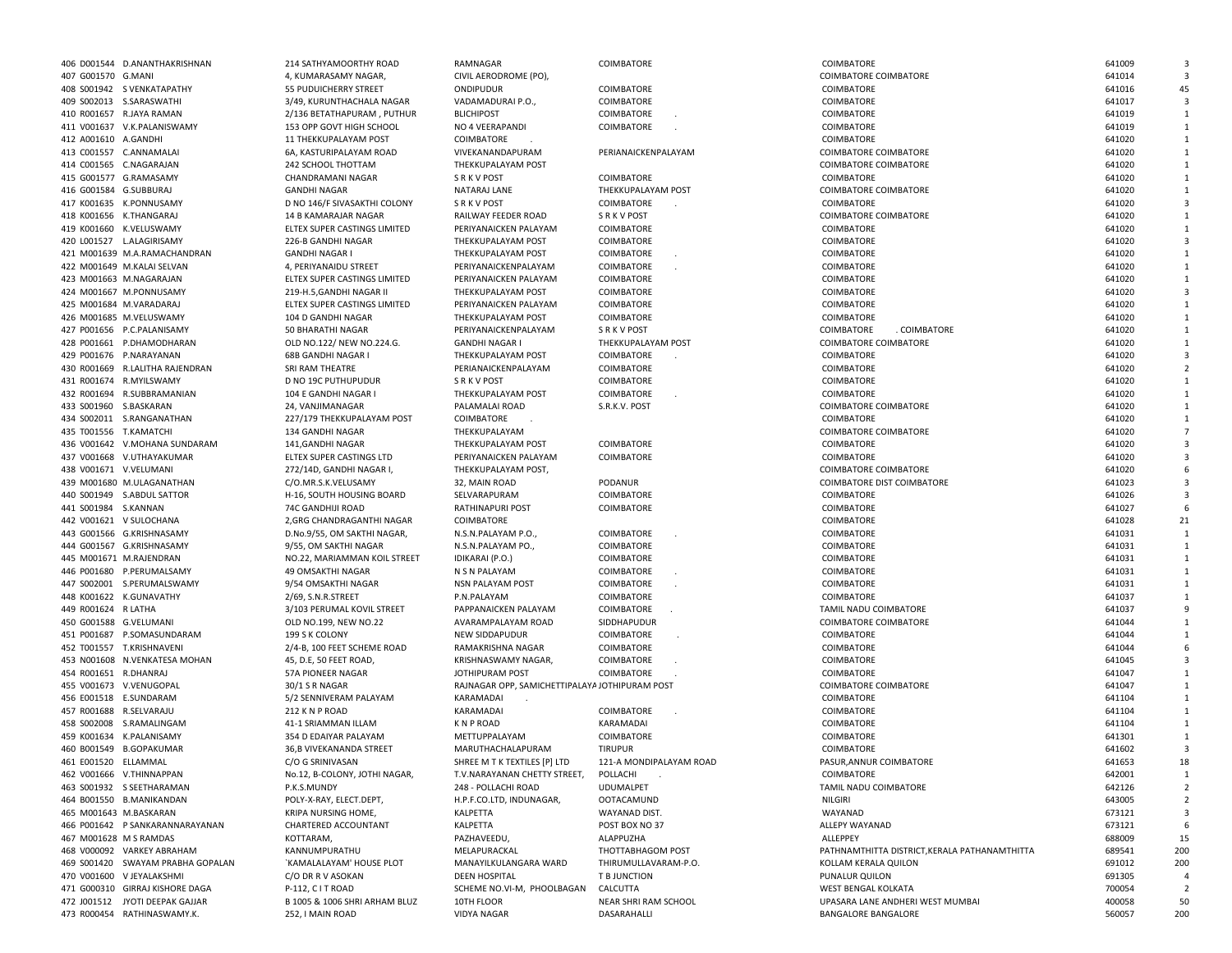|                         | 474 K001616 K.BALAGANESAN                                           | "RAJA VILLA'                   | <b>MADURAI ROAD</b>                         | TACHANALLUR                                | TIRUNELVELI DIST TIRUNELVELI                    | 627358      |                         |
|-------------------------|---------------------------------------------------------------------|--------------------------------|---------------------------------------------|--------------------------------------------|-------------------------------------------------|-------------|-------------------------|
|                         | 475 J001543 JRAMMOHAN                                               | NO 1, G D NAIDU STREET         | <b>RACE COURSE</b>                          | COIMBATORE                                 | COIMBATORE                                      | 641018      | 11                      |
|                         | 476 A001599 A SUNDARAMOORTHY                                        | 7, TENNAMPALAYAM MAIN ROAD     | TIRUPUR - 4                                 |                                            | $\Omega$                                        | $\Omega$    | $\overline{\mathbf{3}}$ |
|                         | 477 G001576 G.RADHAKRISHNAN                                         | 89, VINAKAR STREET             | SIVANADA COLONY                             | COIMBATORE - 12                            | $\Omega$                                        | $\Omega$    | $\overline{\mathbf{3}}$ |
|                         | 478 R001713 RAJAKUMARI NEWATIA                                      | C/O GAURISHANKAR & CO          | 37/C, KALAKAR STREET                        | CALCUTTA-7                                 | $\Omega$                                        | $\Omega$    | 18                      |
|                         | 479 S001920 S RAMAKRISHNAN                                          | 22 LAKSHMI MILLS COLONY        | PAPPANAICKENPALAYAM                         | <b>COIMBATORE - 37</b>                     | $\Omega$                                        | $\mathbf 0$ |                         |
| 480 T001540 T K VATSALA |                                                                     | D-10, VEERARAGAPERUMAL STREET  | THIRUNAGAR                                  | MADURAI-6                                  | $\Omega$                                        | $\Omega$    | 9                       |
|                         | 481 V001517 UDHAYAKUMAR.V.                                          |                                | 24 CHICKKENA CHETTIAR ST                    |                                            | TAMILNADU 0                                     | $\Omega$    | 50                      |
|                         |                                                                     | C/O V L YARN CENTRE            | <b>MAIN ROAD</b>                            | <b>TIRUPUR</b>                             |                                                 | $\Omega$    | -6                      |
| 482 V001632 V.DEVAKHI   |                                                                     | 7, THENAM PALAYAM              |                                             | <b>TIRUPUR</b>                             |                                                 |             |                         |
|                         | 483 M000458 MADHU KUMARI                                            | 9, GHUMAN COLONY               | <b>SANT NAGAR</b>                           | PATIALA                                    | PUNJAB PATIALA                                  | 147001      | 150                     |
|                         | 484 IN3001831 ARVIND SHARMA                                         | 33 PREM PURI                   | NEAR MOHAN CHITAR LOK CINEMA                |                                            | GHAZIABAD                                       | 201001      | 100                     |
|                         | 485 P000263 PRAMILA NANDLAL                                         | 172 PANCH KUWA                 | SINDHI MARKET                               | AHMEDABAD, GUJARAT                         | AHMEDABAD                                       | 380002      | 100                     |
|                         | 486 M000477 MANIBEN PRABHUDAS PATEL                                 | 58, GITANJALI SOCIETY          | <b>MALPUR ROAD</b>                          | <b>MODASA</b>                              | SOUTH GUJARAT SABARKANTHA                       | 383315      | 50                      |
|                         | 487 V001679 VANARASIBHAI PATEL                                      | OPP SANYAS ASHIRAM             | MOTHORMATH, A/P VALAM                       | TAT. VISHAGER                              | DIST MAHESANA, N.G. MAHESANA                    | 384310      | $\mathbf{3}$            |
|                         | 488 IN3003431 HEMABEN Y.PATEL                                       | STATION ROAD,                  | AT & PO-VADTAL,                             | TA-NADIAD.                                 | VADTAL.                                         | 387375      | 150                     |
|                         | 489 IN3019911 MOHADDISKHAN MUKHTYARKHAN PATH PATHANVADA             |                                | <b>GUNDI FALIYA</b>                         |                                            | PETLAD                                          | 388450      | $\overline{1}$          |
|                         | 490 H000157 HEMANT H AMIN                                           | VISHNU INDUSTRIAL WORKS        | PRATAPNAGAR                                 | BARODA                                     | <b>GUJARAT VADODARA</b>                         | 390004      | 150                     |
|                         | 491 R000678 RAMESH BABULAL PARIKH                                   | 6/1317-19                      | "JYOTI BUILDING 2 ND FLOOR"                 | KAMNATH ROAD, OPP.DALIA SHERI              | MAHINDRAPURA SURAT, GUJARAT SURAT               | 395003      | 200                     |
|                         | 492 B000235 BHARTI H PATEL                                          | 35, HANS SOCIETY               | VARACHHA ROAD                               | SURAT, GUJARAT                             | SURAT                                           | 395006      | 400                     |
|                         | 493 A000340 AMITKUMAR NATVARLAL KAPADIA                             | 305, ARIHANT APARTMENT         | OPP. JAIN TEMPLE, W.RLY                     | MOTA BAZAR                                 | VALSAD GUJARAT VALSAD                           | 396001      | 100                     |
|                         | 494 C000189 CHETA N SHAH                                            | N.N.SHAH & CO.                 | 38, PICKET ROAD                             | VAKHARIA BUILDING                          | 3RD FLOOR, ROOM NO.4 MUMBAI, MAHARASHTRA MUMBAI | 400002      | 50                      |
|                         | 495 S001285 THE SWASTIK JANATA SAHAKARI BANK L1 502, KALBADEVI ROAD |                                |                                             |                                            |                                                 | 400002      | 100                     |
|                         |                                                                     |                                | MUMBAI                                      | MAHARASHTRA                                | <b>MUMBAI</b>                                   |             |                         |
|                         | 496 R000920 RAMESHCHAND SHEWARAM ROHRA                              | B-3, YASHODA SADAN NO.2        | SARASWATI NAGAR                             | NAVGARH ROAD, BHAYANDER-EAST               | THANE MUMBAI, MAHARASHTRA MUMBAI                | 400007      | 200                     |
|                         | 497 S001686 SHAKU C. SHROFF                                         | 13/44, 11TH FLOOR              | NAVJIVAN SOCIETY                            | <b>LAMINGTON ROAD</b>                      | MUMBAI MAHARASHTRA MUMBAI                       | 400008      | 200                     |
|                         | 498 S001193 SHAIKH MOHD KHALID                                      | 203, ZOHRA MANZIL              | <b>3RD FLOOR</b>                            | S.V.P. ROAD                                | DONGRI MUMBAI, MAHARASHTRA MUMBAI               | 400009      | 300                     |
|                         | 499 D000209 DILIP T PANCHAL                                         | 5/26, BARA CHAWL               | <b>SUN MILL LANE</b>                        | SITARAM JADHAV MARG                        | FIRST FLOOR, LOWER PAREL, BOMBAY MUMBAI         | 400013      | 100                     |
|                         | 500 S001090 SHIVAJIRAO D SALUNKHE                                   | 1/1, HARINANJICHI              | CHAWL                                       | M.M.G.S.MARG                               | DADAR EAST MUMBAI, MAHARASHTRA MUMBAI           | 400014      | 50                      |
|                         | 501 H000121 HITESH BHAISHANKER RAVAL                                | 5/42, AMIN KANJ                | SEOREE VADALA ROAD                          | MATUNGA                                    | MUMBAI MUMBAI                                   | 400019      | 100                     |
|                         | 502 L000121 LEENA M. BHANSALI                                       | 447/10, DILIP VILLA            | DR.AMBEDKAR ROAD                            | MATUNGA                                    | MUMBAI, MAHARASHTRA MUMBAI                      | 400019      | 50                      |
|                         | 503 R000828 RAMESH LALWANI                                          | D-41, CENTURY PARK             | KASHINATH DHURU MARG                        | PALKHI WADI, EC TV LANE OPP. SIDDHIVINAYAK | TEMPLE PRABHADEVI, MUMBAI, MAHARASHTRA MUMBAI   | 400025      | 100                     |
|                         | 504 P001703 PRAKASH PESHORI                                         | 123, SILVER BEACH              | OFF CADELL ROAD                             | <b>BOMBAY</b>                              | MUMBAI                                          | 400028      | $\overline{3}$          |
|                         | 505 A000603 ARTI B. MEHTA                                           | 515, MUMBAI A/C MARKET         | 731, TARDEO ROAD                            | <b>MUMBAI</b>                              | MAHARASHTRA MUMBAI                              | 400034      | 50                      |
|                         | 506 S001794 SHAZMANI ISMAIL HAKIM                                   |                                |                                             |                                            |                                                 | 400037      |                         |
|                         |                                                                     | `HAKIM BUNGLOW'                | SHAIKH MISRI ROAD                           | OPP. SHAIKH MISRI DARGAH, ANTOP HILL       | MUMBAI MUMBAI                                   |             | 50                      |
|                         | 507 A001659 ARVIND JAGJIVAN SHAH                                    | 77-7, GUALTI BUILDINGS         | NORTH-SOUTH RD NO.8                         | JUHU DEVELOPMENT SCHEME                    | <b>BOMBAY MUMBAI</b>                            | 400049      | -3                      |
|                         | 508 L001510 LIBERTY CAPITAL & FINANCIAL SERVICES I 102, MARINA      |                                | JUHU TARA ROAD                              | <b>JUHU</b>                                | MUMBAI MAHARASHTRA MUMBAI                       | 400049      | 50                      |
|                         | 509 M000546 MAHROOKH R TANGRI                                       | FIONA BUILDING 5TH FLOOR       | <b>JUHU TARA ROAD</b>                       | SANTACRUZ WEST                             | MUMBAI MAHARASHTRA MUMBAI                       | 400049      | 200                     |
|                         | 510 M001711 MONA ARAVIND SHAH                                       | 77-7, GUALTI BUILDINGS         | NORTH-SOUTH RD NO.8                         | JUHU DEVELOPMENT SCHEME                    | <b>BOMBAY MUMBAI</b>                            | 400049      | $\overline{a}$          |
|                         | 511 P001705 PRAVINA ARAVIND SHAH                                    | 77-7, GUALTI BUILDINGS         | NORTH-SOUTH RD NO.8                         | JUHU DEVELOPMENT SCHEME                    | <b>BOMBAY MUMBAI</b>                            | 400049      | $\overline{\mathbf{3}}$ |
|                         | 512 Z000006 ZEENAT FEROZ BHANWADIA                                  | B-607, MOUNT MARY APTS         | DR.PETER DIAS ROAD                          | <b>BANDRA WEST</b>                         | MUMBAI MAHARASHTRA MUMBAI                       | 400050      | 50                      |
|                         | 513 P000475 PRAKASH MOHANLAL SHAH                                   | 4-SILVER MIST                  | <b>BESANT STREET</b>                        | 17 SAI BABA ROAD                           | SANTACRUZ (W) MUMBAI, MAHARASHTRA MUMBAI        | 400054      | 50                      |
| 514 N000262 NAJNA SHAH  |                                                                     | 34/A, SAUJANYA APARTMENT       | 3RD FLOOR, 23 BHARDAWADI                    | ANDHERI WEST                               | MUMBAI MAHARASHTRA MUMBAI                       | 400058      | 200                     |
|                         | 515 S001010 SANJEEV CHATURVEDI                                      | D/704, PRITHVI ENCLAVE,        | OPP.BHOR INDUSTRIES,                        | OFF. WESTRERN EXPRESS HIGH WAY, KHATAU ES  | BORIVALI(E), MUMBAI. MUMBAI                     | 400063      | 100                     |
|                         | 516 K000543 KIRIT KUMAR PARIKH                                      | 63/D ANANT NAGAR               | S.V. ROAD                                   | <b>MALAD WEST</b>                          | MUMBAI MAHARASHTRA MUMBAI                       | 400064      | 100                     |
|                         | 517 N000064 NANDIKARA SUBRAMANIAN GOPAL                             | 9 SWAGAT 181 GARODIA NAGAR     | <b>GHATKOPAR</b>                            | <b>EAST BOMBAY</b>                         | MAHARASHTRA MUMBAI                              | 400077      | 150                     |
|                         |                                                                     |                                |                                             |                                            |                                                 |             |                         |
|                         | 518 H000197 HASMUKHRAI FATECHAND SHAH                               | 87, PIPPERMENT WALLA ESTATE    | STATION ROAD, BHANDUP (W)                   | <b>MUMBAI</b>                              | MAHARASHTRA MUMBAI                              | 400078      | 50                      |
|                         | 519 A000602 ASADULLAH HANFI                                         | 12/90, NEW DELUXE CHAWL        | GROUP NO.4, HARYALI VILLAGE                 | VIKHROLI (E)                               | MUMBAI MAHARASHTRA MUMBAI                       | 400083      | 100                     |
|                         | 520 M000561 MELVILLE D SOUZA                                        | A-6/6, FLAT NO.40              | JEEVAN BIMA NAGAR                           | <b>BORIVLI WEST</b>                        | MUMBAI MAHARASHTRA MUMBAI                       | 400103      | 100                     |
|                         | 521 E000012 ERMELINDA FURTADO GABRAL                                | C/O.DR.ABILIO DESOUSA          | <b>CHURCH SQUARE</b>                        | QUEPEM                                     | <b>GOA QUPEM</b>                                | 403705      | 100                     |
|                         | 522 M000507 MADAN KOTHARI                                           | 58, SASAR BUILDING             | CHANDANNAGAR                                | <b>PUNE</b>                                | MAHARASHTRA PUNE                                | 411014      | 50                      |
|                         | 523 M000528 MADAN KOTHARI                                           | 58, SAGAR BUILDING             | CHANDANNAGAR                                | <b>PUNE</b>                                | MAHARASHTRA PUNE                                | 411014      | 50                      |
|                         | 524 M000796 MUKESH MILAPCHAND SHAH                                  | C-6, KALYAN HOUSING SOCIETY    | 321, MAHATMA FULE PETH                      | <b>PUNE</b>                                | MAHARASHTRA PUNE                                | 411042      | 50                      |
|                         | 525 J000362 JASWANTLAL N SHAH                                       | B/15, MANUSMRUTI               | <b>TAKALA</b>                               | <b>KOLHAPUR</b>                            | MAHARASHTRA KOLHAPUR                            | 416008      | 100                     |
|                         | 526 A000347 ANIL RAMLING PAILWAN                                    | C/O G.G.ADGOLE                 | 724, GANPATI PETH                           | SANGLI                                     | MAHARASHTRA SANGLI                              | 416416      | 100                     |
|                         | 527 S001095 SHUBHADA PRADEEP TARALEKAR                              | SAYALI APARTMENT               | <b>FIRST FLOOR</b>                          | FLAT NO.3, GULMOHAR COLONY,                | <b>SANGLI SANGLI</b>                            | 416416      | 100                     |
|                         | 528 P000331 PRAFUL M TATIWAR                                        | E-2, VANDANA HOUSING SOCIETY   | RAMDASPETH                                  | NAGPUR                                     | MAHARASHTRA NAGPUR                              | 440010      | 50                      |
|                         | 529 IN3004841 PARAG RAMCHANDRA GODBOLE                              | 159                            | PRIYA APTS                                  | PANDE LAYOUT KHAMLA                        | <b>NAGPUR</b>                                   | 440025      | 100                     |
|                         | 530 S000390 SUNIL KUMAR BAJPAI                                      | D.NO.1.B ST NO:36              | SECTOR 10 BHILAI NAGAR                      | PO BHILAI                                  | DURG.MADHYA PRADESH DURG                        | 490010      | 400                     |
|                         |                                                                     |                                |                                             |                                            |                                                 |             |                         |
|                         | 531 L000153 LATHA SUBRAHMANYAM VUPPU                                | FLAT NO.7, SREE APARTMENTS     | PLOT 91-92, AYODHYANAGAR COLON MEHIDIPATNAM |                                            | HYDERABAD ANDHRA PRADESH HYDERABAD              | 500028      | 100                     |
|                         | 532 R000623 RAJANI NALLURI                                          | <b>BETHAPUDI POST</b>          | <b>REPALLE TALUK</b>                        | GUNTUR DISTRICT, ANDHRA PRADESH            | <b>GUNTUR</b>                                   | 522279      | 100                     |
|                         | 533 B001568 BOGGAVARAPU MARKANDEYULU                                | SIVALAYAM BALAR, VEJENDLA S.T  | CHILAKALURIPET                              |                                            | <b>GUNTUR</b>                                   | 522616      | 200                     |
|                         | 534 C000233 CHUNDI SRILAKSHMI                                       | C.R.NAGAR                      | CHILAKALURIPET                              | ANDHRA PRADESH                             | <b>GUNTUR</b>                                   | 522616      | 50                      |
|                         | 535 L001535 LAKSMINARAYANA NADELLA                                  | 4/183-A PANDARIPURAM           | CHILAKALURIPET                              | GUNTUR                                     | ANDHRA PRADESH. GUNTUR                          | 522619      | 22                      |
|                         | 536 J000354 JASTI, MALLIKARJUNUDU                                   | 28-7-2. YELLEMA THOTA          | VISAKHAPATNAM                               | ANDHRA PRADESH                             | VISAKHAPATNAM                                   | 530020      | 50                      |
|                         | 537 A000144 ANURADHA VENKATESH                                      | A 002 OMKAR SAROVAR APARTMENTS | 36/17 PAPPU COTTAGE                         | SOUTH CROSS ROAD BASAVANAGUDI              | <b>BANGALORE BANGALORE</b>                      | 560004      | 400                     |
|                         | 538 C000084 CHANNAMMA.G.N.                                          | NO.15 III BLOCK                | KUMARA PARK WEST                            | BANGALORE                                  | KARNATAKA BANGALORE                             | 560020      | 100                     |
| 539 P001679 P.PARTHIBAN |                                                                     | 647, IST STAGE                 | 100 FEET ROAD                               | <b>INDIRA NAGAR</b>                        | BANGALORE BANGALORE                             | 560038      | -1                      |
| 540 M000602 MOHAN       |                                                                     | C/O SREENIVASA TRADE LINKS     | NO.923/4, I CROSS                           | D.D.URS ROAD (BEHIND CLASSIC COLOR         | LAB] MYSORE, KARNATAKA MYSORE                   | 570001      | 100                     |
|                         | 541 R000010 RAJENDRA PRASAD.T.G., B.E.GRAD L.E.T. J.C.ROAD          |                                | TUMKUR                                      | KARNATAKA                                  | <b>TUMKUR</b>                                   | 572101      | 200                     |
|                         |                                                                     |                                |                                             |                                            |                                                 |             |                         |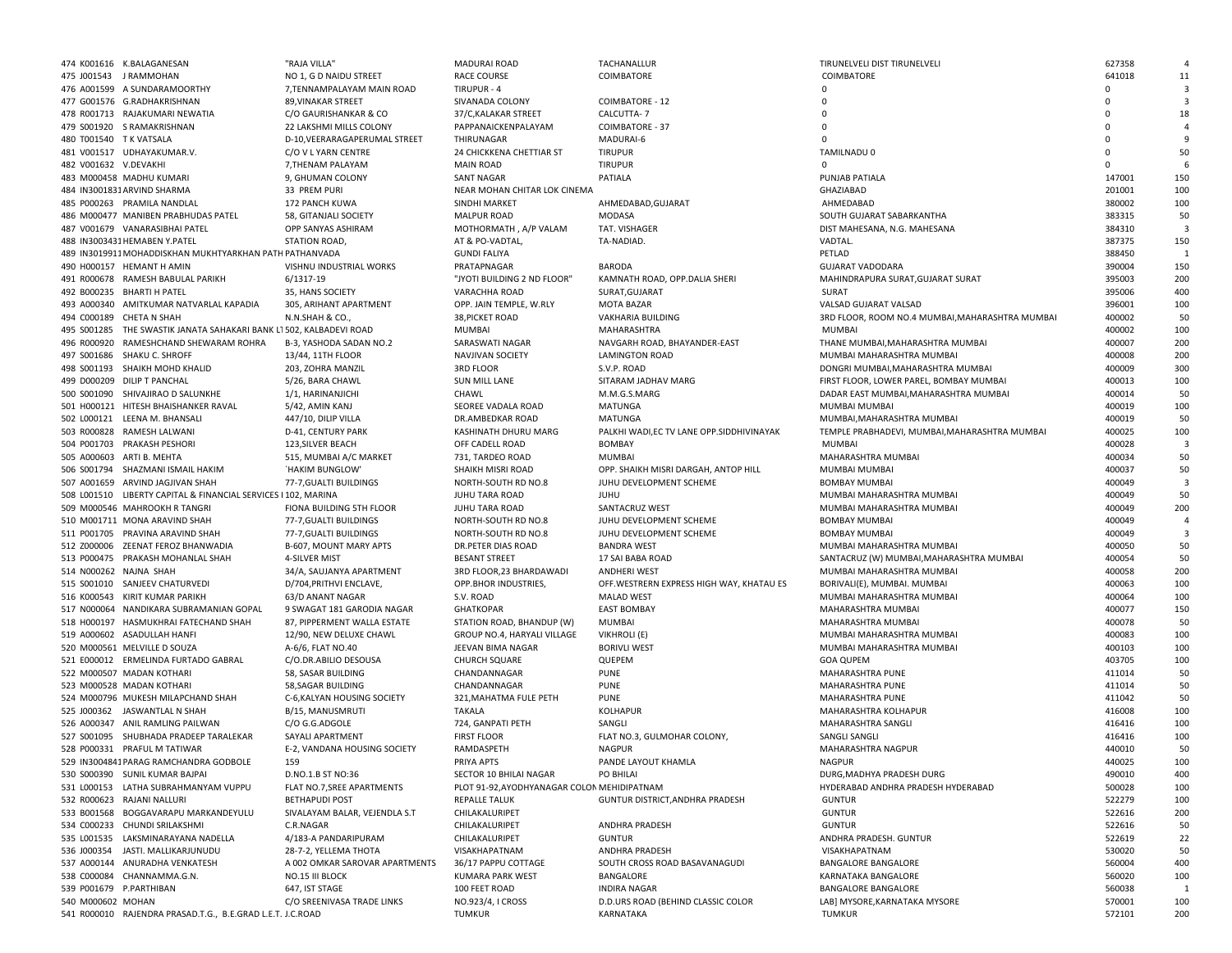|                         | 542 S000722 SATHYANARAYANA              | C/O N.N.GOWDA                      | ANUPAMA NAILAYA                                    | 13TH CROSS, SOMESWARAPURAM      | TUNKUR KARNATAKA TUMKUR                     | 572102 | 200                     |
|-------------------------|-----------------------------------------|------------------------------------|----------------------------------------------------|---------------------------------|---------------------------------------------|--------|-------------------------|
| 543 S000403 SINGARAM.B. |                                         | OLD NO.5/41, MANNADY STREET        | CHENNAI                                            | TAMILNADU                       | CHENNAI                                     | 600001 | 100                     |
|                         | 544 S001386 SUBRAHMANYAM.V.V.           | 15/8                               | PALAYAPPAN STREET                                  | SEVEN WELLS                     | CHENNAI                                     | 600001 | 100                     |
|                         | 545 V000153 VENKATA RAMAN.N.P.          | 236, LINGHI CHETTY STREET          | CHENNAI                                            | TAMILNADU                       | CHENNAI                                     | 600001 | 100                     |
|                         |                                         |                                    |                                                    |                                 |                                             |        |                         |
| 546 V000611 VASUKI.K.   |                                         | C/O.K.SANKARANARAYANAN             | 198, THAMBU CHETTY STREET                          | <b>FIRST FLOOR</b>              | CHENNAI TAMIL NADU CHENNAI                  | 600001 | 100                     |
|                         | 547 G001578 G.S.MURALIDHARAN            | <b>16 CIRCULAR ROAD</b>            | KODAMBAKKAM                                        | <b>MADRAS</b>                   | CHENNAI                                     | 600024 | -3                      |
|                         | 548 G001579 G.S.MURALIDHARAN            | 16 CIRCULAR ROAD                   | KODAMBAKKAM                                        | <b>MADRAS</b>                   | CHENNAI                                     | 600024 | $\overline{\mathbf{3}}$ |
|                         | 549 N001626 N SELVA KATHIR              | 10 GOPALAKRISHNAN STREET           | <b>VANDIKARAN THERU</b>                            | <b>GUINDY</b>                   | CHENNAI CHENNAI                             | 600032 | $\overline{2}$          |
|                         | 550 S000544 SATHYAKRISHNAN.C.S.         | NO.7, (PLOT NO.86)                 | <b>MOSES STREET</b>                                | <b>ESWARAN NAGAR</b>            | PAMMAL CHENNAI, TAMILNADU CHENNAI           | 600075 | 50                      |
|                         | 551 R000059 RAJAGOPALAN K               | 45 D MIG FLATS                     | 20TH AVENUE                                        | K.K.NAGAR                       | CHENNAI, TAMILNADU CHENNAI                  | 600078 | 50                      |
| 552 S002014 S.SARATHA   |                                         | 10, KARIKALAN STREET               | M.G.R.NAGAR                                        | <b>MADRAS</b>                   | CHENNAI                                     | 600078 | $\mathbf{1}$            |
|                         |                                         |                                    |                                                    |                                 |                                             |        |                         |
| 553 S001278 SARITA      |                                         | 77, ELEPHANT GATE STREET           | SOWKARPET                                          | CHENNAI                         | TAMILNADU CHENNAI                           | 600079 | 50                      |
|                         | 554 R001744 RM ANGAPPAN                 | NO5 / OLD C62, 4TH CROSS WEST,     | THILLAI NAGAR,                                     |                                 | <b>TRICHY TIRUCHIRAPPALLI</b>               | 620018 | $\overline{\mathbf{3}}$ |
|                         | 555 A001655 ARUN RENGASAMY NAGARAJAN    | 5-1-57 MAIN ROAD                   | PATTIVEERANPATTI                                   | PIN                             | DINDIGUL DISTRICT DINDIGUL                  | 624211 | $\overline{7}$          |
|                         | 556 F000026 FAROOK ISMAIL               | C/O SAILANI TRADERS                | 14 JADAMUNI KOVIL STREET                           | <b>MADURAI</b>                  | MADURAI                                     | 625001 | 1                       |
|                         | 557 K001507 MARIMUTHU.K.                | C/O PEERLESS                       | 6B WEST VELI ST                                    | MADURAI                         | TAMILNADU MADURAI                           | 625003 | 100                     |
|                         | 558 K001631 K.MURALIDHARAN              | 34/1 PERIYASAMY KONAR STREET       | THATHANERI POST                                    | MADURAI                         | MADURAI                                     | 625018 |                         |
|                         | 559 B001548 B.ANGUSAVATHI               | 15-A SAPPANI NADAR NEW ST.         |                                                    |                                 | PINCODE KAMARAJ                             |        | $\mathbf{1}$            |
|                         |                                         |                                    | KULLUR SANDAI ROAD                                 | VIRUDHUNAGAR                    |                                             | 626001 |                         |
| 560 S001919 S RAJAGOPAL |                                         | 203, RAMAMOORTHY ROAD              | VIRUDHUNAGAR                                       |                                 | KAMARAJ                                     | 626001 | 9                       |
|                         | 561 S001935 S SRINIVASAN                | 203, RAMAMOORTHY ROAD              | VIRUDHUNAGAR                                       | TAMIL NADU.                     | KAMARAJ                                     | 626001 | 9                       |
| 562 S001943 S VENKATESH |                                         | 203, RAMAMOORTHY ROAD              | VIRUDHUNAGAR                                       |                                 | KAMARAJ                                     | 626001 | 9                       |
|                         | 563 V001648 V.P.P.V.MARIAPPAN           | 113/2 ARUPPUKKOTTAI ROAD           | VIRUDHUNAGAR                                       | TAMIL NADU.                     | KAMARAJ                                     | 626001 | $\overline{a}$          |
|                         | 564 M001717 M K CHELLAMRAJA             | 64                                 | P S K NAGAR                                        |                                 | RAJAPALAYAM KAMARAJ                         | 626125 |                         |
|                         | 565 S001697 SEETHAI AMMAL.N.            | NO.53, PERUMAL WEST CAR STREET     | NEAR VARADHARAJA PERUMAL KOIL TIRUNELVELI JUNCTION |                                 | TAMILNADU TIRUNELVELI                       | 627001 | 50                      |
|                         |                                         |                                    |                                                    |                                 |                                             |        |                         |
|                         | 566 N000419 NAMBIVENGADAM.P.            | C/O.MR.N.RAJAGOPALAN               | NO.53, SANNATHI STREET                             | KALLIDAIKURICHI POST            | TAMILNADU TIRUNELVELI                       | 627416 | 50                      |
|                         | 567 S000560 SRINIVASAN.N.V.             | NAGAMPATTI                         | (VIA)PASUVANTHANAI                                 | TUTICORIN DISTRICT, TAMILNADU   | TIRUNELVELI                                 | 627718 | 22600                   |
|                         | 568 S001969 S.HABBIBULLAH               | 4, PADIKATTU PALLIVASAL ST.        | TENKASI                                            | <b>TIRUNELVELI DIST</b>         | TAMIL NADU. TIRUNELVELI                     | 627811 | $\overline{7}$          |
|                         | 569 V000252 VIJAYALAKSHMI.A.            | NGO COLONY, 6TH STREET             | <b>MELAGRAM POST</b>                               | <b>TENKASI TALUK</b>            | TIRUNELVELI DISTRICT, TAMILNADU TIRUNELVELI | 627818 | 100                     |
|                         | 570 R001639 R SENTHILKUMAR              | SEITHIL NILAYAM                    | 71 ETTAYAPURAM ROAD                                | KOVILPATTI                      | TAMIL NADU. TUTICORIN                       | 628501 | 11                      |
|                         | 571 V000139 VAIRAMUTHU.M.               | C/O S.GANAPATHI PANDARAM           | "JEWELLERS"                                        | KOVILPATTI                      | V.O.C.DISTRICT, TAMILNADU TUTICORIN         | 628501 | 200                     |
|                         |                                         | 394 MAIN ROAD                      |                                                    |                                 |                                             |        | 100                     |
| 572 G001506 PONNURAJ.G  |                                         |                                    | KOVILPATTI                                         | V.O.C.DISTRICT, TAMILNADU       | TIRUNELVELI                                 | 628502 |                         |
|                         | 573 S001817 SUBBARAYALU.N               | 6/36, E2 ATHAIKONDAN NORTH STREET  | LAKSHMIPURAM P.O.                                  | KOVILPATTI                      | TIRUNELVELI                                 | 628502 | 50                      |
|                         | 574 S001819 SRINIVASAN.K                | 6/36, E2, ATHAIKONDAN NORTH STREET | LAKSHMIPURAM POST                                  | KOVILPATTI                      | TIRUNELVELI                                 | 628502 | 50                      |
|                         | 575 P001596 P VIJAYALAKSHMI             | II/25/21, EAST STREET              | THALAVAIPURAM                                      | VILLISERI POST, KOVILPATTI TK   | THOOTHUKUDI TUTICORIN                       | 628716 | 10                      |
| 576 T001527 TR SUBBIAH  |                                         | II/25/21, EAST STREET              | THALAVAIPURAM                                      | VILLISERI POST, KOVILPATTI TK   | THOOTHUKUDI TUTICORIN                       | 628716 | 10                      |
|                         | 577 P001671 P.MADHAVAN                  | PARTNER                            | RAJA NAGAI MALIGAI                                 | 128 ASAMBE ROAD, VADASERY       | NAGERCOIL KANYAKUMARI                       | 629001 | 15                      |
|                         | 578 T001553 T.CHITHAMBARATHANU          |                                    | VADASERY                                           |                                 | PINCODE KANYAKUMARI                         | 629001 | 5                       |
|                         |                                         | 101, ASAMBU ROAD                   |                                                    | NAGARCOIL                       |                                             |        |                         |
| 579 N000355 NIRMALAN.K. |                                         | <b>KRISHNA NIVAS</b>               | MATHEMPALA                                         | PALUKAL PALUKAL (P.O)           | KANYAKUMARI DISTRICT, TAMILNADU KANYAKUMARI | 629170 | 50                      |
| 580 IN3002141K KAVITHA  |                                         | 232 SHAN NIWAS III RD CROSS        | SHIVAYA NAGAR                                      | REDDIYUR                        | SALEM                                       | 636004 | 200                     |
|                         | 581 K001599 K S RANGASWAMY              | SRINIVASA TEXTILES                 | 47-A,KUMARESHAPURAM                                | THIRUCHENGODU                   | SALEM DIST. SALEM                           | 637211 | 6                       |
|                         | 582 N001592 N.NATCHIMUTHU               | 22 SALEM ROAD                      | TRICHENGODU                                        | <b>SALEM DIST</b>               | SALEM                                       | 637211 | 6                       |
|                         | 583 V001638 V.KANDASWAMY                | <b>DOOR NO.17</b>                  | PAVADI STREET                                      | THIRUCHENGODU                   | SALEM DIST SALEM                            | 637211 | 30                      |
|                         | 584 V000207 VENKATASUBRAMANIAM.S.       | 18, KOTTAIANNAN KOIL STREET        | <b>KARUR</b>                                       | <b>TAMIL NADU</b>               | PERIYAR                                     | 639001 | 200                     |
|                         |                                         |                                    | KULITHALI                                          |                                 |                                             |        |                         |
| 585 V001635 V.JEEVA     |                                         | 29, BAZAAR STREET                  |                                                    | <b>TIRUCHY DIST</b>             | TAMIL NADU. PERIYAR                         | 639104 | 1                       |
|                         | 586 1001509 INDUBEN J.KIKANI            | C/O KIKANI & CO                    | 12/41, SYRIAN CHURCH RD NO.1                       | COIMBATORE                      | TAMIL NADU. COIMBATORE                      | 641001 | 3                       |
|                         | 587 K000196 KAMATCHI.M., M.B.B.S.,D.A., | MEENA CLINIC                       | 144 SUKRAWARPET STREET                             | COIMBATORE                      | COIMBATORE                                  | 641001 | 100                     |
| 588 N001605 N.VANI      |                                         | 18/46, OKKILIAR STREET             | COIMBATORE                                         |                                 | COIMBATORE                                  | 641001 |                         |
| 589 N001606 N.VANI      |                                         | POST BOX 357                       | 18/46, OKKILIAR STREET                             | COIMBATORE                      | COIMBATORE                                  | 641001 | 1                       |
|                         | 590 D001539 D KRISHNAMMAL               | $35-A$                             | <b>DJ NAGAR</b>                                    | PEELAMEDU                       | COIMBATORE COIMBATORE                       | 641004 | 6                       |
| 591 G001580 G.SELVAN    |                                         | NO.10 N.R.R.LAYOUT                 | SINGANALLUR                                        | COIMBATORE                      | COIMBATORE                                  | 641005 | $\overline{7}$          |
|                         |                                         |                                    |                                                    |                                 |                                             |        |                         |
| 592 T001563 T.R.ANJANA  |                                         | 49 L PARSN'S RESIDENCY             | <b>III FLOOR</b>                                   | B BLOCK, RAJAJI ROAD, RAMNAGAR  | COIMBATORE COIMBATORE                       | 641009 | 1                       |
|                         | 593 R001723 RAMASAMY VENKATESAN (HUF)   | PLOT No.1, INDUSTRIAL ESTATE<br>F. | FOR ELECTRICAL & ELECTRONICS,                      | CIVIL AERODROME POST,           | COIMBATORE COIMBATORE                       | 641014 | 10                      |
|                         | 594 G001574 G.NITYANAND                 | 204 VILVAM RESIDENCY               | DESABA COLONY                                      | WEST CLUB ROAD                  | COIMBATORE COIMBATORE                       | 641018 | 28                      |
|                         | 595 M001703 MINAKSHI RAYAPPAN           | 541, SATHY ROAD                    | COIMBATORE                                         |                                 | COIMBATORE                                  | 641018 | 15                      |
|                         | 596 M001674 M.SUBBRAMANI                | D.NO.46/18C2                       | RANGANAYAKI NAGAR                                  | THEKKUPALAYAM                   | COIMBATORE COIMBATORE                       | 641020 | -1                      |
|                         | 597 R001749 R NATARAJAN                 | 284/1 GANDHI NAGAR I               | THEKKUPALAYAM POST                                 |                                 | COIMBATORE COIMBATORE                       | 641020 |                         |
|                         |                                         |                                    |                                                    |                                 |                                             |        |                         |
|                         | 598 S001975 S.JANAKIRAMAN               | 21/146-J SIVASAKTHI COLONY         | THEKKUPALAYAM POST                                 | SRK V VIA, PERIYANAICKENPALAYAM | COIMBATORE COIMBATORE                       | 641020 | $\mathbf{1}$            |
|                         | 599 S001982 S.KANDASWAMY                | 132/34E                            | <b>GANDHI NAGAR I</b>                              | THEKKUPALAYAM POST              | <b>COIMBATORE COIMBATORE</b>                | 641020 |                         |
|                         | 600 M001675 M.SUBRAMANIAN               | 28/19 JEYA MOHAN ILLAM             | MUTHU NAGAR                                        | N S N PALAYAM                   | COIMBATORE COIMBATORE                       | 641031 | -1                      |
|                         | 601 M001633 M VELUMANI                  | 3/303 BHARATHIAR ROAD              | PAPPANAKKEN PALAYAM                                |                                 | COIMBATORE COIMBATORE                       | 641037 | 3                       |
|                         | 602 R001665 R.KRISHNAMOORTHY            | 3/103, PERUMAL KOVIL STREET        | P.N.PALAYAM                                        | COIMBATORE                      | COIMBATORE                                  | 641037 | 9                       |
|                         | 603 R001695 R.SUNDARARAJ                | 3/103, PERUMAL KOVIL STREET        | P.N.PALAYAM                                        | COIMBATORE                      | COIMBATORE                                  | 641037 | -9                      |
|                         |                                         |                                    |                                                    |                                 |                                             |        |                         |
|                         | 604 V001661 V.S.KRISHNA KUMAR           | 214-A, PERIA SUBBANNAN ST          | K.K.PUDUR                                          | COIMBATORE                      | COIMBATORE                                  | 641038 | 3                       |
| 605 P001631 P BABU      |                                         | NO 2 ANNAI SATHYA LAY OUT          | BEHIND SUNGAM CHINTHAMANI                          | KAMATCHI AMMAN KOIL STREET      | COIMBATORE COIMBATORE                       | 641045 | 37                      |
|                         | 606 A001612 A.JAMES BAKKIAM             | DOOR NO.7 PIONEER NAGAR            | JOTHIPURAM POST                                    | COIMBATORE                      | COIMBATORE                                  | 641047 | 6                       |
|                         | 607 M001642 M.BAKTHAVATCHALAM           | 83 PIONEER NAGAR                   | JOTHIPURAM P.O                                     | COIMBATORE                      | COIMBATORE                                  | 641047 | 3                       |
|                         | 608 M001673 M.SOUNDARAM                 | 1A S.R.NAGAR                       | OPP:RAJU NAGAR                                     | JOTHIPURAM (PO)                 | COIMBATORE COIMBATORE                       | 641047 | 2                       |
|                         | 609 S001603 SELVANAYAKI.K.              | 6, POSTAL COLONY                   | <b>COLLEGE ROAD</b>                                | <b>TIRUPUR</b>                  | COIMBATORE DISTRICT, TAMILNADU COIMBATORE   | 641602 | 50                      |
|                         |                                         |                                    |                                                    |                                 |                                             |        |                         |